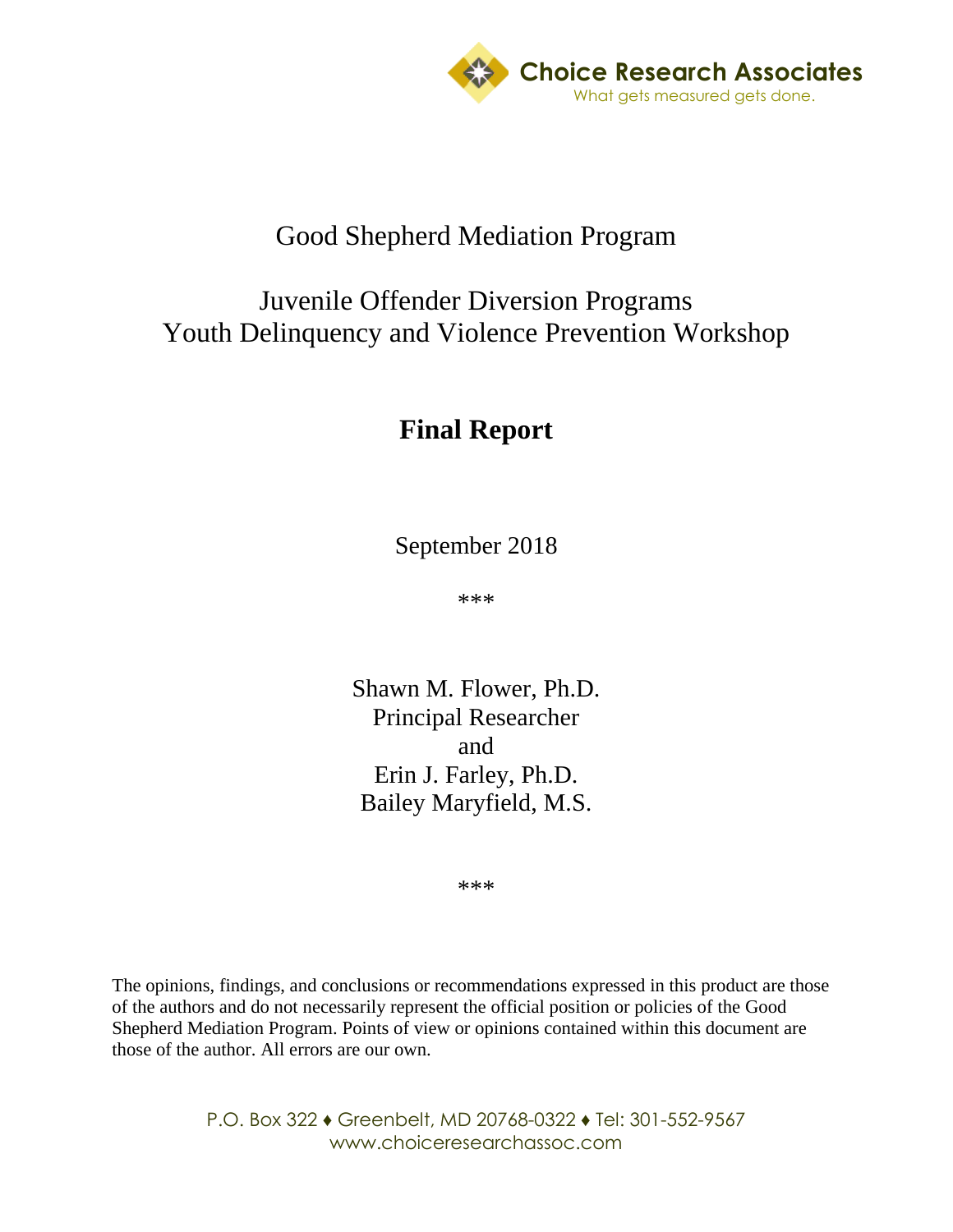### **Table of Contents**

#### **List of Tables**

| Table 3: Demographic Differences Across Type of Module/Workshop (2008-2017) 6            |  |
|------------------------------------------------------------------------------------------|--|
|                                                                                          |  |
|                                                                                          |  |
| Table 6: Results from Factor and Reliability Analysis of Pre-Test Survey Items 14        |  |
| Table 7: Pre-Test Demographic Differences Across Four Constructs (ANOVA Results) 20      |  |
| Table 8: Pre-Test Demographic Differences Across Four Constructs (t-Test Results) 21     |  |
| Table 9: OLS Regression Predicting Differences in Mean Scores Across Four Constructs  24 |  |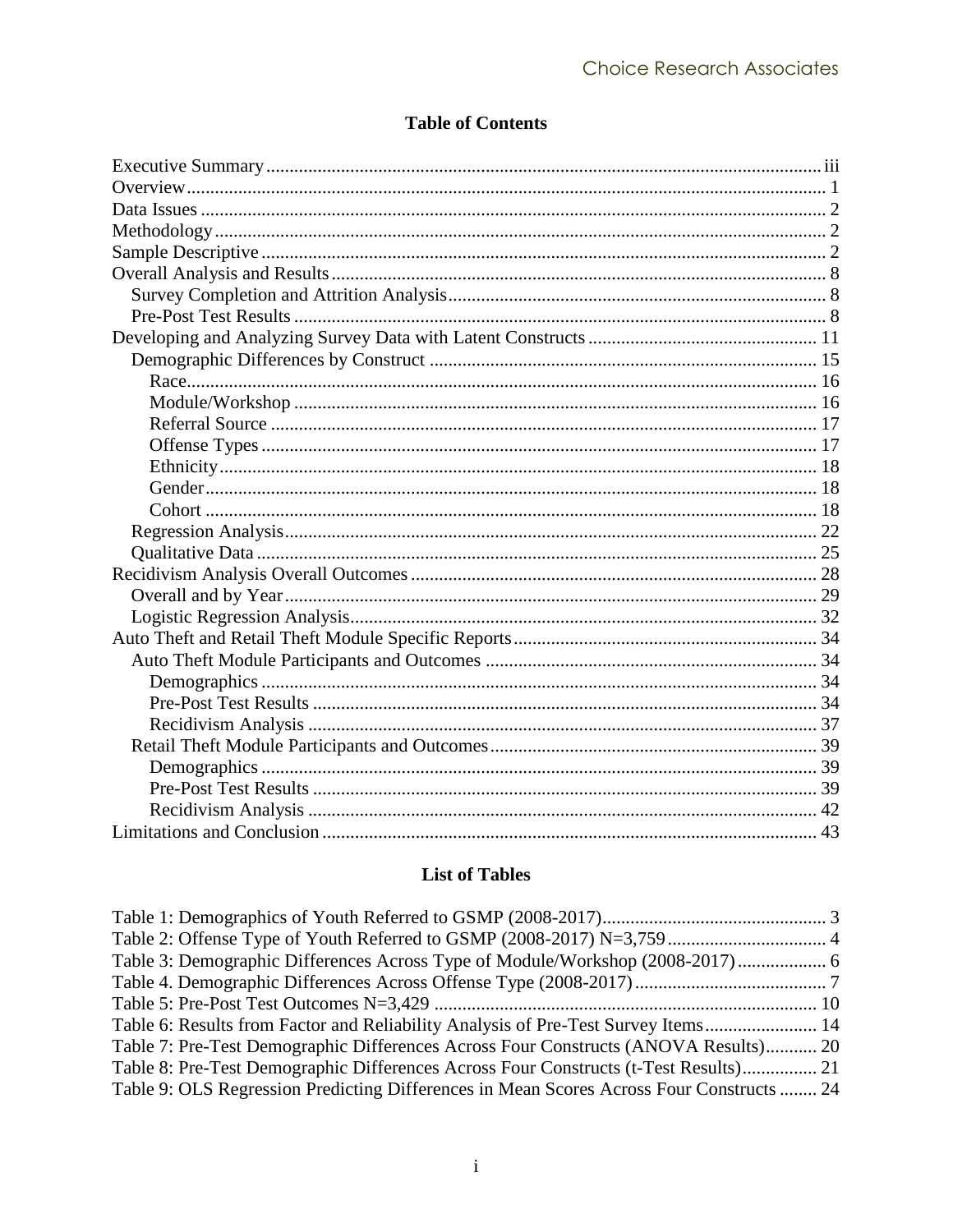| Table 12: Demographics of Youth with an Auto Offense Referred to GSMP (2008-2017)  34 |  |
|---------------------------------------------------------------------------------------|--|
|                                                                                       |  |
| Table 14: Auto Theft Offenders Recidivism Outcomes Overall and By Year N=349 38       |  |
|                                                                                       |  |
|                                                                                       |  |
| Table 17: Retail Theft Offenders Recidivism Outcomes Overall and By Year N=430  42    |  |

## **List of Figures**

## **List of Appendices**

| Appendix B: Detailed Offense Type of Youth Referred to GSMP (2008-2017)  45 |  |
|-----------------------------------------------------------------------------|--|
|                                                                             |  |
|                                                                             |  |
|                                                                             |  |
|                                                                             |  |
|                                                                             |  |
|                                                                             |  |
|                                                                             |  |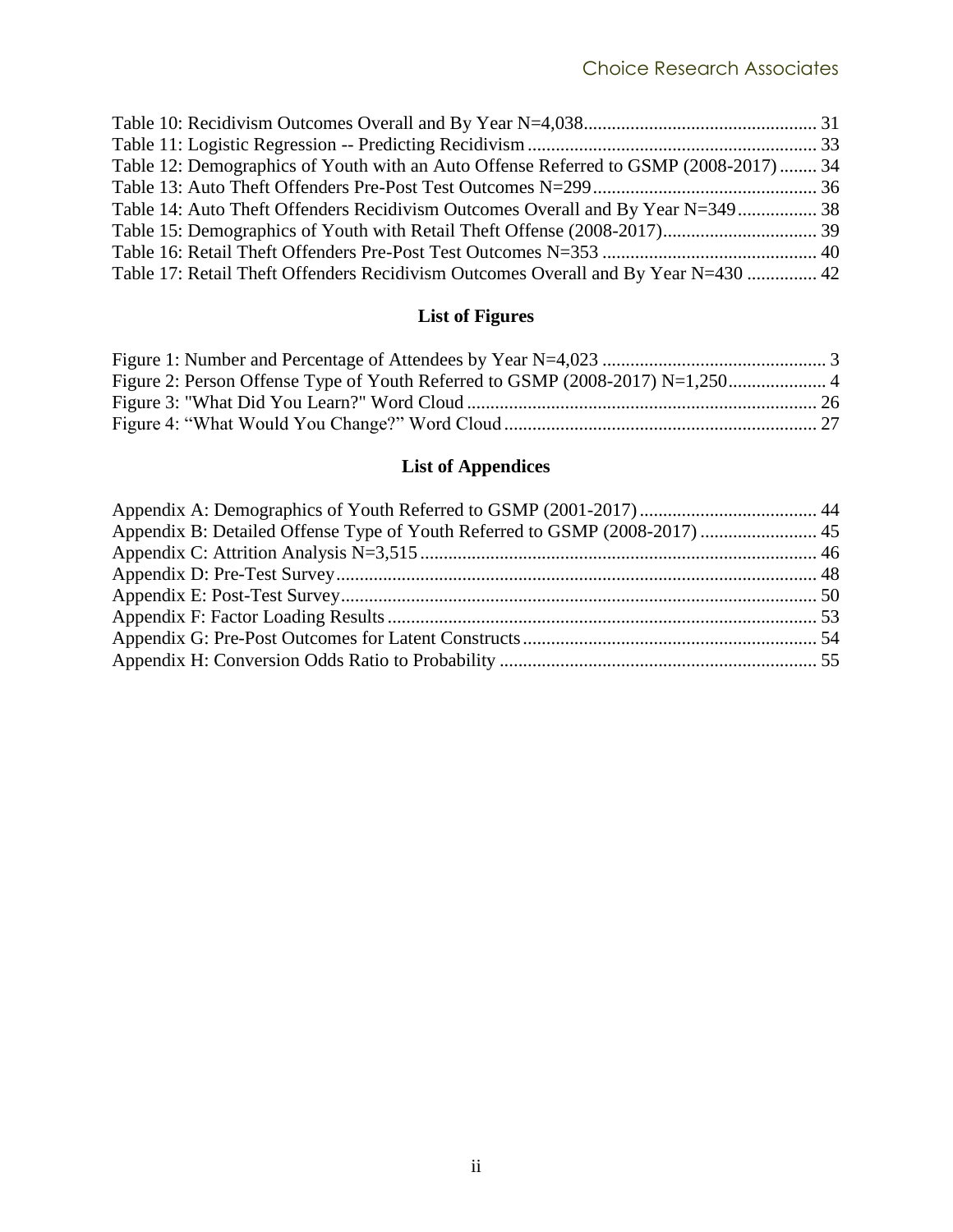#### <span id="page-3-0"></span>**Executive Summary**

Choice Research Associates (CRA) was contracted to examine the characteristics and recidivism rates of 4,023 youth referred to the Good Shepherd Mediation Program (GSMP) from 2008 to 2017.

GSMP offers services to youth who participate in the Juvenile Offender Diversion Program (JODP). This program is available to first-time offenders between the ages of 11 and 17 who have been arrested for a misdemeanor (e.g., underage drinking, loitering, disorderly conduct, defiant trespassing, harassment, vandalism, criminal mischief, terroristic threats, possession of a weapon on school property, shoplifting, auto-related offense) or a simple felony (e.g., assault).

GSMP also offers services to youth who participate in the Youth Delinquency and Violence Prevention (YDVP) program. This program serves youth between the ages of 11 and 17 who have not been arrested but instead have been identified as at-risk of delinquency based on risky behavior that does not rise to the level of delinquency (e.g., truancy, peer associations, verbal or physical aggression). Among these participants, 69% were referred by a Youth Aid Panel (YAP) and 29% were court ordered.

Youth in both JODP and YDVP are required to attend a conflict resolution workshop. This workshop is based on restorative-justice principles and designed to reduce recidivism. These programs offer at-risk and delinquent youth the opportunity to learn productive ways to manage conflict, control their anger, and make better decisions. Youth who committed an auto theft or retail theft offense are required to participate in an auto theft or retail theft module during the conflict resolution workshop. These offense specific modules focus on the impact of these offenses on the youth, the victim, and the community. Youth who participated in GSMP completed a pre- and post-survey which assessed attitudes on physical violence, anger control, conflict resolution, understanding consequences of actions, helpfulness of the workshop.

This report explores demographics and outcomes of GSMP participants over a 10 year period, while also breaking out the demographic and outcomes for those who participated in the auto theft and retail theft modules.

Program participants were on average 15 years old, 66% were male, 75% were Black/African American, 8% White, and 17% identified as other race. On average, GSMP served on average 400 youth. Among these youth, 33% had been charged with a person offense (e.g., assault, robbery, harassment); 33% were charged with a property offense (auto theft, vandalism, theft, burglary); 14% had a weapons offense (possession of a gun, knife, or box cutter on school property); 12% were charged with a drug crime (possession, use, and sales of all types of drugs); 6% had public order offenses (including disorderly conduct, resisting arrest and terroristic threats); and 2% had "Other" type offenses including conspiracy and community referrals).

This report explores demographic and offense differences by type of program, and significant differences were found. For example, over 90% of youth in the auto theft module are male compared to 30% of those in the retail theft module. In addition, results show significant variation across the three offense groups by Ethnicity, with Hispanics more likely to be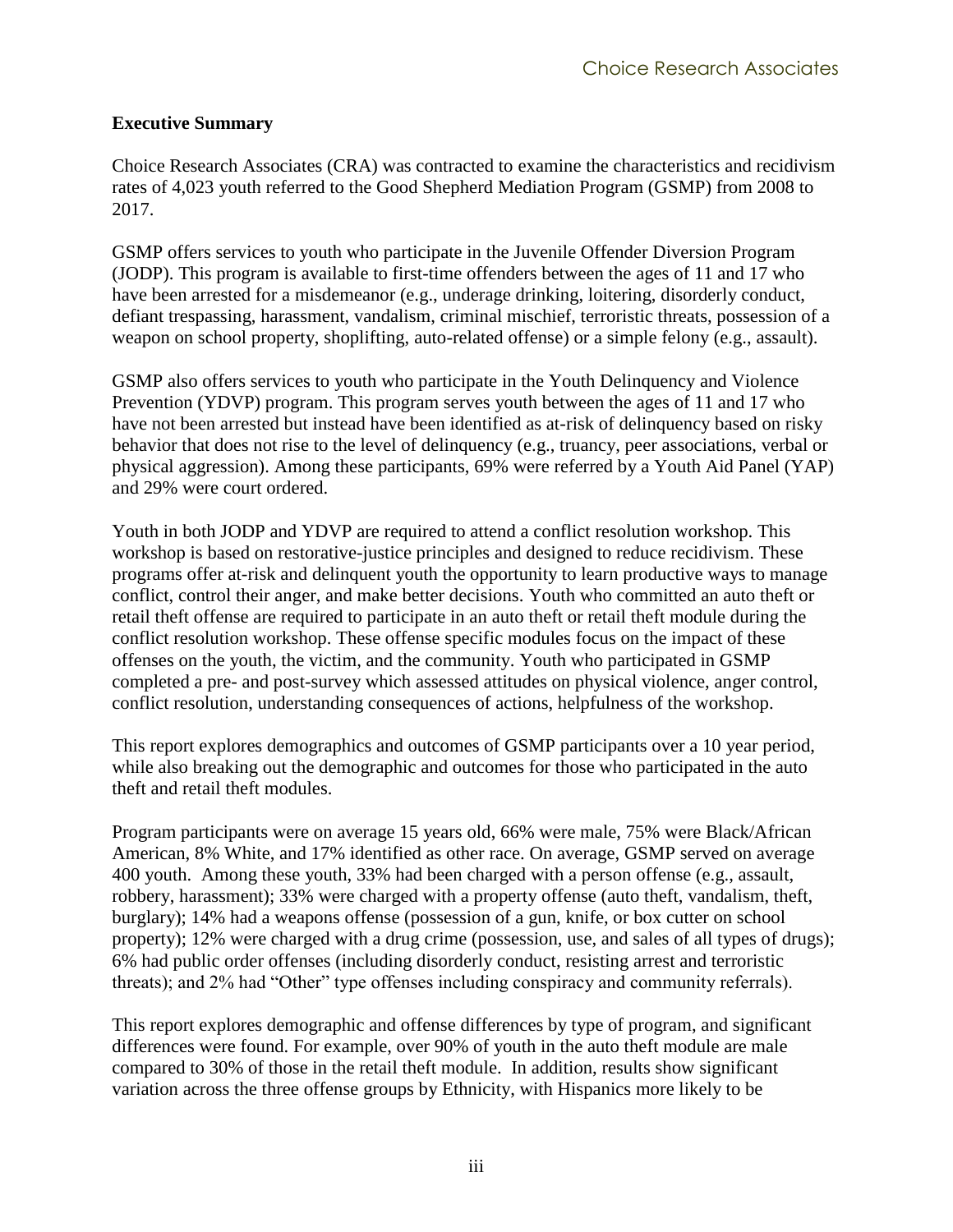associated with "other" offense. By race, 79% of those with person or weapon offenses were African American/Black and Caucasian/White youth are disproportionately represented among drug offenders at 14%. All demographic variables except Ethnicity (Hispanic) also significantly varied across the offense types. Those with a weapon offense were the youngest with a mean age of 14.61 years where those with a drug offense were older with a mean age of 16.14 years. There were gender differences as well – among youth charged with a drug offense, 86% were male and 14% were female. In comparison, 52% of those with weapon offenses were male and 48% were female. The analysis also reveals variation by the referral source. For example, 87% of youth associated with a drug offense were referred by YAP, while 15% of youth were Court Ordered while among those with person related offense 52% were referred by YAP and 46% were Court Ordered.

There are two primary outcomes examined in this report  $-1$ ) pre-to-post self-reported surveys and 2) whether participants were arrested after participating in GSMP. The surveys included 23 statements to which they could select from a 5-point Likert scale assessing their level of agreement (1 = strongly disagree to  $5$  = strongly agree). Overall, 85% (3,429) of participants had data for both the pre- and post-survey. Each individual survey item was examined to determine if there were significant differences comparing before and after the workshop.

Key findings included that participants were (on average) *more* likely to agree with the following statements:

- It is okay to walk away from a fight whether or not you think you would win.
- I know what things people do or say that trigger my anger.
- It's possible for me to think about the consequences of my behavior before I act on my feelings.
- I can choose different ways of reacting to someone when they make me mad.
- It's possible for people to see the same situation in different ways.
- I see how my actions have affected my relationships with family, friends, and others.

Overall these survey results indicate that participants gained knowledge on avoiding physical violence, anger control, conflict avoidance, thinking of consequences, understanding how actions affect others, and an understanding of and appreciation for participation in the program.

The relationship among the 23 survey questions was examined to determine the existence of underlying factors that can be used to create scales (referred to as latent constructs). While GSMP staff identified 7 themes, using correlation, factor and reliability analysis were conducted, 4 constructs (or scales) were constructed from the pre-test survey data. The 4 scales are:

- **Construct 1 - Actions/Consequences:** combines 7 survey questions focused on personal responsibility, understanding the seriousness of the offense, and the potential impact.
- **Construct 2 – Anger/Perspective:** contains 5 questions that relate to reacting and justifying feelings of anger, the utility of fighting, and value of listening.
- **Construct 3 Program Expectations:** includes 4 questions centered on understanding why they are in the program and their openness to the experience.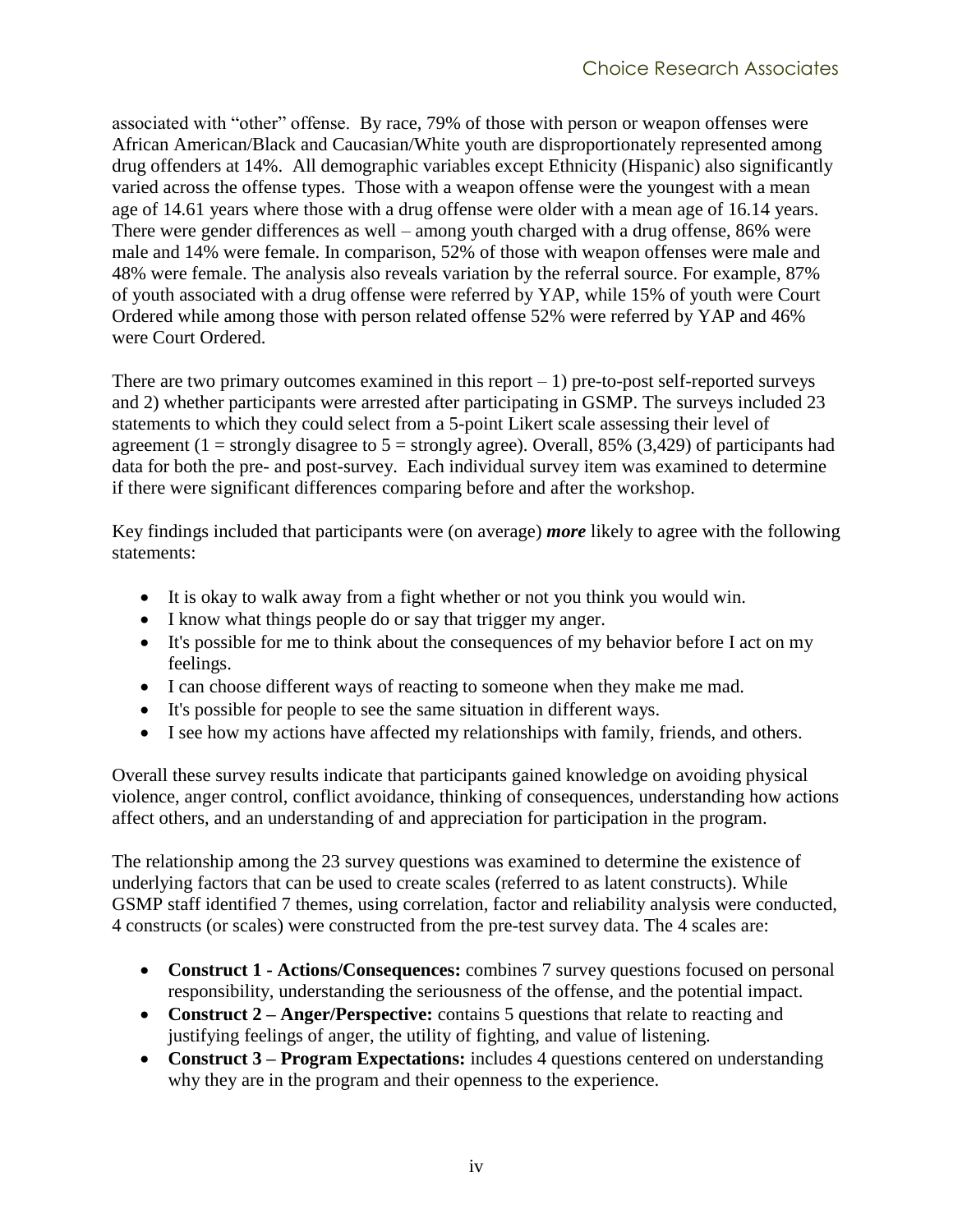• **Construct 4 – Agency/Potential:** involves 7 questions that touch on perspectives of control of feelings and actions – including ability to think about the consequences prior to taking action; and understanding that others have a different view of the same situation.

We explored the differences in the average pre-survey scores of each construct by demographic, program type, referral, and offense types. We provide examples of significant differences by:

- **Race:** White youth had higher pre-test average scores on constructs 1, 2 and 4;
- **Ethnicity:** Hispanic youth reported lower scores on Construct 4;
- **Gender:** female participants higher scores than male youth on Constructs 1 and 3;
- **Module or Workshop:** Participants in the retail theft module had higher scores on Constructs 1 and 3;
- **Referral Type:** those referred by YAP had higher scores than Court ordered youth on Constructs 1 and 3; and
- **Offense Type**: youth referred for a person related offense reported significantly lower mean scores than those with property, drug or weapon offenses on Constructs 1 and 4; and lower than property offenders on Construct 2.

Taken together these results indicate these diverse groups of youth (e.g., by race, gender, etc.) do not have the same "starting point" when they first come to the GSMP workshop. The next question is -- do these factors impact the level of change in survey outcomes? We examine this by conducting a regression analysis.

The 4 regression models include the same demographic and offense measures, informed by the analysis which found significant differences in the constructs. While the overall variation explained in the models is small (variables in the model only explaining from less than 1% to 2% of the outcomes), overall, across 3 of the 4 scales (C1, C2, C3), the key factors are the age of youth, gender, and type of offense (with more serious offenders showing the greatest impact on these outcomes). Specifically:

- **C1 –-the Actions/Consequences:** Significant predictors are age of youth, being male, white, and a person, drug, or weapon offender all significantly impact change from pre- to post-test. Older youth exhibit *more* change on this scale, as do those charged with a person, drug or weapon offense. Gender and race have a negative relationship with the scale – so being male and white youth have less change than female or non-white youth.
- **C2 – Anger/Perspective:** 4 predictor variables are significant age of youth, male, person and weapon offender with males showing the strongest impact. Older youth, those charged with a person or weapon offense score have a positive impact on C2, while if you are male, you are *less* likely to report an improvement in perceptions on the C2 scale.
- **C3 – Program Expectations:** 6 variables are positively related to the outcome age, person, drug, weapon, and public order offenders, and those referred by the court. Here person and weapon offenders have the strongest influence on change from on this scale.
- **Construct 4 – Agency/Potential:** There are 2 significant variables Male participants have significantly less change on this scale than females, and person offenders have more change. However, the overall model was not statistically significant.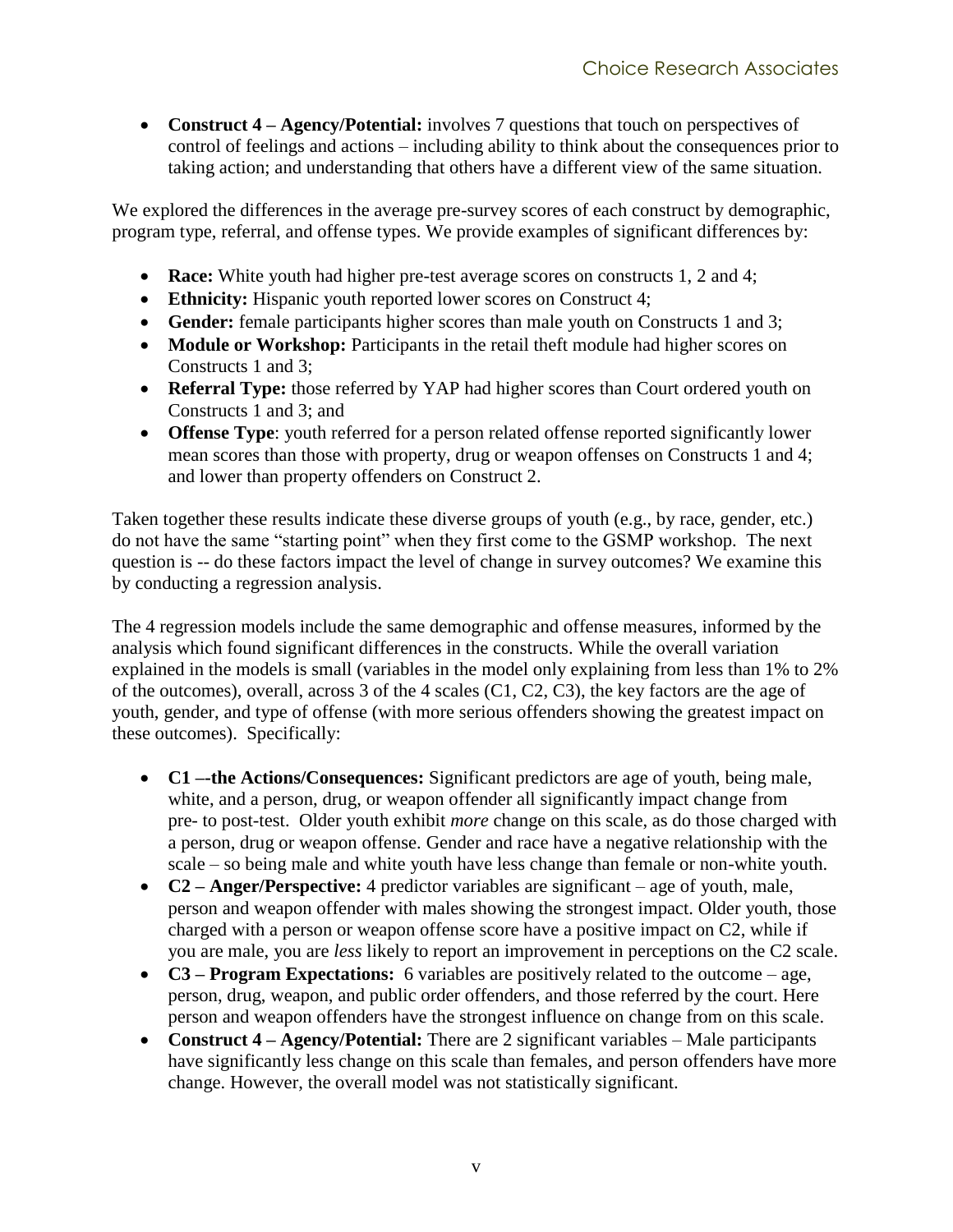In addition to the Likert scale questions, participants had the opportunity to respond to six narrative questions in the post-survey. These questions asked youth questions about what they learned, to talk about the best part of the class, their assessment of the trainers and suggestions. We conducted a qualitative analysis to identify common themes and word clouds were created for two of the questions to display the frequency of responses. In addition, the top 12 most frequent responses of each question theme were explored in combination with participant demographics and offense types. The question: *"What, if anything, did you learn from this class?"* was chosen for this deeper analysis due to its ability to display what participants are learning in the program and thus potentially revealing areas for improvement. Findings include:

- Black participants were disproportionately *more* likely to mention learning to "walk away from certain situations";
- Hispanic participants were disproportionately *more* likely to mention learning to "not commit crime" and that "fighting is not the answer";
- Female participants were disproportionately *more* likely to mention learning that "fighting is not the answer" and to "listen to and understand others' perspectives"; and
- Participants who committed an offense against a person were disproportionately *more* likely to mention learning to "walk away from certain situations".

The final analysis conducted examined recidivism rates overall and by year, and then explored predictors of arrest using logistic regression. There are limitations to the arrest data (including a change in the data collection method and a lack of arrest dates which necessitated approximating dates of arrest from other variables available in the dataset, and re-arrest offense type) that require caution in overstating these results. Nonetheless, 82% of the 4,038 youth were not rearrested following participation in the workshop while 727 of 4,038 (or 18%) were rearrested. By year, the highest number of youth rearrested were from the  $2013$  cohort  $-152$  (or  $31\%$ ) were arrested. Re-arrest within 1, 2, 3 and more than 3-years post-program indicates that among the 727 rearrested:

- 274 (38%) were rearrested within the first year after participation in the program;
- 218 (30%) were rearrested within the second year;
- 116 (16%) were rearrested within the third year; and
- 119 (16%) were rearrested three or more years post program participation.

Logistic regression which is used for the binary outcomes of arrest/no arrest, allows one to predict the outcome, while accounting for information contained in other variables which could explain that outcome. For example, male offenders are more likely to recidivate, thus one would want to "control" for gender in the analytic model. The final model included demographic, offense type, and key program variables including if the referral to GSMP was from the court, the number of days since the youth participated in the program, and the pre-test scores from Construct 4 – Agency/Potential scale. The model generates odds ratios, which were converted into predicted probabilities for ease of interpretation.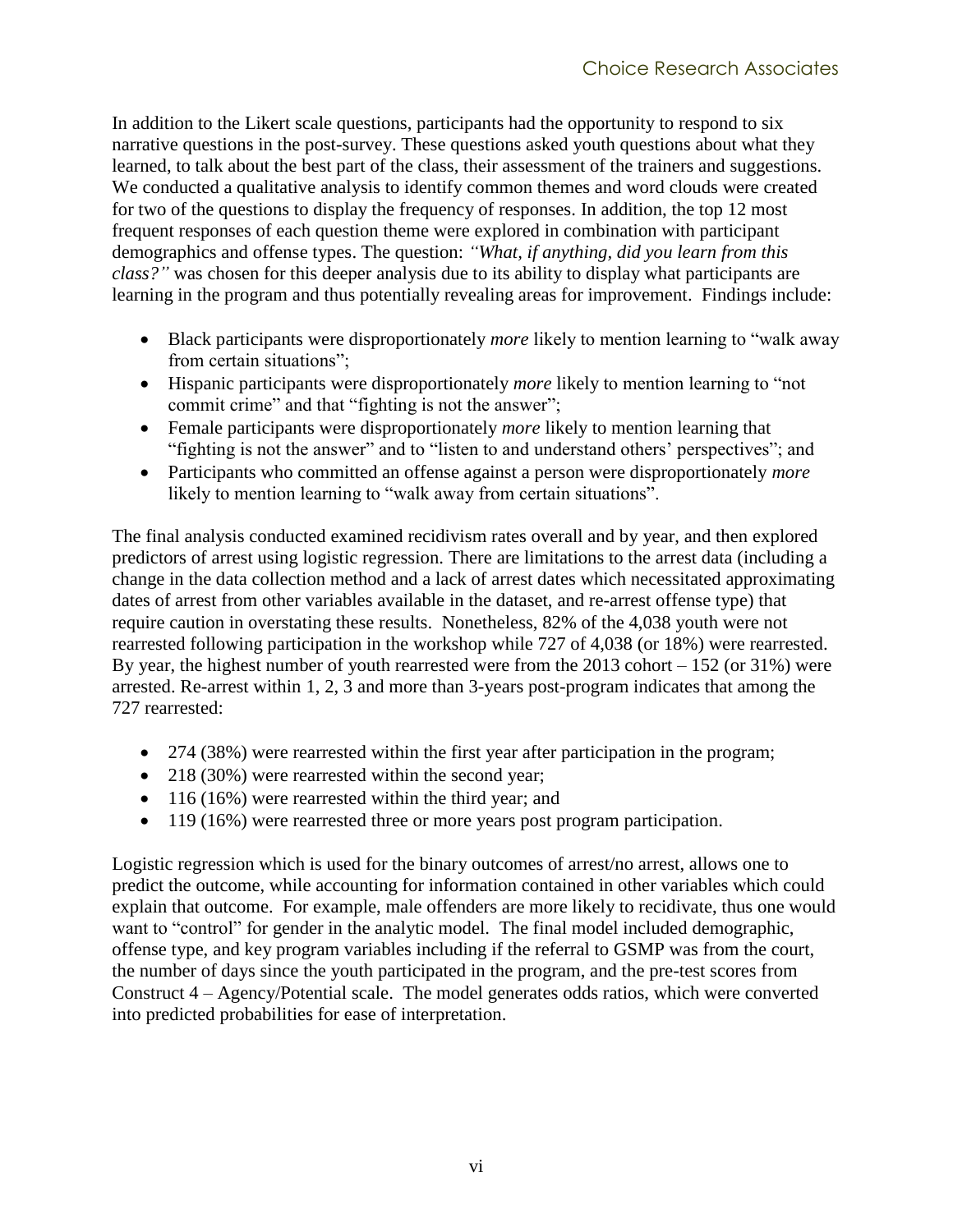The results indicate that gender, offense, and key program variables significantly predict arrest among the GSMP participants. Males are 7% more likely to be arrested than females, while those charged a drug offense are 8% more likely to be arrested and youth who participated in the auto theft module are 12% more likely to be arrested. However, those charged with a weapons crime are 6% *less* likely to be arrested. Those who are referred from the court have a higher predicted probability of arrest of 3% (compared to those referred from another source) and pre-test Construct 4 Agency/Potential average score indicated that those with *lower* scores on the pre-test C4 are 7% *more* likely to be arrested and those with higher C4 pre-test scores.

Overall, the GSMP program is successful at both shifting youth perspectives and has an overall recidivism rate of 18% (727 of 4,038 rearrested).

Future evaluations should consider including a process evaluation to ensure that the program components are implemented as intended, and should seek official criminal history data to enhance the recidivism analysis. Finally, this program would benefit from the identification of another group of similarly situated youth that had no exposure to the program to be used in comparison to GSMP youth to assess if recidivism rates differ.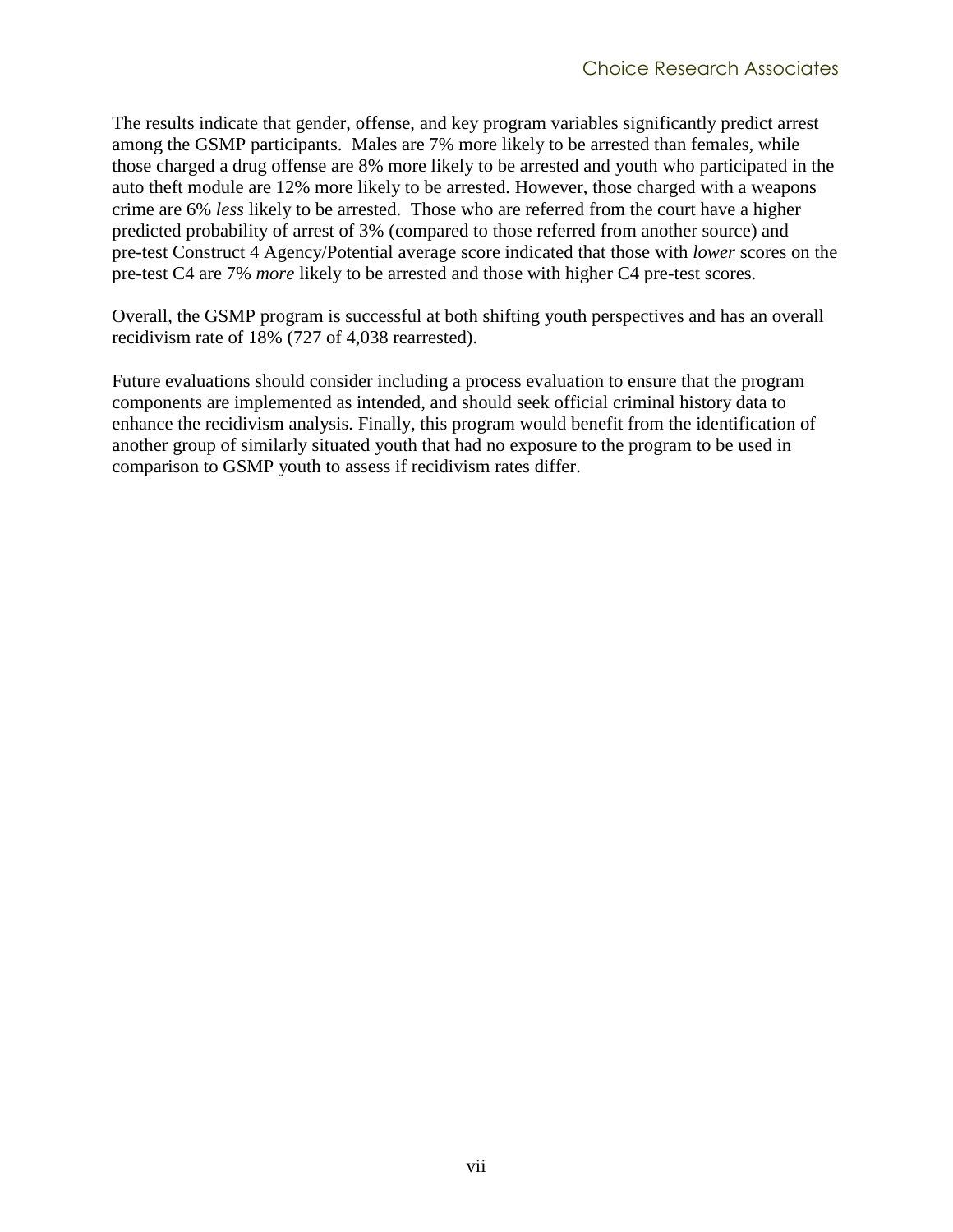#### <span id="page-8-0"></span>**Overview**

 $\overline{a}$ 

Choice Research Associates (CRA) was contracted to examine the characteristics and recidivism rates of youth referred to the Good Shepherd Mediation Program (GSMP).

GSMP offers services to youth who participate in the Juvenile Offender Diversion Program (JODP). This program is available to first-time offenders between the ages of 11 and 17 who have been arrested for a misdemeanor (e.g., underage drinking, loitering, disorderly conduct, defiant trespassing, harassment, vandalism, criminal mischief, terroristic threats, possession of a weapon on school property, shoplifting, auto-related offense) or a simple felony (e.g., assault). Referrals to the program come from the Philadelphia Police Department, Office of the District Attorney's Youth Aid Panels, judges in the Family Court Delinquency unit, probation officers, and the Philadelphia Juvenile Justice Services Center (formerly known as the Youth Study Center). $<sup>1</sup>$ </sup>

GSMP also offers services to youth who participate in the Youth Delinquency and Violence Prevention (YDVP) program. This program serves youth between the ages of 11 and 17 who have not been arrested but instead have been identified as at-risk of delinquency. Youth are identified based on risky behavior that does not rise to the level of delinquency (e.g., truancy, peer associations, verbal or physical aggression) and are referred to GSMP by the Department of Human Services, community-based organizations, faith-based institutions, schools, and parents.

Youth in both JODP and YDVP are required to attend a conflict resolution workshop. This workshop is based on restorative-justice principles and designed to reduce recidivism. These programs offer at-risk and delinquent youth the opportunity to learn productive ways to manage conflict, control their anger, and make better decisions.

In addition to attending the conflict resolution workshop, youth who have been arrested for shoplifting and related offenses must also participate in the effects of retail theft module which addresses the personal and social pressures that can trigger retail theft and the hardships that shoplifters face in their lives, retail theft law and its consequences, and behavior modification techniques.

Youth who committed an auto theft offense which includes the unauthorized use of a motor vehicle and other auto-related offenses (e.g., keying a car, riding an ATV in the street), are required to participate in the impact of auto theft module during the conflict resolution workshop which focuses on the impact of auto theft related offenses on the youth, the victim, and the community. Youth are referred by the Youth Aid Panels, probation officers and Family Court judges. The auto theft module offers participants opportunities to use critical reasoning to enhance their positive decision-making skills. Activities include small and large group discussions, viewing an informative video on the effects of auto-related crimes on their lives and others; and the chance to speak with a member of the Philadelphia Police Department concerning the impact and ramifications of their crimes. Similarly, youth who committed a retail theft are required to participate in retail theft module during the conflict resolution workshop.

 $<sup>1</sup>$  In order to participate in the program, youth must admit involvement in the delinquent act.</sup>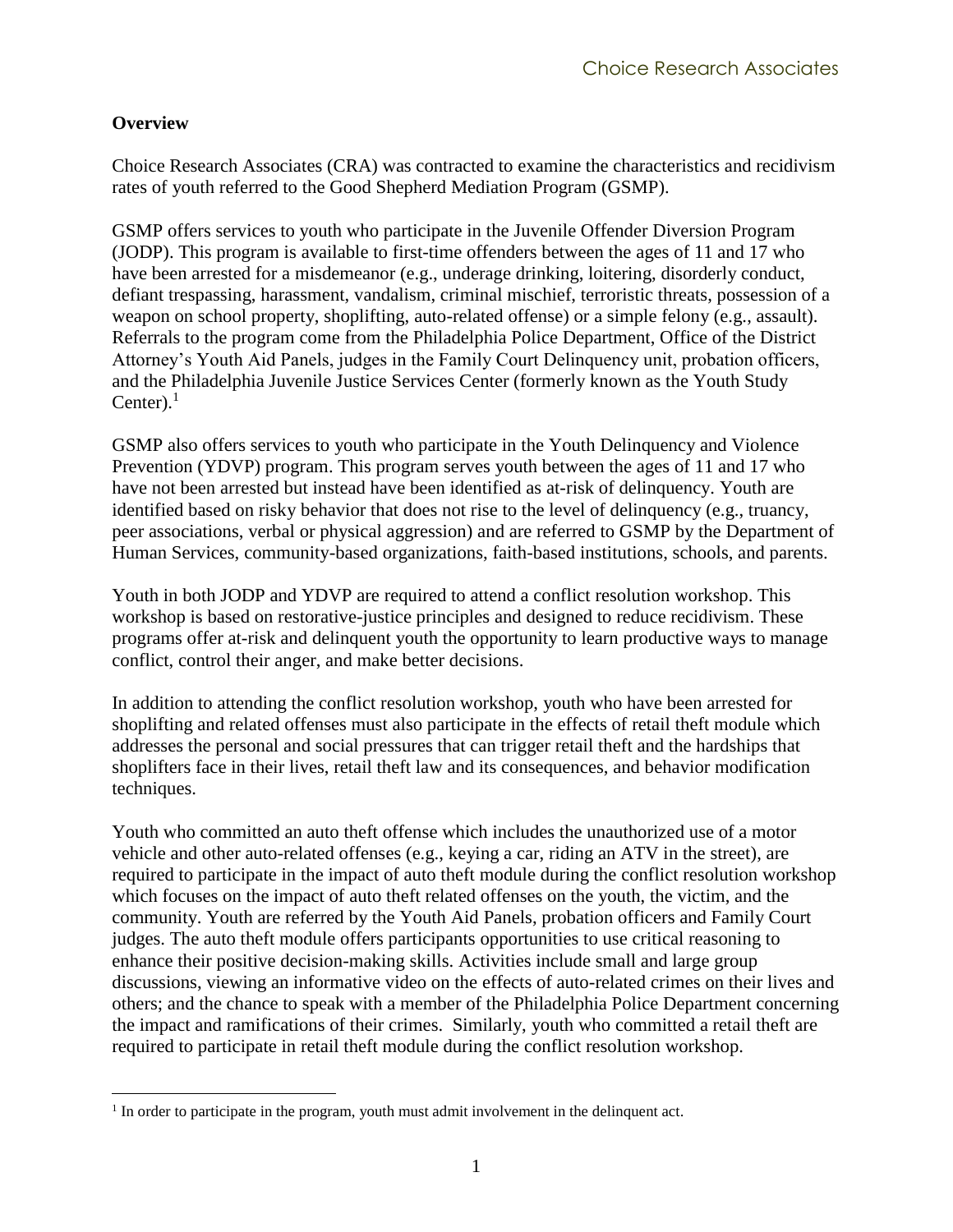Between 2001 and 2017 a total of 6,094 youth were referred to GSMP. While the age of eligible youth is 11 to 17 years, data show that youth as young as 7 and as old as 26 participated in the program.<sup>2</sup> The average age of participants was 15.2 years. Seventy-five percent of participants were Black/African American and 8% were white/Caucasian while 17% identified as another race (e.g., Asian, Pacific Islander etc.). The majority of attendees were male (66%) and were referred by Youth Aid Panels (69%) (See [Appendix A](#page-51-0) for descriptive statistics for all youth who participated in GSMP between 2001 and 2017). Due to the lack of information regarding the survey questions used between 2001 and 2007, this analysis will focus on the 4,023 youth referred to GSMP between 2008 and 2017.

#### <span id="page-9-0"></span>**Data Issues**

As mentioned, one limitation to the data analysis was the lack of information regarding the survey questions used between 2001 and 2007. While demographics for the youth participating in GSMP during these years could be examined, results of the program could not be explored. Missing data issues extended to the 2008-2017 data as well. For example, approximately 250 individuals in the program between 2008 and 2017 had an unknown offense type due to missing data.

#### <span id="page-9-1"></span>**Methodology**

GSMP provided 25 spreadsheets containing participant workshop registration information and pre-post- test survey data for the periods from 2001 through 2017. The data were combined and based on youth name, gender, and year of attendance, unique identification numbers were assigned to each participant. For the recidivism data, GSMP provided 40 spreadsheets for youth who participated in the workshop.<sup>3</sup> These spreadsheets were reviewed and combined, and using the name of the participant, identification numbers were assigned to these data. The participant and the recidivism data were then converted into a SPSS (a statistical analysis software) and then combined, linking the files by the assigned identification number, to prepare this report.

#### <span id="page-9-2"></span>**Sample Descriptive**

[Table 1](#page-10-0) presents the descriptive statistics for the youth who participated in GSMP between the years 2008 and 2017. The age of participants ranged from 7 to 26 years with a mean of 15.2 years old. 66% of participants were male. A majority of the participants were Black/African American (75%) and 14% of youth identified as Hispanic. Among these participants, 69% were referred by a Youth Aid Panel (YAP) and 29% were court ordered.

 $\overline{a}$ <sup>2</sup> Program staff advised that the offense must occur before the participant's  $18<sup>th</sup>$  birthday. However, some participants may be older due to a gap between the offense and program attendance (or in the case of the 2 individuals over 21 years old, these may be data entry errors as neither had a date of birth listed) (GSMP Staff, Personal Communication, July 6, 2018).

<sup>3</sup> Of those 40 spreadsheets, 16 were monthly spreadsheets from the District Attorney's office starting in 2015 through 2016. In addition, among these spreadsheets, some were participant rosters that did not have any recidivism data reported, others were draft or working copies of more complete spreadsheets.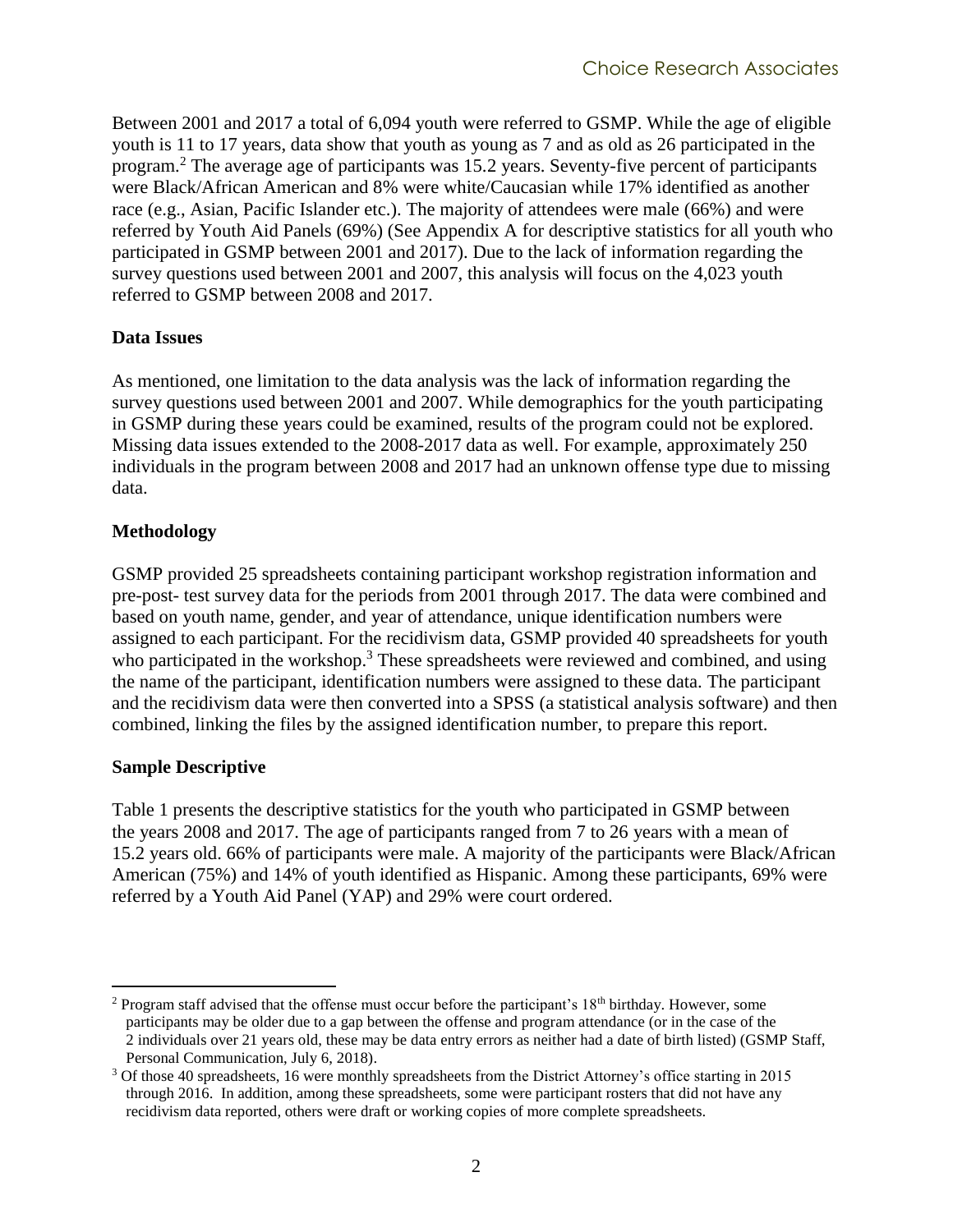<span id="page-10-4"></span><span id="page-10-2"></span>

| o                             | $\mathbf{N}^4$ | Freq. | <b>Percent</b> | Range   | Mean $(SD)^5$ |
|-------------------------------|----------------|-------|----------------|---------|---------------|
| <b>Demographics</b>           |                |       |                |         |               |
| Age                           | 3,841          |       |                | 7 to 26 | 15.21(1.81)   |
| Race                          | 3,837          |       |                |         |               |
| <b>Black/African American</b> |                | 2,873 | 75%            |         |               |
| White/Caucasian               |                | 308   | 8%             |         |               |
| Other                         |                | 656   | 17%            |         |               |
| Ethnicity                     | 3,839          |       |                |         |               |
| Hispanic                      |                | 552   | 14%            |         |               |
| Sex                           | 3,891          |       |                |         |               |
| Male                          |                | 2,553 | 66%            |         |               |
| Female                        |                | 1,338 | 34%            |         |               |
| <b>Referral Type</b>          | 3,522          |       |                |         |               |
| <b>Court Ordered</b>          |                | 1,027 | 29%            |         |               |
| <b>Community Referral</b>     |                | 18    | 0.5%           |         |               |
| YAP                           |                | 2,430 | 69%            |         |               |
| Other                         |                | 47    | 1.3%           |         |               |

<span id="page-10-3"></span><span id="page-10-0"></span>**Table 1: Demographics of Youth Referred to GSMP (2008-2017)**

[Figure 1](#page-10-1) provides the breakdown of GSMP attendees from 2008 to 2017. Attendance remained relatively consistent throughout the years with the exception of 2011 and 2014 where attendance dropped below 200 youth for each year.

#### <span id="page-10-1"></span>**Figure 1: Number and Percentage of Attendees by Year N=4,023**



<sup>4</sup> N=Number of those with data available to assess.

 $\overline{a}$ 

<sup>5</sup> "Standard Deviation" indicates variation in the data. A larger SD more variation, smaller SD more consistency.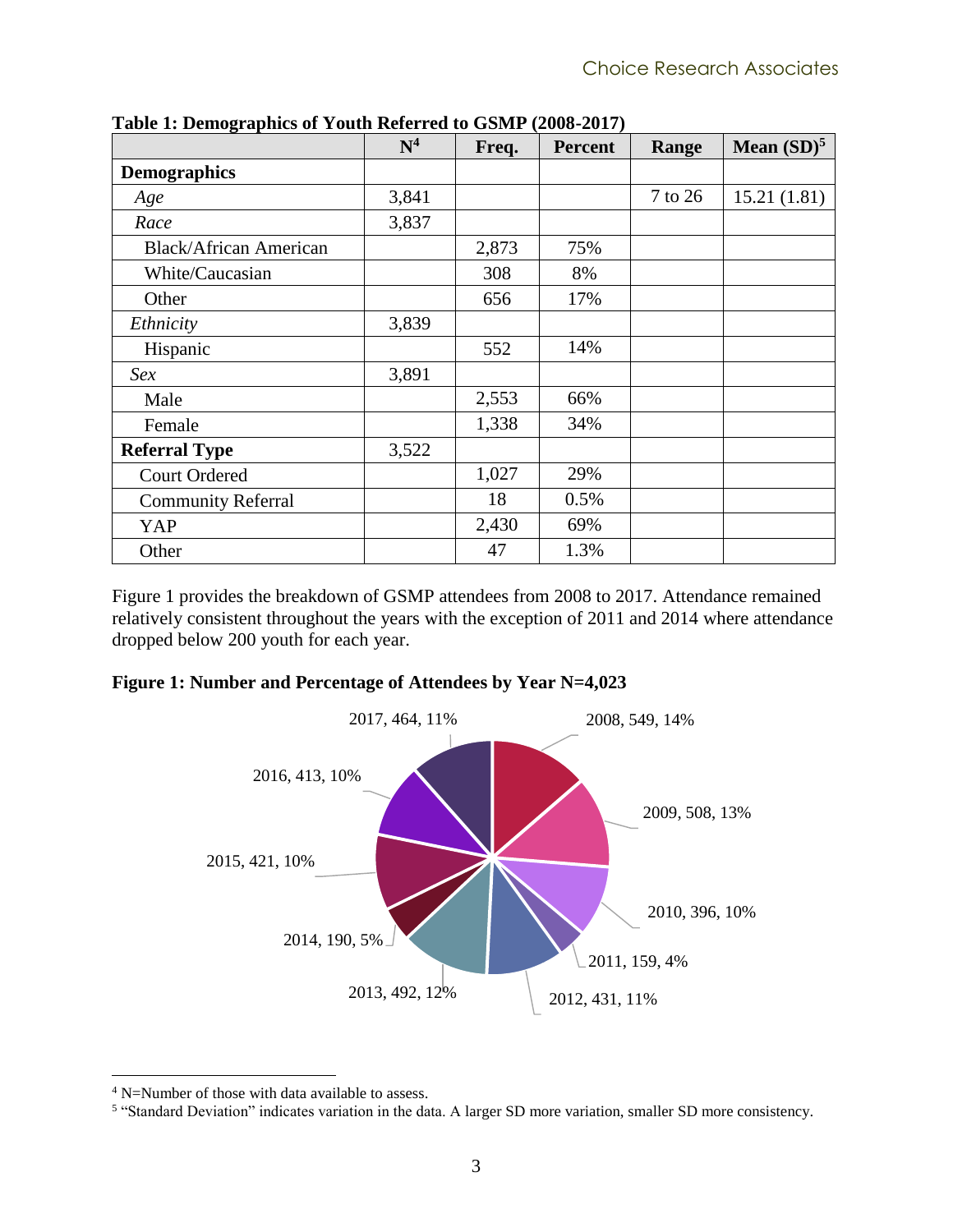[Table 2](#page-11-0) provides the breakdown of offenses that youth referred to GSMP were charged with. While a small portion of youth were charged with multiple offenses, this analysis only utilized the first offense listed in the data. Individual offenses have been aggregated by type [\(Appendix B](#page-52-0) contains a breakdown of individual offenses). Person offenses include crimes such as assault, property offenses include crimes such as theft and vandalism; and public order offenses include crimes such as terroristic threats and disorderly conduct. Overall, 66% of youth referred were charged with a person (e.g., assault) or property (e.g., theft) offense. Offense type was missing for 279 youth.

| TWO IS THE CHANGE IT IS NOT THE THEFT FOR THE REPORT TO THE VALUE OF THE CHANGE IT IS NOT THE CHANGE IT IS NOT |                |       |                |  |  |  |  |
|----------------------------------------------------------------------------------------------------------------|----------------|-------|----------------|--|--|--|--|
| <b>Offense Type</b>                                                                                            | $\mathrm{N}^4$ | Freq. | <b>Percent</b> |  |  |  |  |
| <b>Aggregated Offense</b>                                                                                      | 3,759          |       |                |  |  |  |  |
| Person (assault, aggravated assault, robbery, harassment)                                                      |                | 1,250 | 33%            |  |  |  |  |
| Property (auto theft, theft, vandalism, burglary, trespassing)                                                 |                | 1,226 | 33%            |  |  |  |  |
| Drug (possession, use, and sales $-$ all drug types)                                                           |                | 459   | 12%            |  |  |  |  |
| Weapon (possession of gun, knife, box cutter on school property)                                               |                | 521   | 14%            |  |  |  |  |
| Public Order (terroristic threats, disorderly conduct, resisting arrest)                                       |                | 235   | 6%             |  |  |  |  |
| Other (Conspiracy and Community Referrals (non-arrest)                                                         |                | 68    | 2%             |  |  |  |  |

<span id="page-11-0"></span>**Table 2: Offense Type of Youth Referred to GSMP (2008-2017) N=3,759**

Taking a closer look at the 1,250 person offenses, [Figure 2](#page-11-1) provides a breakdown of the individual offenses. Simple assault (889 of 1,250 or 71%) and aggravated assault (254 or 20%) made up 91% of person offenses, while 82 youth charged with robbery accounted for 7% of person offenses. The remaining 2% of offenses ranged from harassment, intimidation and criminal recklessness to sexual assault and attempted murder.

#### <span id="page-11-1"></span>**Figure 2: Person Offense Type of Youth Referred to GSMP (2008-2017) N=1,250**

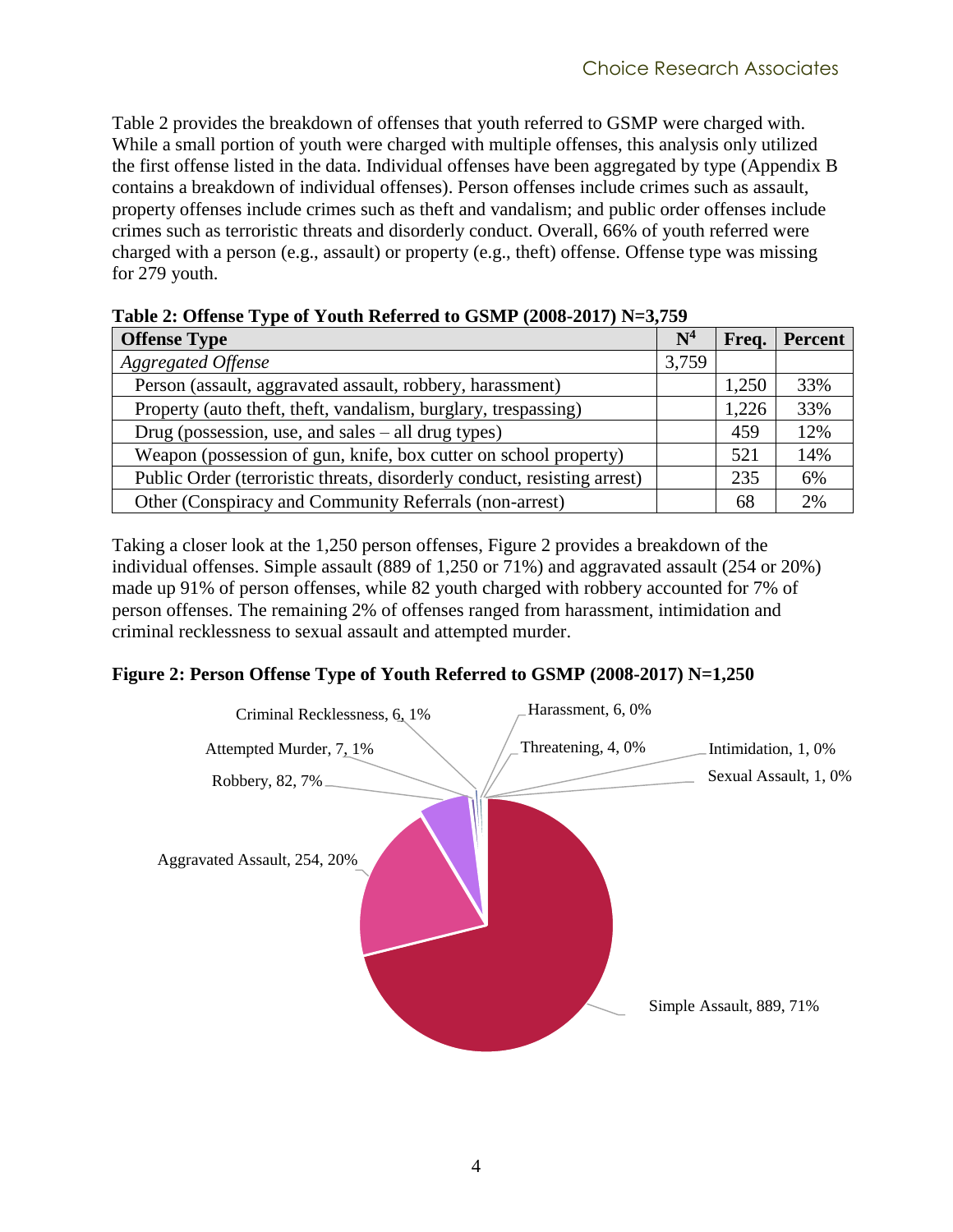<span id="page-12-0"></span>[Table 3](#page-13-0) presents the results from crosstabulations and one-way ANOVA analysis examining the relationship between demographics and the type of class youth participated – (e.g., auto theft and retail theft class modules or the conflict resolution class which involved youth charged with all offense types). Results indicate significant<sup>6</sup> differences across all demographic groups – although these differences may not be substantively informative. For example, while the average age for those in the auto theft module was 15.9 years, those in the retail theft class were on average 15.4 years old. Youth *not* associated with retail or auto theft offenses were the youngest with a mean age of 15.1 years (p<.001). The slight (albeit significant) difference between 15.9 vs. 15.4 vs. 15.1 years old is not particularly illuminating.

However, that is not the case with respect to the gender of participants in the three different workshops. Over 90% of youth in the auto theft module are male compared to 30% of those in the retail theft module  $(p<.001)$ . Thus, there is a clear relationship between the type of offense and the gender of the participant. The conflict resolution workshop, which involves a range of other types of offenses, includes 68% male and 32% female participants.

Results also show the majority (over 70%) of youth across all three module-related offense types were African American/Black, followed by youth categorized as "Other" (including Latino, Asian, Indian, Caribbean, as well as those who identify as bi-racial and multi-cultural) and Caucasian/White  $(p<.01)$ . Results also show significant variation across the three offense groups by Ethnicity, with Hispanics more likely to be associated with other offense types ( $p < .05$ ). With respect to referral type, Table 3 shows significant variation with youth primarily coming from two sources -- Court Ordered and YAP. Among the retail theft group 88% were referred by YAP while 62% of the auto theft group were referred by YAP ( $p < .001$ ).

Through discussions with GSMP staff, researchers became aware of a possible shift in the type of youth being referred to the program beginning in 2015. A school diversion program was started that diverted kids rather than arrest them. Consequently, the GSMP and Youth Aid Panel participation numbers dwindled, resulting in the referral of more serious offenders, like those who may have been involved in an aggravated assault. Staff was interested in seeing the portion of increase in more serious offenders since 2015, if this post-2015 group is different than the pre-2015 group as well as if the workshops have any positive impact on this group. In order to explore this issue, a variable was created ("Cohort") which differentiated 2015-2017 participants from 2008-2014 participants and was included in the construct and regression analysis. The results are discussed below.

 $\overline{a}$ <sup>6</sup>Differences that are statistically significant if the "p-level" indicator is p<.05 or below. This notation means that the findings are highly unlikely (e.g., for  $p<.001$  - less than a 1 out of 100 chance or  $p<.05$  less than 5 out of 100 chances) to be the result of chance or coincidence.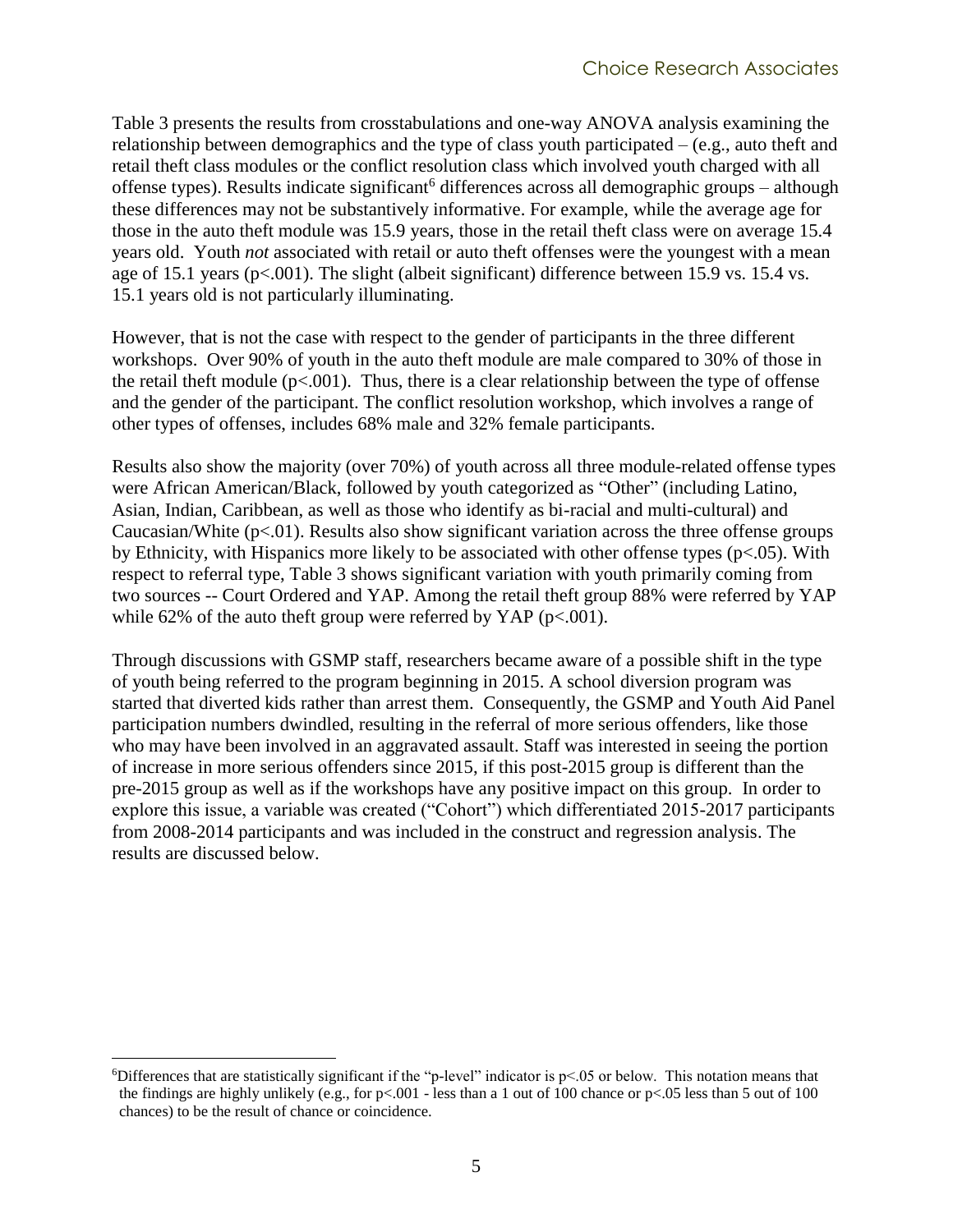| $\mathbf{v}$ . Beinographic Biner enew rich $\cos 2y$ pc |                | <b>Auto Theft</b><br><b>Module</b>            |                | <b>Retail Theft</b><br><b>Module</b> | <b>Conflict Resolution</b><br>(All Offense Types) |                    |  |
|----------------------------------------------------------|----------------|-----------------------------------------------|----------------|--------------------------------------|---------------------------------------------------|--------------------|--|
|                                                          | N <sup>4</sup> | <b>Mean</b><br><b>Mean</b><br>N<br>Age<br>Age |                |                                      | N                                                 | <b>Mean</b><br>Age |  |
| Age***                                                   | 342            | 15.9                                          | 418            | 15.4                                 | 2908                                              | 15.1               |  |
|                                                          | N              | $\frac{0}{0}$                                 | N              | $\frac{0}{0}$                        | N                                                 | $\frac{0}{0}$      |  |
| $Sex***$                                                 |                |                                               |                |                                      |                                                   |                    |  |
| Male                                                     | 319            | 93%                                           | 126            | 30%                                  | 1995                                              | 68%                |  |
| Female                                                   | 26             | 7%                                            | 300            | 70%                                  | 951                                               | 32%                |  |
| Race**                                                   |                |                                               |                |                                      |                                                   |                    |  |
| African American/Black                                   | 241            | 70%                                           | 311            | 73%                                  | 2186                                              | 76%                |  |
| Caucasian/White                                          | 40             | 12%                                           | 49             | 12%                                  | 212                                               | 7%                 |  |
| <i>Other</i>                                             | 63             | 18%                                           | 65             | 15%                                  | 498                                               | 17%                |  |
| Ethnicity*                                               |                |                                               |                |                                      |                                                   |                    |  |
| Hispanic                                                 | 57             | 17%                                           | 45             | 11%                                  | 430                                               | 15%                |  |
| Referral Type***                                         |                |                                               |                |                                      |                                                   |                    |  |
| Court Ordered                                            | 125            | 38%                                           | 44             | 11%                                  | 786                                               | 30%                |  |
| Community Referral                                       | $\overline{0}$ | 0%                                            | $\overline{2}$ | $<$ 1%                               | 14                                                | $<$ 1%             |  |
| YAP                                                      | 205            | 62%                                           | 359            | 88%                                  | 1768                                              | 68%                |  |
| <b>Other</b>                                             | 1              | ${<}1\%$                                      | 1              | $<$ 1%                               | 37                                                | 1%                 |  |

<span id="page-13-0"></span>**Table 3: Demographic Differences Across Type of Module/Workshop (2008-2017)**

Statistically significant levels  $\sp{\ast}p < .05$ ,  $\sp{\ast} \sp{\ast}p < .01$ ,  $\sp{\ast} \sp{\ast} \sp{\ast}p < .001$ 

[Table 4](#page-14-0) presents the results from crosstabulations and one-way ANOVA analysis examining the relationship between demographics and offense types (person, property, drug, weapon, and Other). All demographic variables except Ethnicity (Hispanic) were found to significantly vary across the offense types.

For example, those with a weapon offense were on average the youngest with a mean age of 14.61 years where those with a drug offense were on average older with a mean age of 16.14 years (p<.001). Among youth with a drug offense, 86% were male and 14% were female. In comparison, 52% of those with weapon offenses were male and 48% were female  $(p<.001)$ .

In regard to race, 79% of those with person or weapon offenses were African American/Black and while Caucasian/White youth were an overall small (8%) percentage of program participants, 14% of those with drug offenses are Caucasian/White. Finally, analysis also reveals significant variation across offense types by the referral source  $(p<.001)$ . While 87% of youth associated with a drug offense were referred by YAP, 15% of youth were Court Ordered. In comparison among those with person related offense 52% were referred by YAP and 46% were Court Ordered. Overall the findings from [Table 3](#page-13-0) and [Table 4](#page-14-0) indicate significant demographic variations across the offense types (whether identified by module related or more general offense types).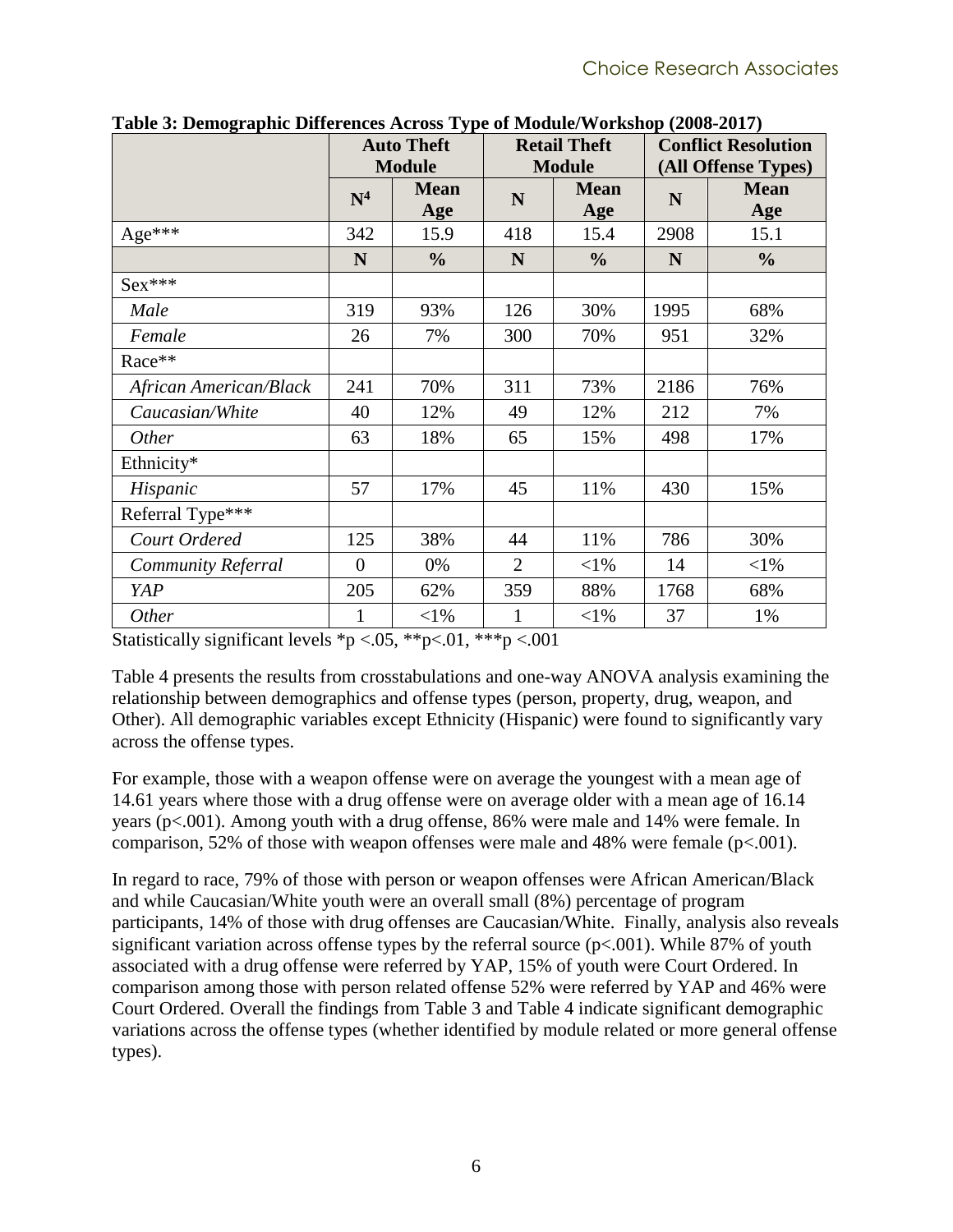<span id="page-14-0"></span>

|                        | <b>Person</b>  |               | <b>Drug</b><br><b>Property</b> |               |              | Weapon        |                | <b>Public Order</b> |                | <b>Other</b>  |                |               |
|------------------------|----------------|---------------|--------------------------------|---------------|--------------|---------------|----------------|---------------------|----------------|---------------|----------------|---------------|
|                        | N <sup>4</sup> | <b>Mean</b>   | N                              | <b>Mean</b>   | N            | <b>Mean</b>   | N              | <b>Mean</b>         | N              | <b>Mean</b>   | N              | <b>Mean</b>   |
|                        |                | Age           |                                | Age           |              | Age           |                | Age                 |                | Age           |                | Age           |
| Age***                 | 1,214          | 14.99         | 1,194                          | 15.36         | 452          | 16.14         | 518            | 14.61               | 231            | 15.20         | 59             | 15.31         |
| Age Range              |                | 10 to 20      |                                | 10 to 19      |              | 11 to 18      |                | 10 to 18            | 9 to 23        |               | 11 to 26       |               |
|                        | N              | $\frac{0}{0}$ | ${\bf N}$                      | $\frac{0}{0}$ | $\mathbf N$  | $\frac{0}{0}$ | ${\bf N}$      | $\frac{0}{0}$       | N              | $\frac{0}{0}$ | $\mathbf N$    | $\frac{0}{0}$ |
| $Sex***$               |                |               |                                |               |              |               |                |                     |                |               |                |               |
| Male                   | 767            | 62%           | 801                            | 66%           | 389          | 86%           | 271            | 52%                 | 166            | 71%           | 46             | 70%           |
| Female                 | 470            | 38%           | 411                            | 34%           | 62           | 14%           | 246            | 48%                 | 68             | 29%           | 20             | 30%           |
| Race***                |                |               |                                |               |              |               |                |                     |                |               |                |               |
| African American/Black | 958            | 79%           | 872                            | 72%           | 290          | 66%           | 405            | 79%                 | 169            | 73%           | 44             | 69%           |
| Caucasian/White        | 61             | 5%            | 135                            | 11%           | 62           | 14%           | 17             | 3%                  | 18             | 8%            | 8              | 13%           |
| Other                  | 190            | 16%           | 201                            | 17%           | 89           | 20%           | 92             | 18%                 | 42             | 18%           | 12             | 19%           |
| Ethnicity              |                |               |                                |               |              |               |                |                     |                |               |                |               |
| Hispanic               | 179            | 15%           | 161                            | 13%           | 72           | 16%           | 77             | 15%                 | 36             | 16%           | $\overline{7}$ | 11%           |
| Referral Type***       |                |               |                                |               |              |               |                |                     |                |               |                |               |
| Court Ordered          | 491            | 46%           | 254                            | 22%           | 47           | 12%           | 65             | 15%                 | 75             | 34%           | 23             | 38%           |
| Community Referral     | 7              | $<$ 1%        | 4                              | $<$ 1%        | $\mathbf{1}$ | $<$ 1%        |                | $<$ 1%              | $\overline{0}$ | 0%            | 3              | 5%            |
| YAP                    | 559            | 52%           | 878                            | 77%           | 347          | 87%           | 380            | 85%                 | 141            | 64%           | 27             | 45%           |
| Other                  | 13             | 1%            | 9                              | $<$ l%        | 4            | 1%            | $\overline{2}$ | $<$ 1%              | 4              | 2%            | 7              | 12%           |

**Table 4. Demographic Differences Across Offense Type (2008-2017)**

Statistically significant levels \*p <.05, \*\*p<.01, \*\*\*p <.001

Note: Age differences were analyzed using One-Way ANOVA and Post-Hoc Scheffe tests revealed significant age differences among many but not all of the subgroups. For example, those with drug offenses were found to be significantly older than those in the five remaining offense categories. On the other hand, those with Other offenses were only found to be significantly different (in this case younger) then those with drug offenses.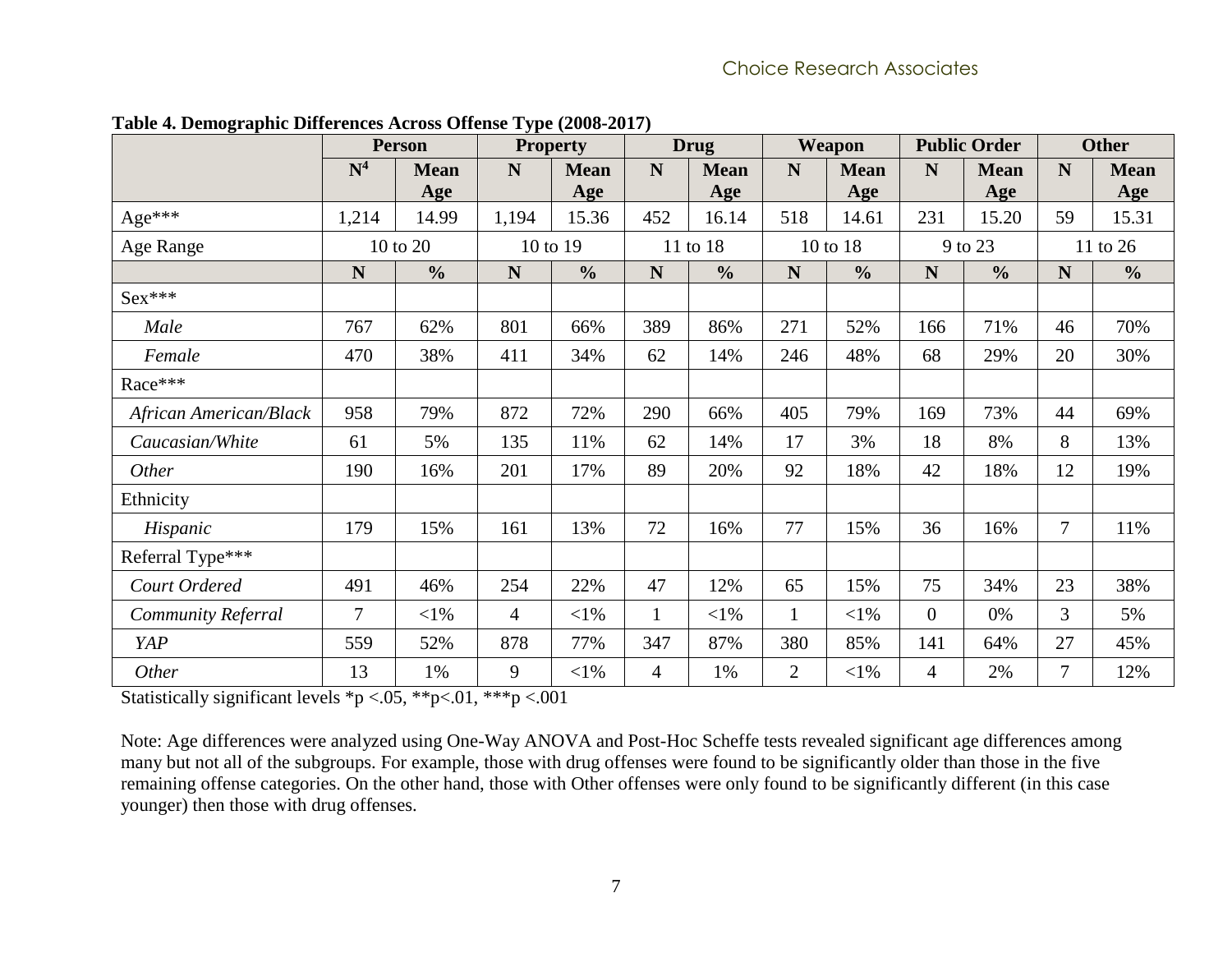#### <span id="page-15-0"></span>**Overall Analysis and Results**

#### <span id="page-15-1"></span>*Survey Completion and Attrition Analysis*

Among 4,023 youth referred to GSMP, data were provided for 3,587 youth who completed a pre-test, a post-test, or *both* pre-and post-test. Among those 3,587, 97.99% (3,515) youth had pre-test survey data and 97.60%  $(3,501)$  had post-survey data.<sup>7</sup> An analysis of attrition was conducted to determine if the participants with pre-test data but did not have post-test data differed from the participants with both pre-test and post-test measures. If youth with post-test data differed from those without post-test data, it would suggest that the amount of change observed for participants with both pre- and post-test data may not be representative of the degree of change for all participants in the program. [Appendix C](#page-53-0) presents the results from the attrition analysis which compares the pre-test scores of those who were post-tested to those who were not post-tested. No statistically significant differences were found between those who completed the post-test and those who did not.

#### <span id="page-15-2"></span>*Pre-Post Test Results*

Youth who participated in GSMP completed a pre- and post-survey (See [Appendix D](#page-55-0) and [Appendix E\)](#page-57-0). Both surveys provided youth with 23 statements to which they could select from a 5-point Likert scale assessing their level of agreement  $(1 = strongly$  disagree to  $5 = strongly$ agree). Statements assess attitudes on physical violence, anger control, conflict resolution, understanding consequences of actions, helpfulness of the workshop, and others. Overall, 85% (3,429) of participants had data for *both* the pre- and post-survey.

In order to examine how GSMP may have impacted youth perceptions, a paired samples t-test was conducted. This type of analysis examined whether the mean difference between two sets of observations, in this case survey responses, are significantly different. [Table 5](#page-17-0) presents the results and shows significant changes in mean responses for 18 of the 23 survey questions.

It should be noted that for some of the statements (e.g., *It is ok to walk away from a fight whether or not you think you would win*) an increase in the average score would show a positive effect of the workshop, while a decrease in the average score for other statements (e.g., *Fighting usually solves a problem*) would show a positive effect of the workshop.

Measures with a statistically significant increase (meaning participants were (on average) *more* likely to agree with the statement post-workshop), included:

- It is okay to walk away from a fight whether or not you think you would win.
- Fighting usually solves a problem.
- I can control how I am feeling at any given time.
- I know what things people do or say that trigger my anger.
- When people make me angry I feel I am justified in acting out against them.

 $\overline{a}$  $<sup>7</sup>$  According to program staff, a small portion of youth missing post-survey data were expelled from the class while</sup> most missing data can be attributed to lost forms. It is not likely that a youth failed to complete a post-survey since certificates are only given out once the test is turned in (GSMP Staff, Personal Communication, July 6, 2018).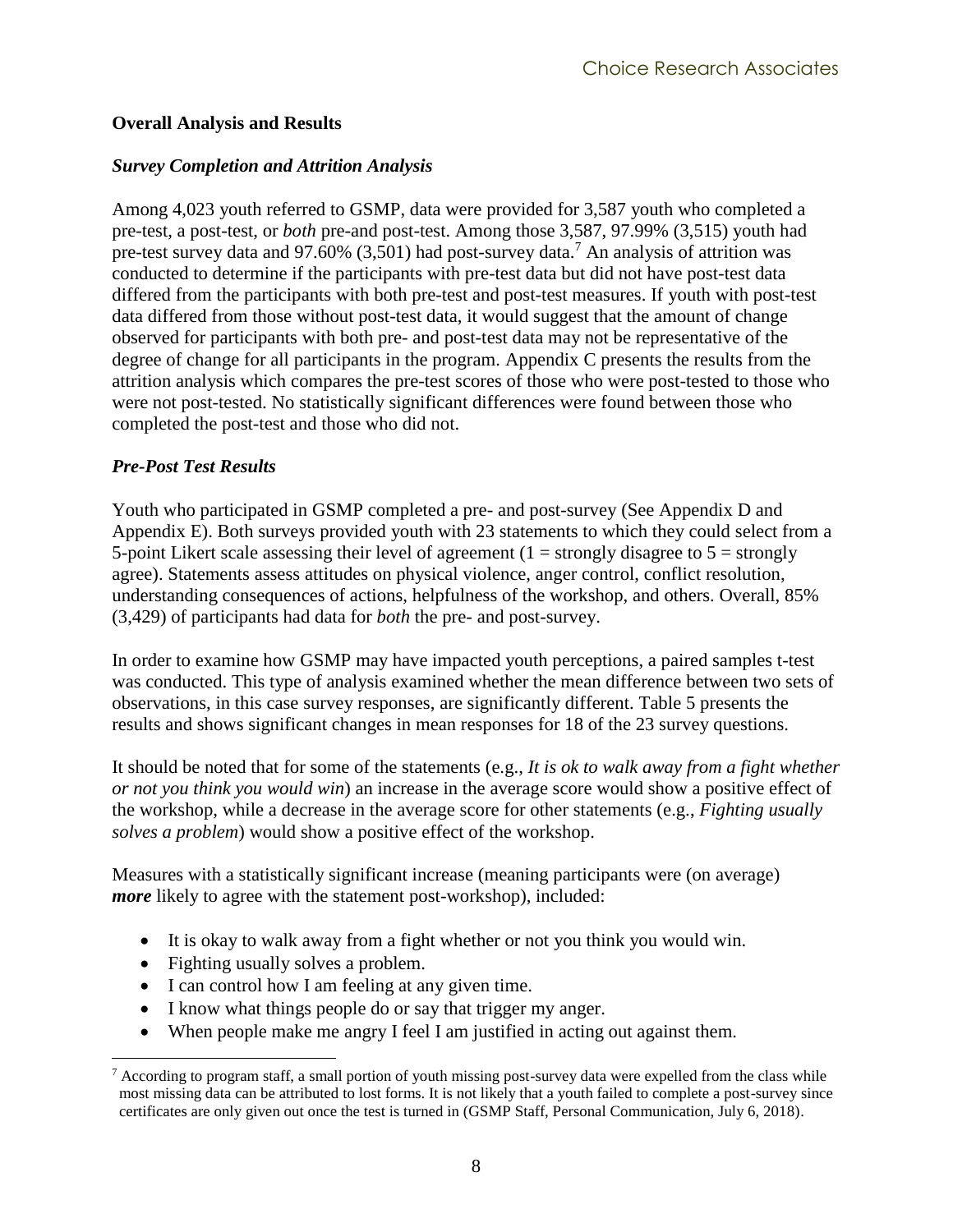- It's possible for me to think about the consequences of my behavior before I act on my feelings.
- I can choose different ways of reacting to someone when they make me mad.
- It's possible for people to see the same situation in different ways.
- It's important for me to understand where the other person is coming from before I do something in a conflict.
- What I want/need are more important than what the other wants/needs if there is a problem.
- I feel I should be in this program.
- I understand why I am in this program/I understand why I was in this program. (post)
- I think this workshop will be helpful to me/This workshop helped me. (post)
- I believe I will learn something that will benefit me/I learned something that will benefit me. (post)
- I see how my actions have affected my relationships with family, friends, and others.

Measures that saw a statistically significant decrease, (meaning participants were (on average) *less* likely to agree with the statement), included:

- Listening to the person you are angry with does not do any good.
- I understand the consequences that may happen to me if I commit another crime.
- I understand how my actions may affect others (family, friends, others) if I commit another crime.

Overall these results indicate that participants gained knowledge on avoiding physical violence, anger control, conflict avoidance, thinking of consequences, understanding how actions affect others, and an understanding of and appreciation for participation in the program.

However, some measures indicate some unexpected results. For example, it is surprising that participants were more likely to agree with the statement "*I see how my actions have affected my relationships with family, friends, and others*", but less likely to agree with the statement *I understand the consequences that may happen if I commit another crime"* after the program*.*  This result may indicate that the program helped participants understand how their actions which led to their participation in the program affected loved ones, but not necessarily how a future criminal act may impact them directly.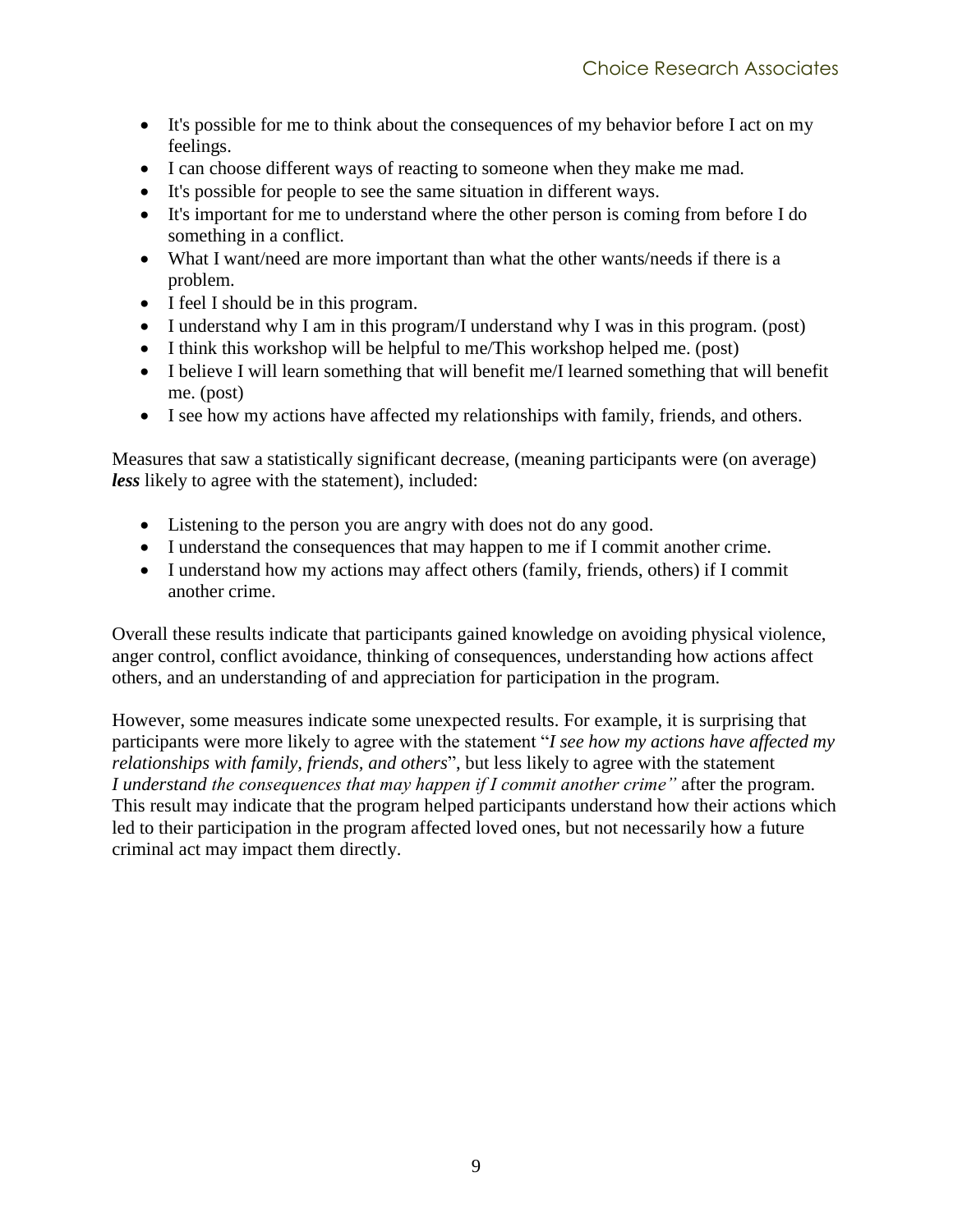| Responses on a Scale of 1 to 5, where<br>1=strongly disagree to 5=strongly agree                                          | N <sup>4</sup> | <b>Pre-Test</b><br><b>Mean</b> | <b>Post-Test</b><br><b>Mean</b> | <b>Diff</b> |
|---------------------------------------------------------------------------------------------------------------------------|----------------|--------------------------------|---------------------------------|-------------|
| Q1. It is okay to walk away from a fight whether or<br>not you think you would win.                                       | 3,399          | 3.80                           | 3.93                            | $0.13***$   |
| Q2. Fighting usually solves a problem.                                                                                    | 3,399          | 2.17                           | 2.25                            | $0.08***$   |
| Q3. I can control how I am feeling at any given time.                                                                     | 3,358          | 3.57                           | 3.66                            | $0.09***$   |
| Q4. I know what things people do or say that trigger<br>my anger.                                                         | 3,392          | 3.71                           | 3.96                            | $0.25***$   |
| Q5. When I'm angry I feel I must act on my anger<br>right away.                                                           | 3,395          | 2.50                           | 2.54                            | 0.04        |
| Q6. Listening to the person you are angry with does<br>not do any good.                                                   | 3,370          | 3.22                           | 3.00                            | $-0.22***$  |
| Q7. When people make me angry I feel I am justified<br>in acting out against them.                                        | 3,376          | 2.50                           | 2.58                            | $0.08***$   |
| Q8. It's possible for me to think about the<br>consequences of my behavior before I act on my<br>feelings.                | 3,398          | 3.71                           | 3.93                            | $0.22***$   |
| Q9. I can choose different ways of reacting to<br>someone when they make me mad.                                          | 3,351          | 3.85                           | 3.99                            | $0.14***$   |
| Q10. It's possible for people to see the same situation<br>in different ways.                                             | 3,325          | 3.85                           | 3.93                            | $0.08***$   |
| Q11. It's important for me to understand where the<br>other person is coming from before I do something in<br>a conflict. | 3,328          | 3.73                           | 3.83                            | $0.10***$   |
| Q12. What I want/need are more important than what<br>the other wants/needs if there is a problem.                        | 3,144          | 2.81                           | 2.93                            | $0.12***$   |
| Q13. I feel I should be in this program.                                                                                  | 3,228          | 2.77                           | 3.44                            | $0.67***$   |
| Q14. I understand why I am in this program/<br>I understand why I was in this program. (post)                             | 3,231          | 3.95                           | 4.18                            | $0.23***$   |
| Q15. I think this workshop will be helpful to me/<br>This workshop helped me. (post)                                      | 3,208          | 3.63                           | 4.16                            | $0.53***$   |
| Q16. I believe I will learn something that will benefit<br>me/I learned something that will benefit me. (post)            | 3,239          | 3.85                           | 4.20                            | $0.35***$   |
| Q17. I am responsible for the actions that brought me<br>into this program.                                               | 3,248          | 4.16                           | 4.17                            | 0.01        |
| Q18. I understand coming to this workshop is one of<br>the consequences of my actions.                                    | 3,254          | 4.21                           | 4.20                            | $-0.01$     |
| Q19. I see how my actions have affected my<br>relationships with family, friends, and others.                             | 3,250          | 3.78                           | 3.93                            | $0.15***$   |
| Q20. I am willing to take responsibility for my<br>actions that led to my arrest.                                         | 3,225          | 4.19                           | 4.19                            | 0.00        |

## <span id="page-17-0"></span>**Table 5: Pre-Post Test Outcomes N=3,429**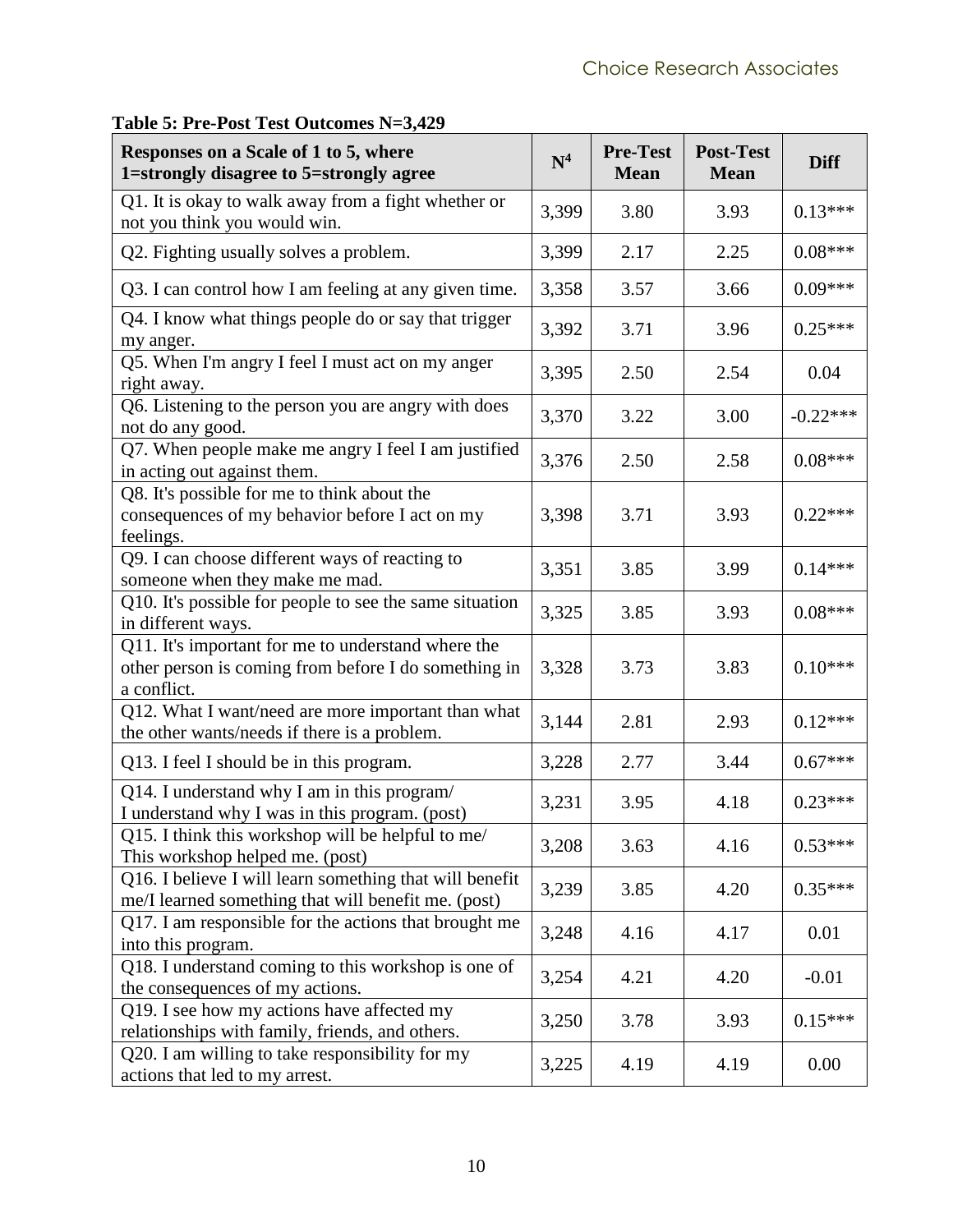| Responses on a Scale of 1 to 5, where<br>1=strongly disagree to 5=strongly agree                           | $\mathbf{N}^4$ | <b>Pre-Test</b><br><b>Mean</b> | <b>Post-Test</b><br><b>Mean</b> | <b>Diff</b> |
|------------------------------------------------------------------------------------------------------------|----------------|--------------------------------|---------------------------------|-------------|
| Q21. I realize how serious my crime could have been.                                                       | 3,234          | 4.11                           | 4.14                            | 0.03        |
| Q22. I understand the consequences that may happen<br>to me if I commit another crime.                     | 3,240          | 4.38                           | 4.31                            | $-0.07***$  |
| Q23. I understand how my actions may affect others<br>(family, friends, others) if I commit another crime. | 3,241          | 4.32                           | 4.21                            | $-0.11***$  |

Statistically significant levels  $\rm *p < .05, \rm **p < .01, \rm ***p < .001$ 

#### <span id="page-18-0"></span>**Developing and Analyzing Survey Data with Latent Constructs**

In the discussion above related to the survey results, each survey question was examined individually. This section explores the relationship among the 23 survey questions in order to examine the quality and usefulness of individual survey items as well as to determine the existence of underlying factors that can be used to create scales (otherwise referred to as latent constructs). In this process, we enhance both our data analysis and understanding of the results.

One of the benefits to using survey instruments to collect data is that it allows researchers to examine concepts that cannot be directly measured or adequately captured with just one question or item. In quantitative research these concepts are referred to as *latent constructs*. For example, a concept such as socioeconomic status may be best captured by multiple measures that can be combined to create a latent construct or scale. A socioeconomic status scale may include measures of income, level of education achieved, home value and/or other assets such as savings and investments.

In the case of the JODP program, GSMP staff identified 7 themes that potentially represent latent constructs: 1) Value in fighting, 2) anger management, 3) consequences of actions, 4) responsibility/accountability, 5) perspective taking, 6) competency, and 7) predicting future consequences. To test the existence of these themes, correlation, factor and reliability analysis were conducted.

The first analytic step, correlation analysis, shows the strength of the relationship between the 23 pre-survey test measures. Measures that correlate strongly with one another are good candidates for factor analysis. Results from the correlation analysis<sup>8</sup> show that all 23 pre-survey measures significantly correlate with one another with varying degrees of strength and direction (positive or negative relationships). There were also no indications of multicollinearity.<sup>9</sup> With confirmation that the measures significantly correlate with one another, a factor analysis was conducted.

 $\overline{a}$ 

<sup>8</sup> Results not presented but available upon request.

<sup>&</sup>lt;sup>9</sup> Pearson's r values varied across the association tests between different measures however, the value never rose above .9 which is an indicator of multicollinearity. Multicollinearity occurs when two measures are almost perfectly correlated, hence a Pearson's r value above .9, and can be interpreted as these two items are essentially measuring the same thing. If not addressed (e.g., by removing one of the measures) the inclusion of these measures in an analysis can impact the results and lead to incorrect conclusions.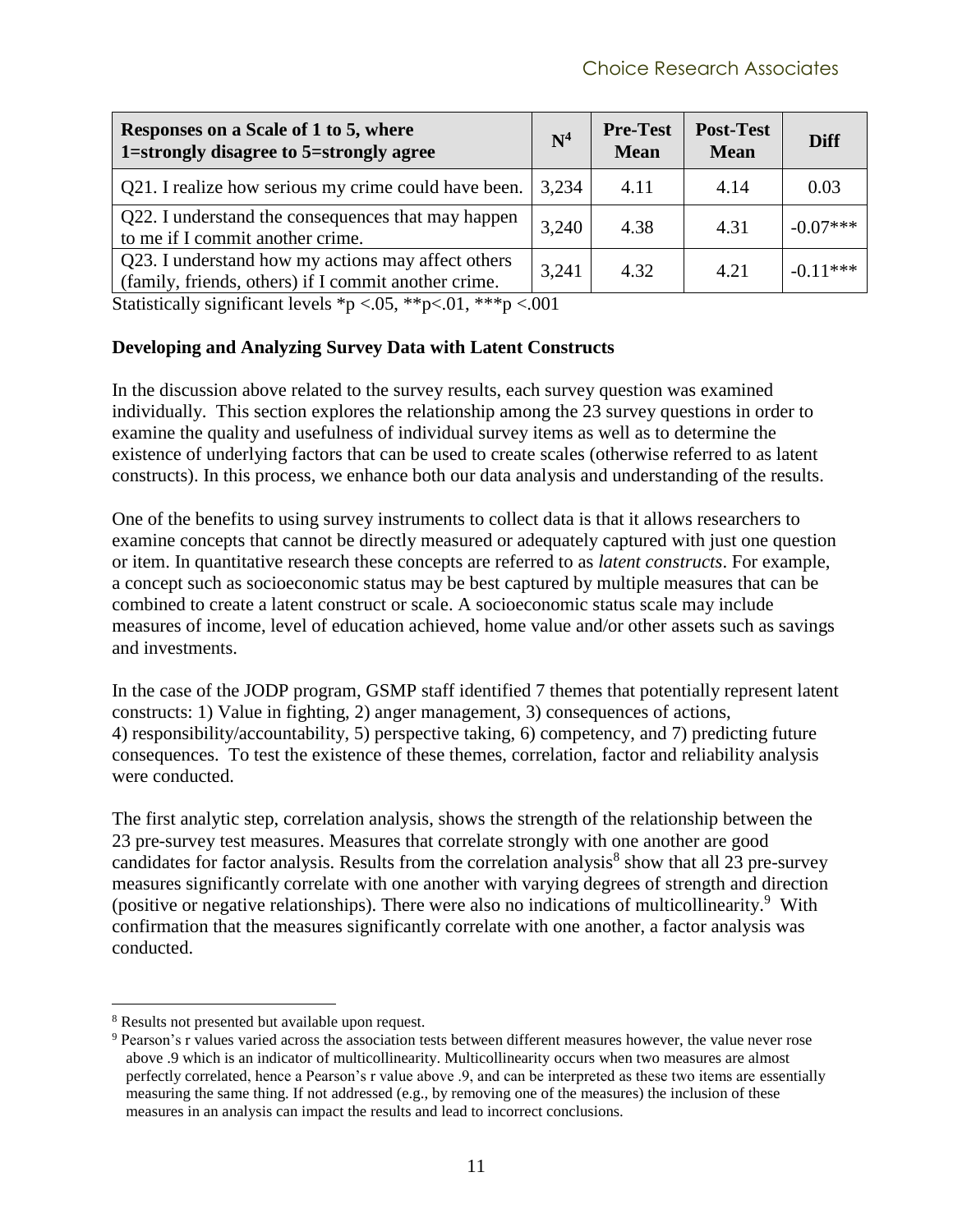A factor analysis examines the response patterns across the 23 measures to identify how well the measures 'hang' together. Based on the response patterns associated with the measures, multiple factors can be identified and each measure (or item) with have a factor loading score. These factors loading scores range from -1 to 1, with 0 indicating no effect. The higher the value, the stronger the association.

If there is more than one factor derived from the data, each item will have a value associated with it, and a higher value on one factor indicates a better fit in comparison to the other factors. A general rule is that a value of .4 or above is a good indicator of adequate association with a factor. For example, if a factor analysis reveals two factors and an item scores .20 on the first and .50 on the second, there is a stronger association (better fit) with the second factor.<sup>10</sup>

[Table 6](#page-21-0) summarizes the results from the factor analysis<sup>11</sup> showing where the individual measures, or items, fit best across the four factors based on the "factor loadings" (see Appendix F). Seven items (Q17, Q18, Q19, Q20, Q21, Q22, Q23) loaded best on Factor 1, 5 items (Q2, Q5, Q6, Q7, Q12)<sup>12</sup> loaded best on Factor 2, 4 items (Q13, Q14, Q15, Q16) loaded best on Factor 3, and 7 items (Q1, Q3, Q4, Q8, Q9, Q10, Q11) loaded best on Factor 4. To further explore the strength of these measures as factors, reliability analysis was conducted. This type of analysis measures the internal consistency and dependability of these measures before they are scaled together to create a construct.

[Table 6](#page-21-0) also shows the Cronbach's alpha level from the reliability analyses conducted on the grouping of measures across the four factors. Cronbach's alpha represents the level of internal consistency. While the threshold for weak, moderate, and strong internal consistency can vary across various researchers (and across disciplines), but for the current project we define Cronbach's alpha values above .7 as strong, values above .5 moderate and values .4 and below as weak. Based on these standards, the internal consistency of the four factors can be characterized as moderately strong to strong – findings that supported the creation of four latent constructs.<sup>13</sup>

 $\overline{a}$ <sup>10</sup> Note that as indicated in Appendix F, six measures (Q14, Q15, Q16, Q18, Q19, and Q21) had a factor loading score of .4 or greater on two different factors. While one value was always higher than the other, loadings above .4 on two factors may indicate a level of conceptual ambiguity, raising the question as to whether the measures are worded in a way that taps into two separate factors. Drawing on process of identifying conceptual labels discussed below, the development of an informative and useful survey not only depends on what the data is showing but also how the measures fit together conceptually, which is often a judgment call by practitioners and/or stakeholders. Thus, even when the data analysis indicates that a handful of measures "hang" together, if a common theme cannot be identified in the intent or wording of the question, then results from the data analysis are not informative.

<sup>&</sup>lt;sup>11</sup> The Factor Analysis method used was Principle Axis Factoring with a Direct Oblimin Rotation.

 $12$  To simplify the findings of the scale analysis, these 5 variables were "reverse coded" to change the direction of the responses so that higher values would indicate more prosocial attitudes or more positive response in line with the other 3 scales or constructs examined.

<sup>&</sup>lt;sup>13</sup> See Appendix G for the results of a paired samples t-test analysis examining the differences in mean scores between the pre-post surveys across the four latent constructs. Results show a statistically significant and positive increase in mean scores between the pre- and post-survey for Construct 2-Anger/Perspective ( $p < .05$ ), Construct 3- Program Expectations ( $p<.001$ ) and Construct 4-Agency/Potential ( $p<.001$ ). In reflecting on the results from the paired samples t-test analysis of the 23 individual survey items presented i[n Table 5,](#page-17-0) these findings are not surprising. For example, four (Q17, Q18, Q20, and Q21) of the seven items used to create Construct 1-Actions/Consequences did not significantly change between the pre-post survey. Also, while the mean scores for Construct 2-Anger/Perspective were statistically significant between the pre- to post-period, the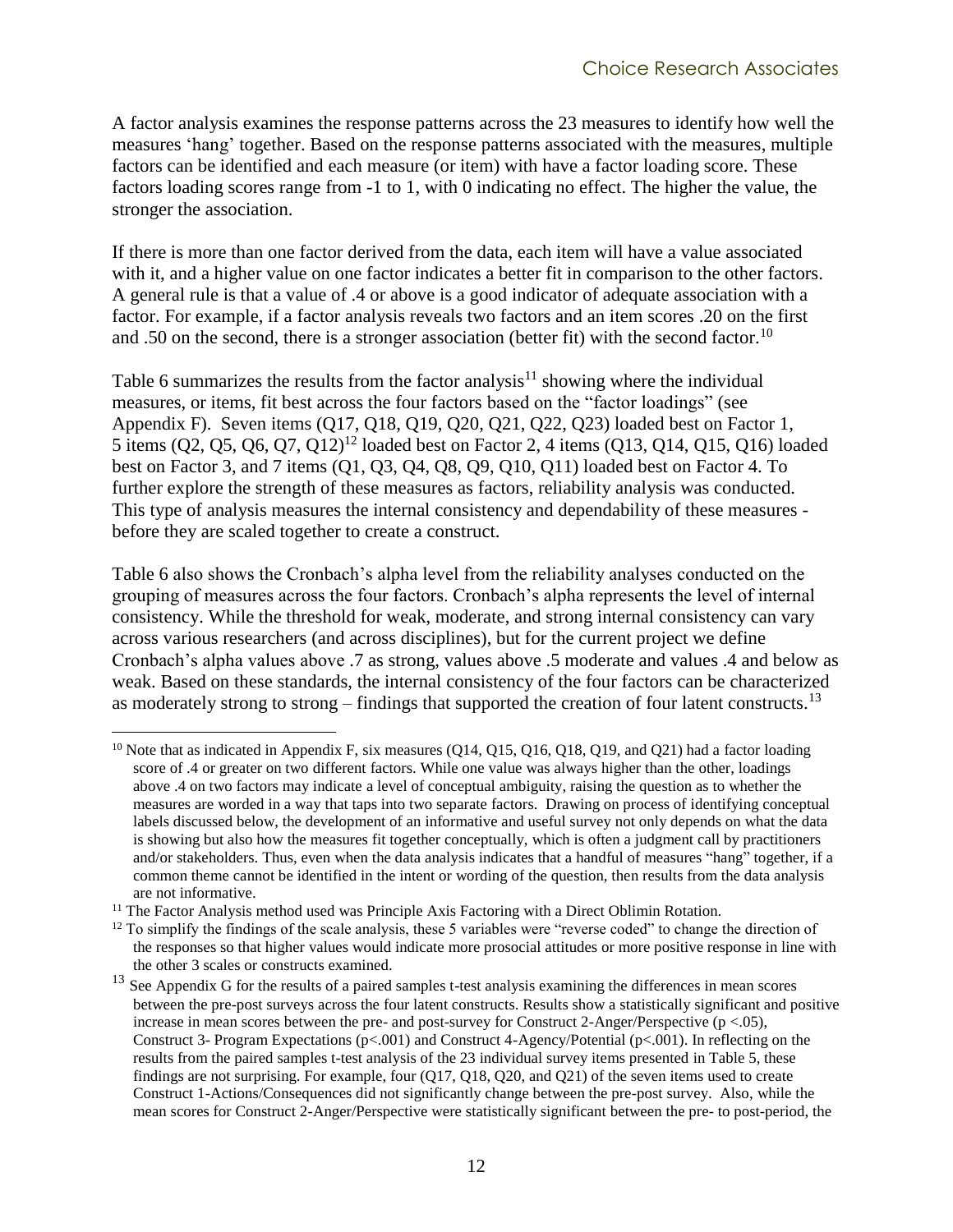The latent constructs, or scales, were then created by taking the average score from the respective items in each of the factors.<sup>14</sup>

The measures associated with each of the four factors were examined to identify common themes to create conceptual labels to represent the underlying constructs. In reviewing the questions associated with Factor 1, we identified a common thread in the reference to the youth actions, responsibility, and consequences. Based on this, Factor 1 was labeled "Construct 1- Actions/Consequences." However, Q21 (*I realize how serious my crime could have been)* stands out for two reasons. First, given the range of seriousness of offenses these youths committed to be referred to the class, they may have had equally variant recognition of the seriousness of the crime. Second, the wording seems somewhat different than the other six questions in this construct. Specifically, the other questions appear more self- or action- oriented -- using words such as "*I am responsible …"* or *"I see how my actions …*" or "*I am willing…"*. This is an example where while the reliability and factor analysis results indicate that this measure fits well within Construct 1, it may be beneficial to explore revisions to the wording of this measure (or delete the question altogether) to increase conceptual cohesiveness.

In reviewing the measures that loaded best on Factor 2, three fit cohesively as all refer to feelings of anger. However, despite factor and reliability analysis indicating all five of these measures fit well together, there is a lack of obvious cohesiveness. Specifically, the fourth (Q2 *Fighting usually solves a problem*) and fifth measures (Q12 *What I want/need are more important than what the other want/needs if there is a problem*) do not appear to fit as well. Nonetheless, in order to represent all five measures, Factor 2 was labeled "Construct 2 - Anger/ Perspective." As with Factor 1, it may be beneficial to explore possible revisions to the wording of these measures.

The measures associated with the Factor 3 all clearly relate to the program or workshop (e.g., Q14 *I understand why I am in this program*). As a result, Factor 3 was labeled "Construct 3 - Program Expectations". Depending on how the individual survey questions are utilized by GSMP in their day to day functioning, it may be useful to explore the possibility of reviewing the 4 questions in Construct 3 to determine if one or more questions can be eliminated. If 2 or 3 questions can provide the same degree of understanding as 4 questions, then it is generally better to use fewer questions.

Finally, common threads found in the measures associated with Factor 4 were individual agency, potential to make prosocial decisions, and empathy -- the ability of the youth to put themselves in someone else's shoes. Based on this, this factor was labeled "Construct 4 - Agency/Potential." However, as with Factor 1 and 2, not all measures fit well together conceptually. For example, while six of the measures are structured from the perspective of the person completing the survey ("*I can…*" or "*It's possible for me to*…") Q10 refers to the ability of **people** to see the same

 $\overline{a}$ 

difference is small (0.03), particularly when compared to the difference in overall mean scores for Construct 3 and 4 (.44 and .14, respectively). This is possibly explained by the fact that Q6 *Listening when I'm angry I feel I must act on my anger right away* is the only question in Construct 2 that showed a substantial and significant reduction. The other 4 measures in this construct changed less and in the opposite direction – thus likely diminishing the impact of Q6.

<sup>&</sup>lt;sup>14</sup> Factor loading results from pre-survey data were used to create the latent constructs for the post-survey data.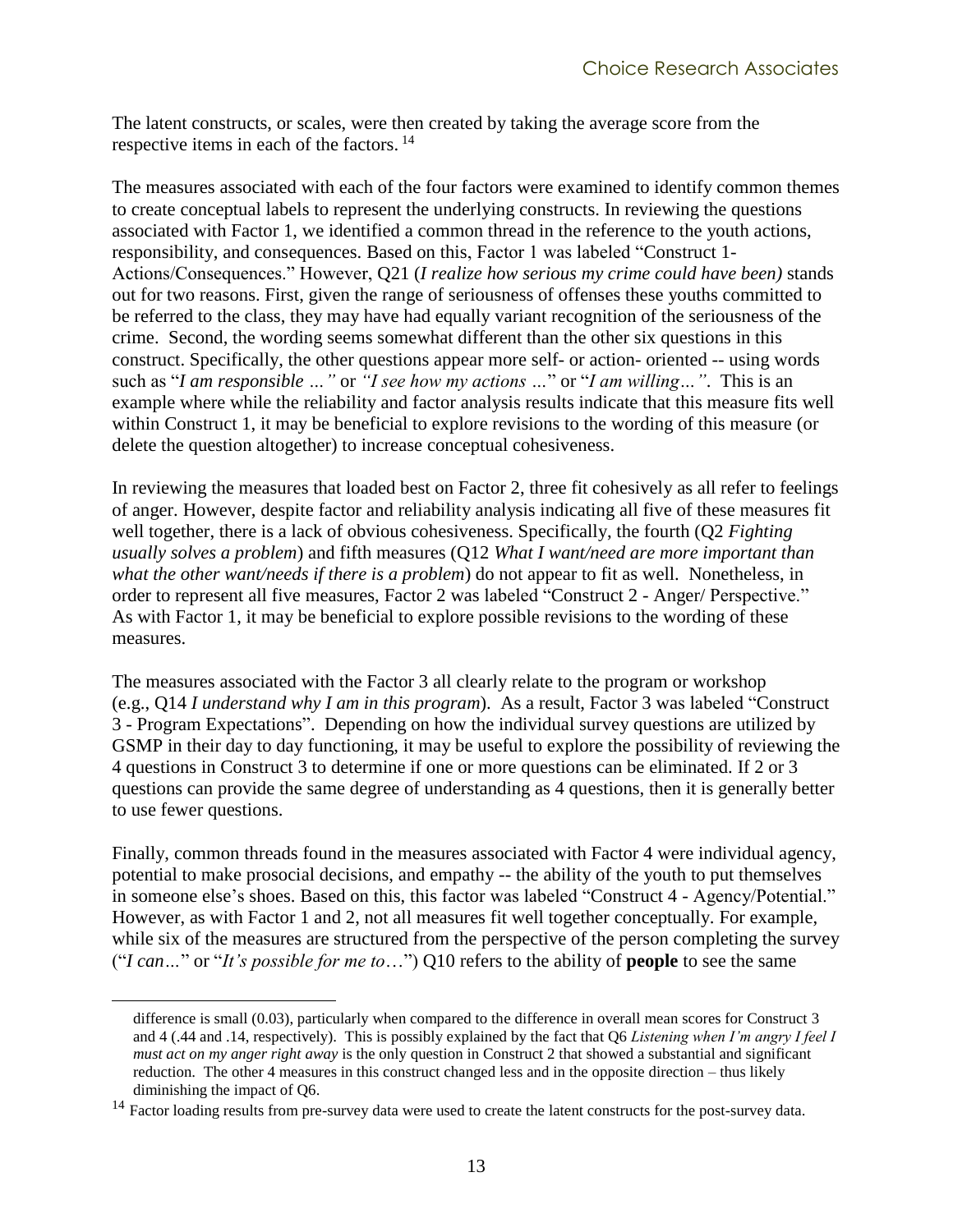situation in different ways. While the factor and reliability analysis indicate that Q10 *is* a good fit with Factor 4, it may be beneficial to explore ways in which this measure can be revised to enhance its conceptual cohesiveness with the other measures associated with Construct 4.

The process of identifying common themes which tie measures together under one factor highlights one of the limitations of factor and reliability analysis. While this analysis can indicate which measures hang well together (conceptually consistent) and the strength of the construct, the analysis cannot necessarily tell you why these measures break out into these factors. There is both an art and science to developing strong and cohesive measures -- is not always easy and may require an iterative process. GSMP may wish to consider reviewing the survey questions, make revisions, collect additional data, and reconduct this analysis again to assess if the revisions strengthened the measure as a dimension of a larger construct. Another way to consider this issue is that while these results may not clearly indicate *how* measures should be revised, they provide a starting point – and with revision and reassessment, stronger measures can be developed.

| <b>Factor</b> | <b>Construct Label</b>                                                                                                                 | <b>Items Combined</b><br>(Average Score)                                          | Cronbach's<br><b>Alpha</b><br><b>Level</b> | Range    | <b>Mean</b> | N     |  |  |  |  |
|---------------|----------------------------------------------------------------------------------------------------------------------------------------|-----------------------------------------------------------------------------------|--------------------------------------------|----------|-------------|-------|--|--|--|--|
| Factor 1      | Actions/<br>Consequences                                                                                                               | Q17, Q18, Q19,<br>Q20, Q21, Q22, Q23                                              | 0.86                                       | $1$ to 5 | 4.16        | 3,419 |  |  |  |  |
|               | Q17. I am responsible for the actions that brought me into this program.                                                               |                                                                                   |                                            |          |             |       |  |  |  |  |
|               | Q18. I understand coming to this workshop is one of the consequences of my actions.                                                    |                                                                                   |                                            |          |             |       |  |  |  |  |
|               | Q19. I see how my actions have affected my relationships with family, friends and<br>others.                                           |                                                                                   |                                            |          |             |       |  |  |  |  |
|               |                                                                                                                                        |                                                                                   |                                            |          |             |       |  |  |  |  |
|               | Q20. I am willing to take responsibility for my actions that led to my arrest.<br>Q21. I realize how serious my crime could have been. |                                                                                   |                                            |          |             |       |  |  |  |  |
|               | Q22. I understand the consequences that may happen to me if I commit another crime.                                                    |                                                                                   |                                            |          |             |       |  |  |  |  |
|               | Q23. I understand how my actions may affect others (family, friends, others) if I<br>commit another crime.                             |                                                                                   |                                            |          |             |       |  |  |  |  |
| Factor 2      | Anger/Perspective                                                                                                                      | Q2R, Q5R, Q6R,<br>Q7R, Q12R                                                       | 0.61                                       | $1$ to 5 | 3.37        | 3,515 |  |  |  |  |
|               |                                                                                                                                        | Q2R. Fighting usually solves a problem.                                           |                                            |          |             |       |  |  |  |  |
|               |                                                                                                                                        | Q5R. When I'm angry I feel I must act on my anger right away.                     |                                            |          |             |       |  |  |  |  |
|               |                                                                                                                                        | Q6R. Listening to the person you are angry with does not do any good.             |                                            |          |             |       |  |  |  |  |
|               |                                                                                                                                        | Q7R. When people make me angry I feel I am justified in acting out against them.  |                                            |          |             |       |  |  |  |  |
|               | Q12R. What I want/need are more important than what the other wants/needs if there<br>is a problem.                                    |                                                                                   |                                            |          |             |       |  |  |  |  |
| Factor 3      | Program<br>Expectations                                                                                                                | Q13, Q14, Q15, Q16                                                                | 0.79                                       | $1$ to 5 | 3.55        | 3,422 |  |  |  |  |
|               |                                                                                                                                        | Q13. I feel that I should be in this program.                                     |                                            |          |             |       |  |  |  |  |
|               |                                                                                                                                        | Q14. I understand why I am in this program.                                       |                                            |          |             |       |  |  |  |  |
|               |                                                                                                                                        | Q15. I think this workshop will be helpful to me.                                 |                                            |          |             |       |  |  |  |  |
|               |                                                                                                                                        | Q16. I believe that I will learn something from the program that will benefit me. |                                            |          |             |       |  |  |  |  |

<span id="page-21-0"></span>**Table 6: Results from Factor and Reliability Analysis of Pre-Test Survey Items**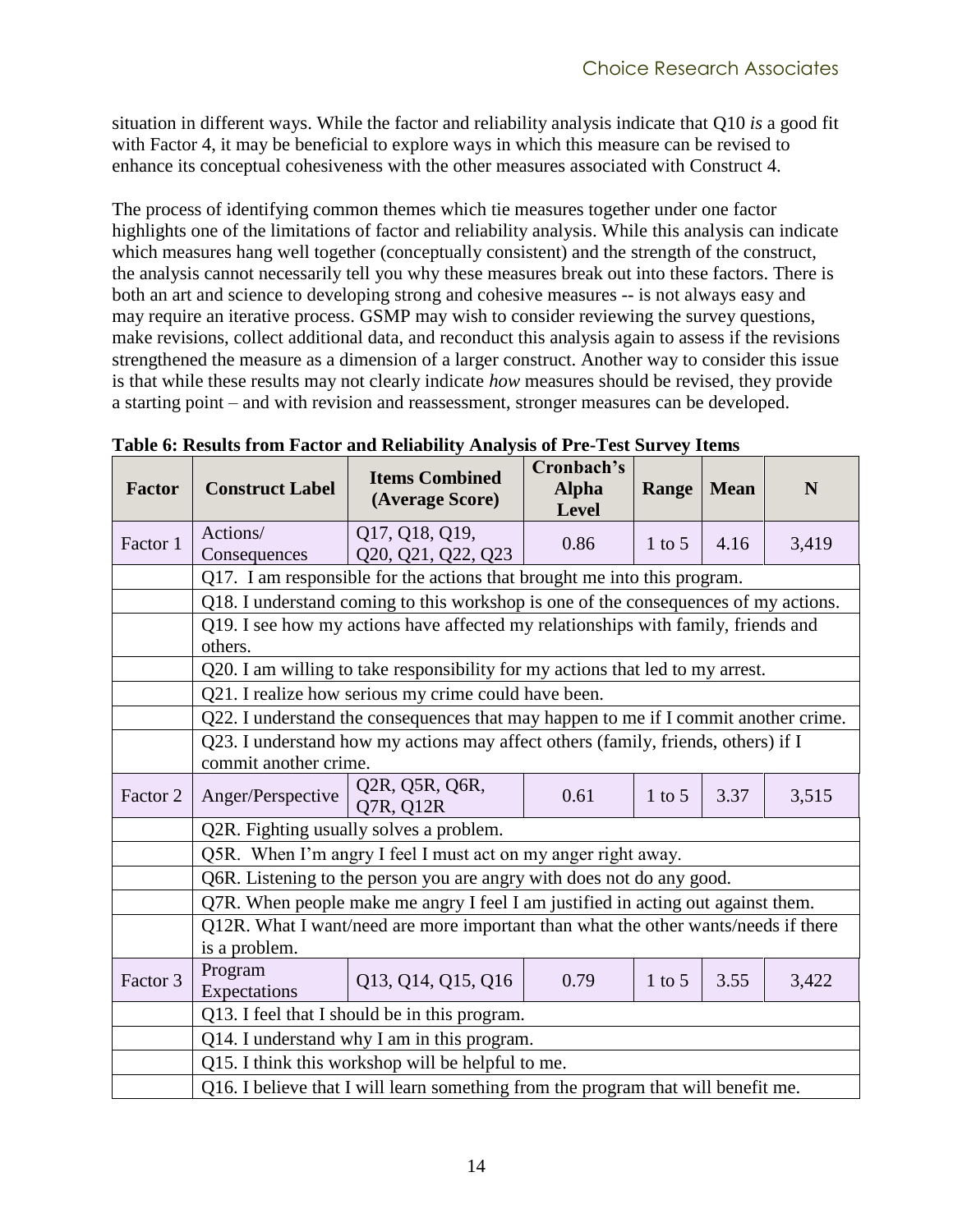| <b>Factor</b> | <b>Construct Label</b>                                                           | <b>Items Combined</b><br>(Average Score)                                               | Cronbach's<br><b>Alpha</b><br>Level | Range    | <b>Mean</b> | N     |  |  |  |
|---------------|----------------------------------------------------------------------------------|----------------------------------------------------------------------------------------|-------------------------------------|----------|-------------|-------|--|--|--|
| Factor 4      | Agency/<br>Potential                                                             | Q1, Q3, Q4, Q8, Q9,<br>Q10, Q11                                                        | 0.68                                | $1$ to 5 | 3.74        | 3,511 |  |  |  |
|               | Q1. It is okay to walk away from a fight whether or not you think you would win. |                                                                                        |                                     |          |             |       |  |  |  |
|               | Q3. I can control how I am feeling at any given time.                            |                                                                                        |                                     |          |             |       |  |  |  |
|               | Q4. I know what things people do or say that trigger my anger.                   |                                                                                        |                                     |          |             |       |  |  |  |
|               | my feelings.                                                                     | Q8. Its possible for me to think about the consequences of my behavior before I act on |                                     |          |             |       |  |  |  |
|               |                                                                                  | Q9. I can choose different ways of reacting to someone when they make me mad.          |                                     |          |             |       |  |  |  |
|               |                                                                                  | Q10. It's possible for people to see the same situation in different ways.             |                                     |          |             |       |  |  |  |
|               |                                                                                  | Q11. It's important for me to understand where the other person is coming from before  |                                     |          |             |       |  |  |  |
|               | I do something in a conflict.                                                    |                                                                                        |                                     |          |             |       |  |  |  |

R=Reverse coded so that the all the items in the scale are in the same direction  $(e.g., higher values = more prosocial attitudes).$ 

The next section explores demographic differences across the four Factors.

#### <span id="page-22-0"></span>*Demographic Differences by Construct*

 $\overline{a}$ 

Not only does the use of factor analysis allow for the examination of concepts that are best measured by more than one or two items, but it also reduces data to simplify the analyses. For example, instead of examining demographic differences across 23 individual pre-survey items, differences can now be analyzed using the four constructs -- Construct 1 Actions/ Consequences (C1); Construct 2 Anger/Perspective (C2); Construct 3 Program Expectations (C3); and Construct 4 Agency/Potential (C4). In addition, if statistically significant differences are found, then this informs the next step in the analysis – multivariate regression - where we would include these variables in the model to ensure that these factors are accounted for when explaining the outcomes.

This section presents the results from one-way ANOVA analyses and independent samples t-tests that were used to examine the differences in the average pre-survey scores by construct across the following demographic measures.<sup>15</sup>

<sup>&</sup>lt;sup>15</sup> We use several types of statistical methods and tests to determine if differences are statistically significant. We use one-way ANOVA (such as reported in [Table 7\)](#page-27-0) to determine if the means on particularly measures of interest between 3 or more groups are equal (e.g., are the mean scores pre-and post-test different for youth based on the referral type – court ordered, community referral, YAP, or Other.) We use the F-statistic (indicated in the text and the parenthesis in [Table 7](#page-27-0) below) to compare means of 3 or more groups, and the independent samples t-Test to compare the means of 2 independent groups (such as the results provided in [Table 8](#page-28-0)**Error! Reference source not found.**). Both test statistics the F and t-Test, are designed to determine if the mean scores are *significantly* different.[6](#page-12-0) Finally, if there is a significant difference in the examination of 3 or more groups (as indicated by the F-Test), we conducted the post hoc Scheffe test to determine *which* pairs of means were significantly different from one another. For example, with a 3-category race variable involving African American, Caucasian, and Other, the mean score on a measure for African Americans would be compared to Caucasians and Other. The mean score for Caucasians would be compared to African Americans and Other. The mean score for Other would be compared to the mean scores for African Americans and Caucasians.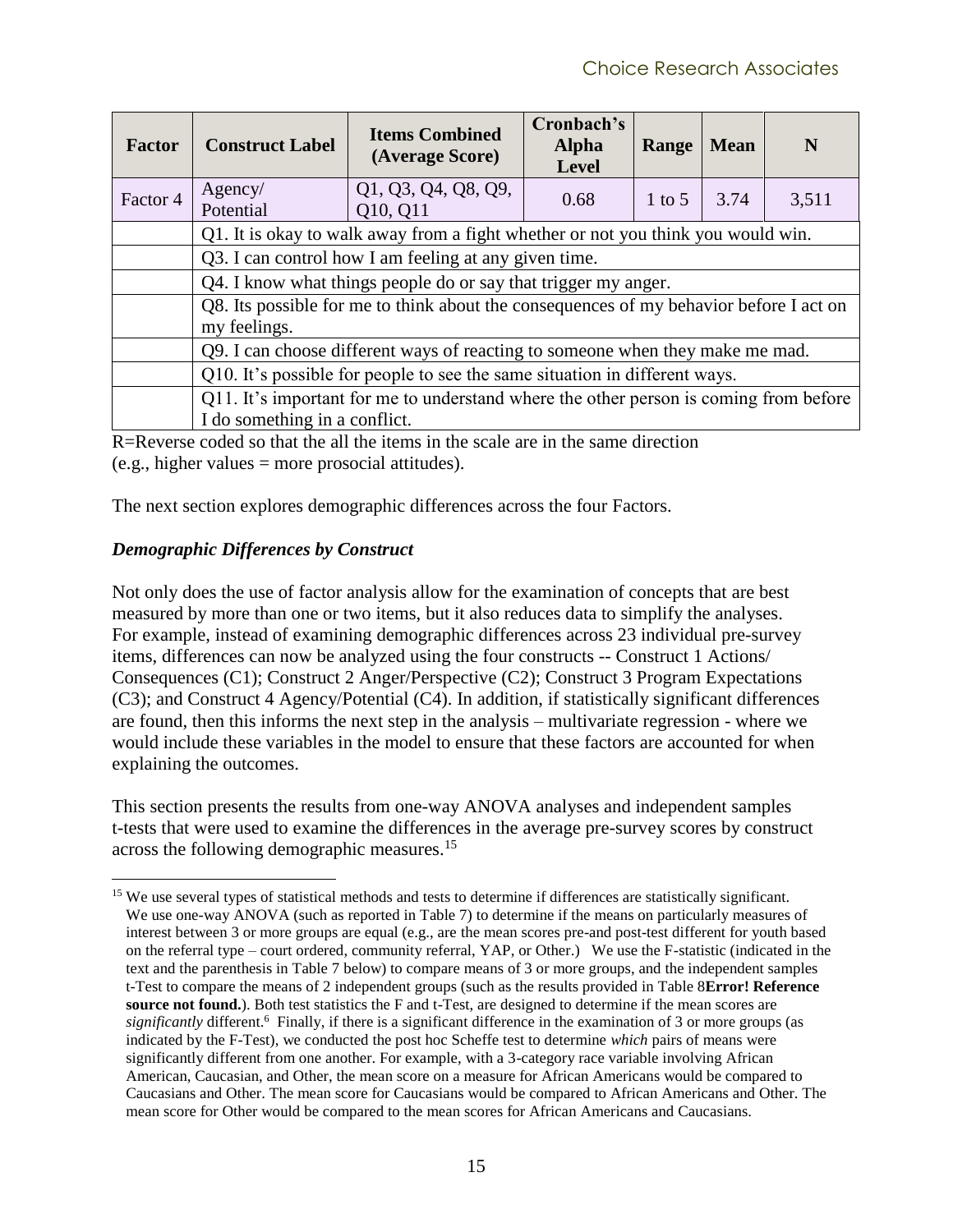The measures were categorized as follows:

- <span id="page-23-2"></span>• Race: African American/Black, Caucasian/White and Other:
- Offense Related Module/Workshop: retail theft, auto theft, and other offense;
- Referral Source: Court Ordered, Community Referral, YAP, and Other; and
- Offense Type: Person, Public Order, Property, Drug, Weapon, and Other.

#### <span id="page-23-0"></span>Race

As indicated in [Table 7,](#page-27-0) the overall ANOVA results examining the mean score differences across 3 race groups was statistically significant for 3 of the 4 constructs (C1, C2, and C4):

- Construct 1-Actions/Consequences (F=11.46 (2.3311)  $p < .001$ )<sup>16</sup>;
- Construct 2-Anger/Perspective ( $F=9.25$  (2,3389) p <.001); and
- Construct 4-Agency/Potential ( $F=5.28$  (2,3385) p <.01).

Results indicate that while there was no significant difference between African Americans and youth identified in the "Other" category, Caucasians reported significantly higher pre-test mean scores than African Americans or those in the Other race category on these 3 constructs.<sup>17</sup> For example, for C1 – Actions/Consequences, while youth of differing races all scored in the "agree" range in the pre-test survey (as evidenced by an overall average score of 4.16 on the items contained in this construct), the 273 Caucasians had a significantly higher average score of 4.35, compared to the 2,478 African Americans with an average score of 4.15 or those 563 who define as "Other" race with a score of 4.12.

Similarly, for C2 – Anger/Perspective, the overall average pre-test score is 3.37 – within the "neither agree nor disagree" range. But for 275 Caucasians, their average score was 3.54 – significantly different from African Americans or those of "Other" races (an average of 3.35 and 3.37, respectively).

#### <span id="page-23-1"></span>Module/Workshop

Overall ANOVA results examining Offense Related Modules vs. Workshop offenses were statistically significant for all 4 constructs, as follows:

- Construct 1-Actions/Consequences (F=30.48 (2, 3198)  $p < .001$ );
- Construct 2-Anger/Perspective (F=10.78  $(2, 3271)$  p <.001);
- Construct 3-Program Expectations (F=25.58  $(2, 3200)$  p <.001); and
- Construct 4-Agency/Potential (F=8.12 (2,3267) p <.001).

 $\overline{a}$  $^{16}(F=11.078$  (2,2311) p <.001) breaks down as follows: F= is the F-statistic, (2, indicates the degrees of freedom (DF) in the model, and 2311) is the N or number of cases with data included in the analysis. The p<.001 is the p-value or level of statistical significance for this model.

 $17$ Significance between pairs is identified with a superscript letter of the associated group. For example, A for African American, C for Caucasian, and O for Other. To clarify where groups start with the same letter, additional letters were added for clarification. For example, Person offense type is indicated by Pe, Public Order by Pu, and Property by Pr.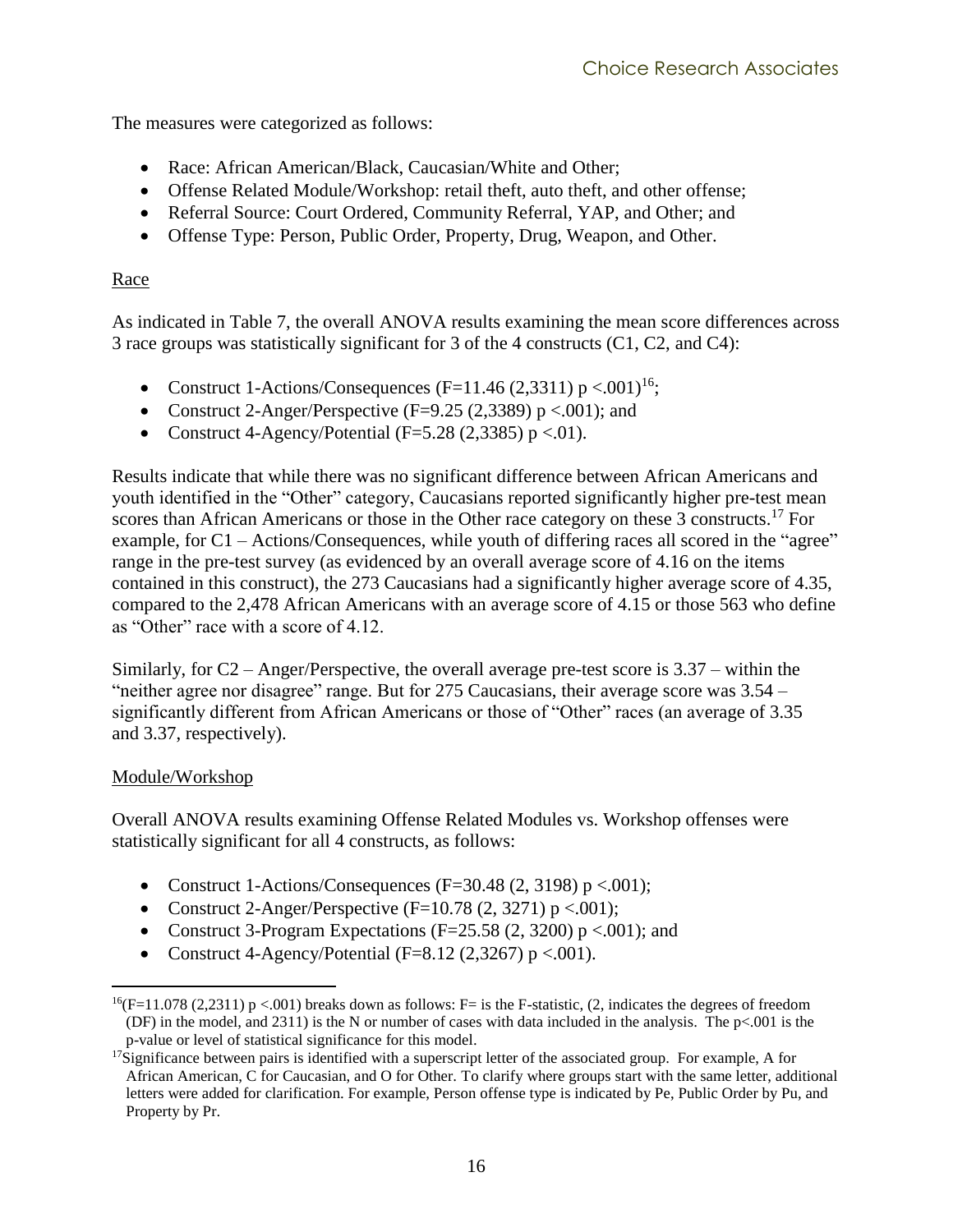For Construct 1-Actions/Consequences and Construct 3- Program Expectations, those with retail theft offenses reported significantly higher mean of 4.45 than both the auto theft (4.19) and other offense (4.15) groups. Constructs 2-Anger/Perspective and 4-Agency/Potential had similar patterns -- attendees in the other offense group reported significantly lower mean scores (average score of C2 - 3.34 and C4 - 3.73) than those in those with an auto offense (C2 - 3.47and C4 - 3.86) or retail theft offense (C2 - 3.49 and C4 - 3.83).

For Construct 3-Program Expectations, which had an overall average of 3.55 (falling on the scale between neither agree nor disagree and agree) revealed that retail theft had a significantly higher average of 3.86 compared to those charged with auto theft (3.63) or other offenses (3.52).

#### <span id="page-24-0"></span>Referral Source

Overall ANOVA results examining the constructs by type of referral were statistically significant for 3 of the 4 constructs, as follows:

- Construct 1-Actions/Consequences (F=21.18  $(3,2957)$  p <.001);
- Construct 3-Program Expectations (F=31.18 (3,2959); and
- Construct 4-Agency/Potential ( $F=3.55$  (3,3041) p <.05).

For both Construct 1-Actions/Consequences and Construct 3-Program Expectations, youth referred by YAP to GSMP had significantly higher average scores in this area prior to beginning the workshop than either Court Ordered or Other Referral Types. Finally, while the overall model for Construct 4-Agency/Potential was significant with p <.05, there was no reported Scheffe differences between referral groups.<sup>18</sup>

#### <span id="page-24-1"></span>Offense Types

 $\overline{a}$ 

The ANOVA results reveal that 5 of the 6 offense types were statistically significant across one or more constructs.

- Construct 1-Actions/Consequences (F=14.10 (5,3195)  $p < .001$ );
- Construct 2-Anger/Perspective  $(F=7.54 (5, 3268) p < .001)$ ;
- Construct 3-Program Expectations (F=11.78 (5, 3197)  $p < .001$ ); and
- Construct 4-Agency/Potential (F=9.35 (5, 3264)  $p < .001$ ).

For Construct 1-Actions/Consequences, youth referred to the program for a person related offense reported significantly lower mean scores than those with property, drug or weapon offenses. This pattern is also evident in Construct 4-Agency/Potential. The overall average score for Construct 4 for all youth irrespective of offense type was 3.74 – falling between "neither agree or disagree" and "agree". When viewed by offense type, youth with person offenses start with significantly lower scores on this construct than those charged with property, drug or weapons crimes (3.66 vs. 3.81 and above for the other offenses). Those charged with

<sup>&</sup>lt;sup>18</sup> We also ran a TUKEY post hoc test to account for the unequal sample sizes across the referral type. We found that YAP referrals were significantly different from the "other" referral source at a p-value of p<.08. We are only reporting significant findings of p<.05.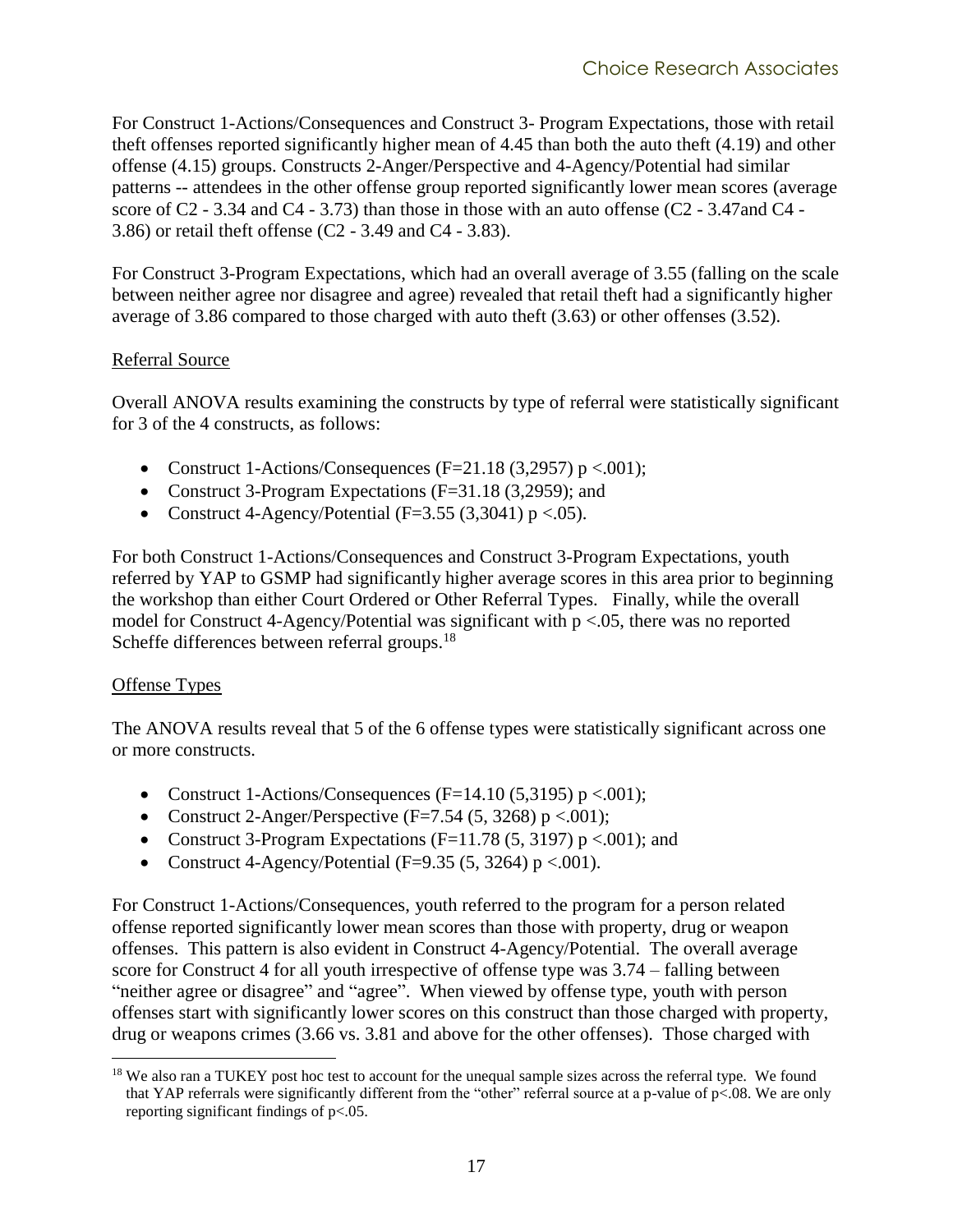public order crimes (including disorderly conduct and resisting arrest) also report significantly lower scores (average of 4.05 on C1) than those charged with property crimes (average of 4.30).

For Construct 2-Anger/Perspective, those with person related offenses reported significantly lower mean scores than property offenders (3.28 vs. 3.45) and Construct 3-Program Expectations, property related offenses reported a significant higher average pre-test score of 3.72 than those person and drug offenders (3.46 and 3.49, respectively).

[Table 8](#page-28-0) presents the results from independent sample t-tests examining the demographic differences in average pre-test scores across the four constructs. These measures were coded as dichotomous variables representing group membership<sup>19</sup> and include:

- Ethnicity (Hispanic, non-Hispanic);
- Gender (Male, Female); and
- Cohort (cohort 1: 2008-2014, cohort 2: 2015-2017).

#### <span id="page-25-0"></span>Ethnicity

T-tests examining ethnicity revealed a significant difference in the average pretest survey in Construct 4-Agency/Potential (t=2.17 (3390) p < 0.05)<sup>20</sup>. While youth overall are in the "agree" range on C4, Hispanic youth reported lower mean scores than non-Hispanics (4.12 vs. 4.18).

#### <span id="page-25-1"></span>Gender

We also observe significant gender differences with 2 of the 4 constructs:

- Construct 1-Action/Consequences (t= $-2.57$  (3330) p<.05); and
- Construct 3-Program Expectations (t= $-2.25$  (3333) p <.05).

On C1 and C3, female youth report higher mean scores than males. Specifically, for C1, females begin the workshop with an average of 4.21 versus males of 4.14. Similarly, female students score higher program expectations than male students  $-3.60$  vs. 3.53.

#### <span id="page-25-2"></span>Cohort

Finally, there were differences based on the cohort year youth participated in the workshops. T-test analysis revealed significant differences in 2 constructs:

- Construct 2-Anger/Perspective (t=4.08 (3528)  $p < .001$ ); and
- Construct 4-Agency/Potential (t=2.26 (3524)  $p < .05$ ).

 $\overline{a}$  $19$  If the youth identifies as Hispanic, the ethnicity variable is coded as 1 for "Yes" and if not Hispanic, it is coded as 0 for "No". Likewise, male youth are coded as 1 and female as 0; and those in the later cohort (2015-2017) are coded 1 and the earlier cohort is 0.

 $^{20}(t=2.17 \text{ (3990)} \text{ p} < .05)$  breaks down as follows: t= is the t-statistic and 3390) is the N or number of cases with data included in the analysis. The p<.05 is the p-value or level of statistical significance for this model.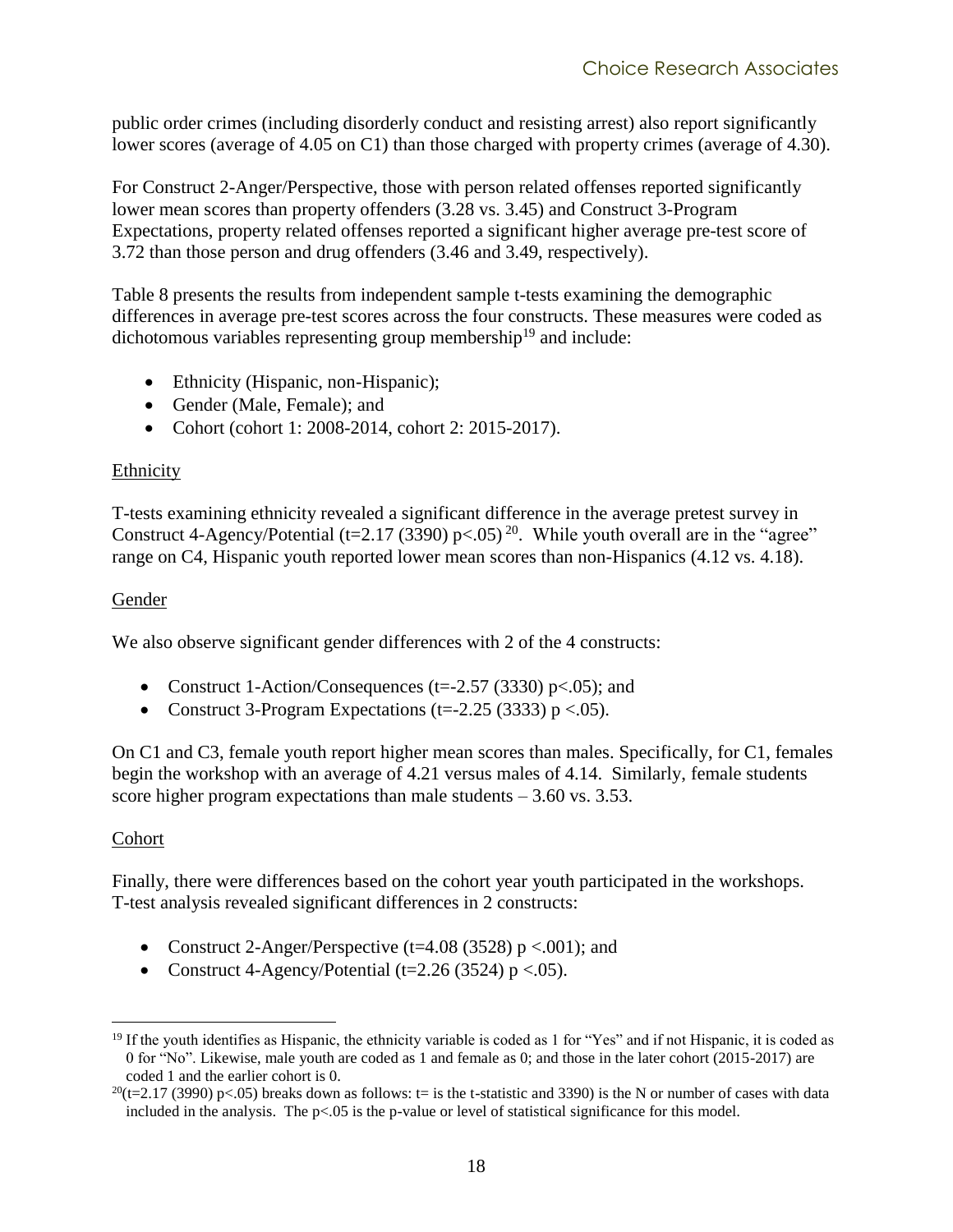Youth who participated in Cohort 2 (from 2015 to 2017) had lower average pre-test scores on than Cohort 1 (participants from 2008 to 2014) on both constructs. Cohort 2 youth scored 3.30 on C2 (vs. Cohort 1 3.40) and 3.71 on C4 (vs. Cohort 1 score of 3.76). These results may provide support for the program staff's concerns that youth participating after 2015 may be qualitatively different than those pre-2015. GSMP staff observed that youth in Cohort 2 were repeat offenders who may have been involved in more serious offenses (e.g., aggravated assault).

Taken together these results clearly indicate that different groups of youth - whether based on race, ethnicity, gender, referral or offense type - do not have the same "starting point" when they first come to the GSMP workshop. For example, female youth have higher pretest-survey scores with more positive scores than male participants. These differences should be considered when updating or revising the GSMP curriculum or workshop approach. It may be beneficial to create tailored content for different groups.

This information begs the question: If different groups of youth come into the workshop with significantly different perceptions (or starting points), do these factors also impact the level of change in their survey outcomes? To explore this issue, the next section of this report presents the findings from a regression analysis examining if demographics and offense characteristics predict the level of change in pre-post mean scores across the four constructs.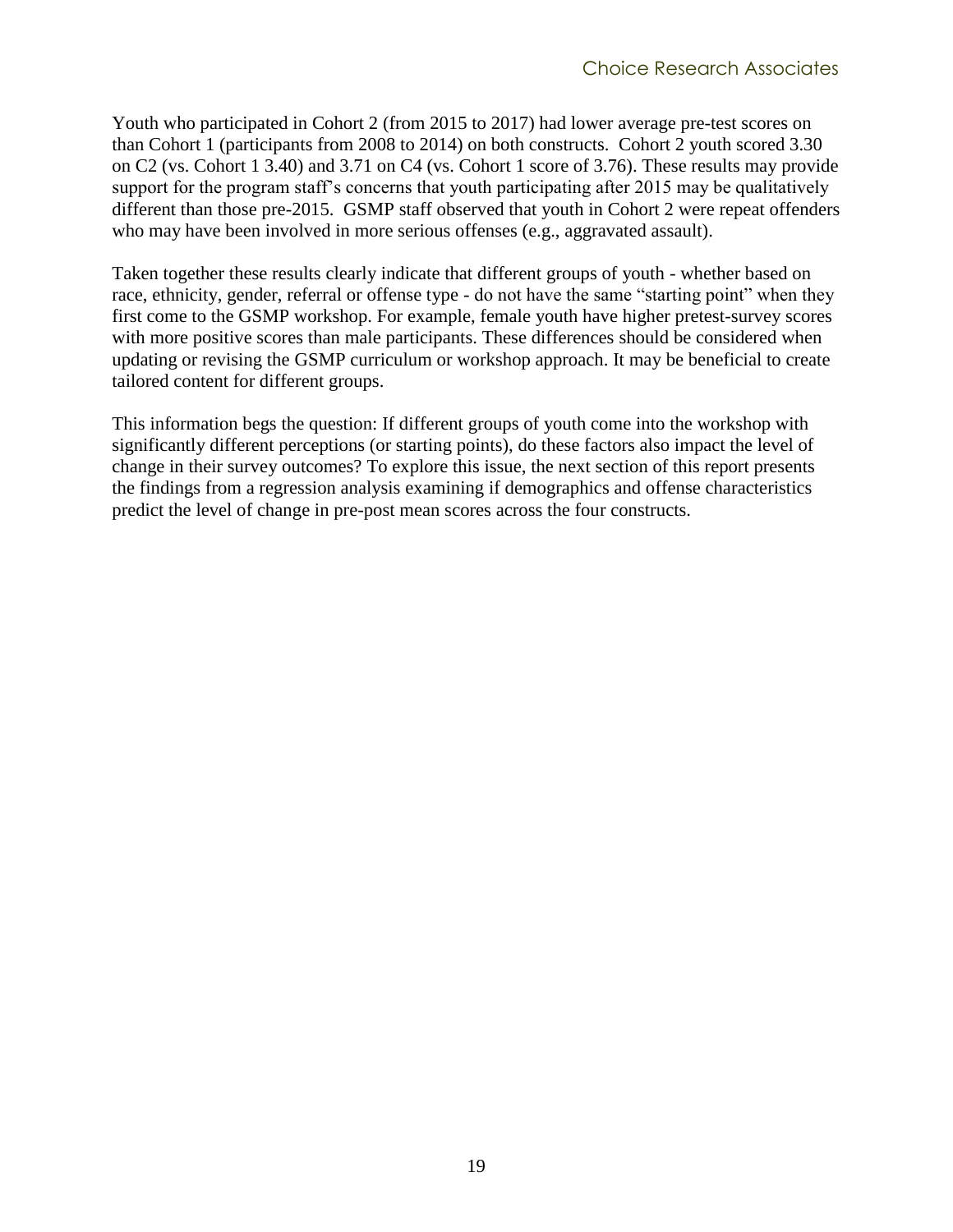<span id="page-27-0"></span>

|                                            |                       | <b>C1: Actions/</b><br><b>Consequences</b> | <b>C2: Anger/Perspective</b> |                       |             | <b>C3: Program</b><br><b>Expectations</b> | C4: Agency/<br><b>Potential</b> |                         |  |
|--------------------------------------------|-----------------------|--------------------------------------------|------------------------------|-----------------------|-------------|-------------------------------------------|---------------------------------|-------------------------|--|
|                                            |                       | F=11.46 $(2,3311)^{16}$ ***                |                              | $F=9.25(2,3389)$ ***  |             | $F=1.83(2,3314)$                          | $F=5.28(2,3385)$ **             |                         |  |
| <b>By Race</b>                             | $\mathbf{N}^4$        | <b>Mean</b>                                | N                            | <b>Mean</b>           | $\mathbf N$ | <b>Mean</b>                               | N                               | <b>Mean</b>             |  |
| AA/Black <sup>A</sup>                      | 2,478                 | $4.16^{\overline{C}}$                      | 2,537                        | $3.35^{\circ}$        | 2,481       | 3.55                                      | 2,534                           | $3.74^{\circ}$          |  |
| Caucasian/White <sup>C</sup>               | 273                   | $4.35^{A,0}$                               | 275                          | $3.54^{A,0}$          | 273         | 3.65                                      | 275                             | $3.\overline{85^{A,0}}$ |  |
| Other <sup><math>\overline{0}</math></sup> | 563                   | $4.12^{\circ}$                             | 580                          | $3.37^{\circ}$        | 563         | 3.55                                      | 579                             | $3.70^{\overline{C}}$   |  |
|                                            | C1                    |                                            |                              | C <sub>2</sub>        |             | C <sub>3</sub>                            |                                 | C <sub>4</sub>          |  |
| <b>Module or</b>                           |                       | $F=30.48(2,3198)$ ***                      |                              | $F=10.78(2,3271)$ *** |             | $F=25.58(2,3200)$ ***                     | $***$<br>$F=8.12(2,3267)$       |                         |  |
| Workshop                                   | N                     | <b>Mean</b>                                | N                            | <b>Mean</b>           | $\mathbf N$ | <b>Mean</b>                               | N                               | <b>Mean</b>             |  |
| Auto Theft <sup>Au</sup>                   | 316                   | $4.19^{R}$                                 | 323                          | $3.47^{0t}$           | 316         | 3.63 <sup>R</sup>                         | 322                             | $3.86^{Ot}$             |  |
| Retail Theft <sup>R</sup>                  | 354                   | $4.45$ <sup>Au,Ot</sup>                    | 360                          | $3.49^{0t}$           | 354         | $3.86$ Au,Ot                              | 360                             | $3.83^{Ot}$             |  |
| Other Offenses <sup>Ot</sup>               | 2,531                 | $4.15^{\overline{R}}$                      | 2,591                        | 3.34 <sup>Au,R</sup>  | 2,533       | $3.52^{\overline{R}}$                     | 2,588                           | $3.73^{Au,R}$           |  |
|                                            | C1                    |                                            |                              | C <sub>2</sub>        |             | C <sub>3</sub>                            | C <sub>4</sub>                  |                         |  |
|                                            | $F=21.18(3,2957)$ *** |                                            |                              | $F=0.36(3,3045)$      |             | $F=31.18(3,2959)$ ***                     |                                 | $F=3.55(3,3041)$ *      |  |
| <b>Referral Type</b>                       | N                     | <b>Mean</b>                                | N                            | <b>Mean</b>           | N           | <b>Mean</b>                               | N                               | <b>Mean</b>             |  |
| Court Ordered <sup>Cou</sup>               | 878                   | $4.04^Y$                                   | 908                          | 3.35                  | 879         | $3.35^{\overline{Y}}$                     | 907                             | 3.72                    |  |
| <b>Community Ref</b>                       | 15                    | 4.08                                       | 17                           | 3.36                  | 15          | 3.43                                      | 17                              | 3.58                    |  |
| YAP <sup>Y</sup>                           | 2,026                 | $4.24^{\text{Cou,Oth}}$                    | 2,081                        | 3.38                  | 2,027       | $3.67^{\text{Cou}, \text{Oth}}$           | 2,078                           | 3.77                    |  |
| Other <sup>Oth</sup>                       | 42                    | $3.90^{\overline{Y}}$                      | 43                           | 3.35                  | 42          | $3.28^{\overline{Y}}$                     | 43                              | 3.54                    |  |
|                                            | C <sub>1</sub>        |                                            |                              | C <sub>2</sub>        |             | C <sub>3</sub>                            |                                 | C <sub>4</sub>          |  |
| <b>Offense Type</b>                        |                       | $F=14.10(5,3195)$ ***                      |                              | $F=7.54(5,3268)$ ***  |             | $F=11.78(5,3197)$ ***                     |                                 | $F=9.35(5,3264)$ ***    |  |
|                                            | N                     | <b>Mean</b>                                | N                            | <b>Mean</b>           | $\mathbf N$ | <b>Mean</b>                               | N                               | <b>Mean</b>             |  |
| Person <sup>Pe</sup>                       | 1,056                 | $4.07^{\overline{\mathrm{Pr,D,W}}}$        | 1,089                        | $3.28^{Pr}$           | 1,057       | $3.46^{Pr}$                               | 1,088                           | $3.66^{Pr,D,W}$         |  |
| Public Order                               | 179                   | 4.05 <sup>Pr</sup>                         | 183                          | 3.36                  | 179         | 3.53                                      | 183                             | 3.72                    |  |
| Property <sup>Pr</sup>                     | 1,075                 | $4.30^{Pe, Pu}$                            | 1,095                        | $3.45^{Pe}$           | 1,075       | $3.72^{Pe, D}$                            | 1,093                           | $3.81^{Pe}$             |  |
| $\overline{Drug^D}$                        | 392                   | $4.24^{Pe}$                                | 399                          | 3.42                  | 393         | 3.49 <sup>Pr</sup>                        | 399                             | $3.81^{Pe}$             |  |
| Weapon <sup>W</sup>                        | 449                   | $4.20^{Pe}$                                | 456                          | 3.38                  | 449         | 3.57                                      | 455                             | $3.84^{Pe}$             |  |
| Other                                      | 50                    | 4.07                                       | 52                           | 3.22                  | 50          | 3.38                                      | 52                              | 3.70                    |  |

**Table 7: Pre-Test Demographic Differences Across Four Constructs (ANOVA Results)**

 $F=$  F-Test statistic,  $(\#,-)$  Degrees of Freedom (DF) and  $\#$ ### $)$  = N (Number of cases included in the test of the model) Statistically significant levels \*p <.05, \*\*p<.01, \*\*\*p <.001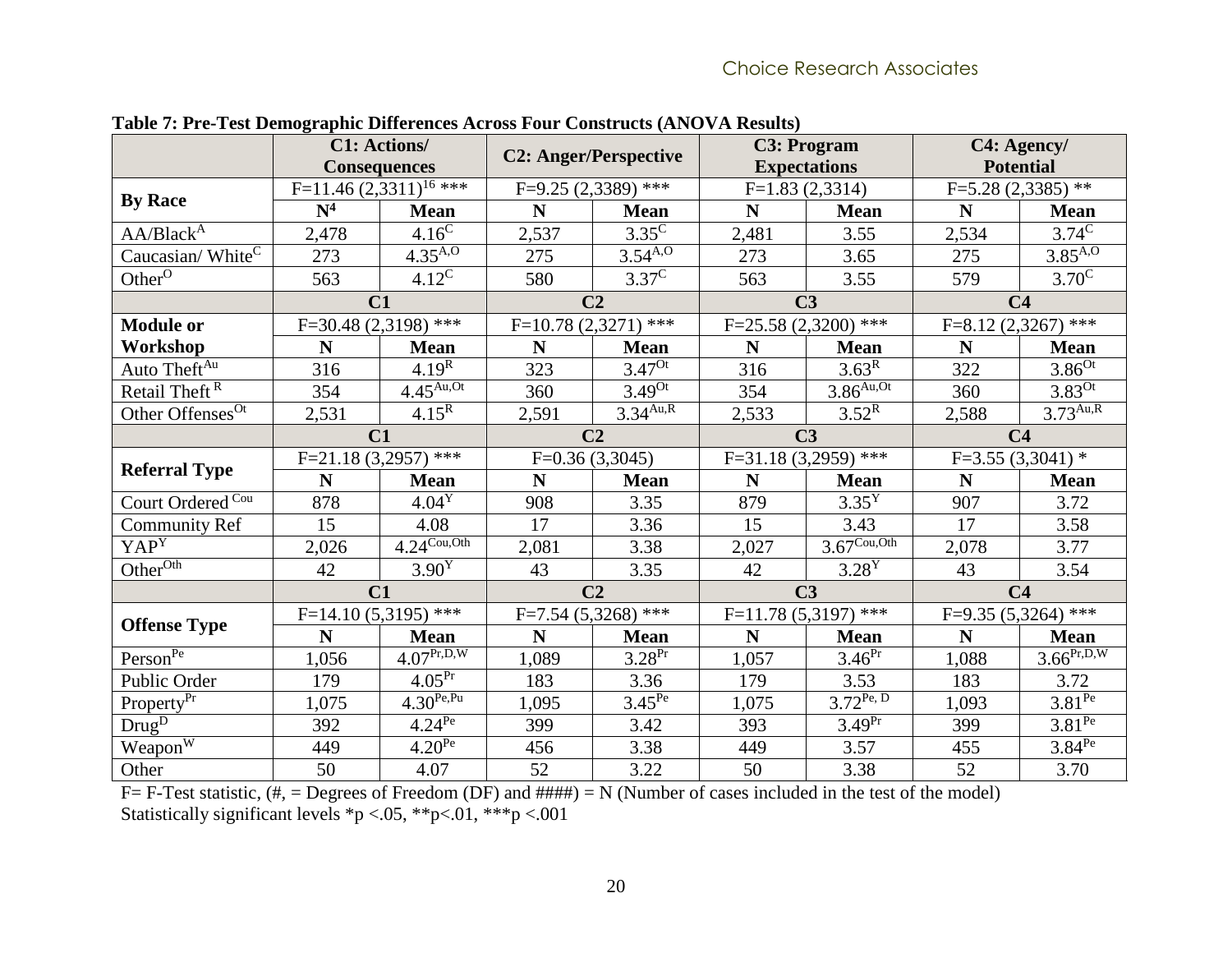|                             |                | <b>C1: Actions/Consequences</b> |                | <b>C2: Anger/Perspective</b> | <b>C3: Program Expectations</b> |                    |                 | <b>C4: Agency/Potential</b> |  |
|-----------------------------|----------------|---------------------------------|----------------|------------------------------|---------------------------------|--------------------|-----------------|-----------------------------|--|
|                             |                | $t=1.631(3316)$                 |                | $t=.34(3394)$                |                                 | $t = 18(3319)$     | $t=2.17(3390)*$ |                             |  |
| <b>Ethnicity</b>            | $\mathbf{N}^4$ | <b>Mean</b>                     | N              | <b>Mean</b>                  | N <sup>4</sup>                  | <b>Mean</b>        | N               | <b>Mean</b>                 |  |
| Non-Hispanic                | 2,837          | 4.18                            | 2,901          | 3.37                         | 2,840                           | 3.56               | 2,898           | 3.76                        |  |
| Hispanic                    | 479            | 4.12                            | 493            | 3.36                         | 479                             | 3.55               | 492             | 3.69                        |  |
|                             |                | C <sub>1</sub>                  | C <sub>2</sub> |                              |                                 | C <sub>3</sub>     | C <sub>4</sub>  |                             |  |
|                             |                | $t = -2.57(3330)^*$             | $t=1.43(3408)$ |                              |                                 | $t = -2.25(3333)*$ | $t=-.42(3404)$  |                             |  |
| <b>Gender</b>               | $\mathbf N$    | Mean                            | $\mathbf N$    | Mean                         | $\mathbf N$                     | Mean               | $\mathbf N$     | Mean                        |  |
| Male                        | 2,184          | 4.14                            | 2,241          | 3.38                         | 2,186                           | 3.53               | 2,239           | 3.74                        |  |
| Female                      | 1146           | 4.21                            | 1,167          | 3.34                         | 1,147                           | 3.60               | 1,165           | 3.75                        |  |
|                             |                | C <sub>1</sub>                  |                | C <sub>2</sub>               |                                 | C <sub>3</sub>     |                 | C <sub>4</sub>              |  |
| <b>Cohort</b>               |                | $t=0.26(3431)$                  |                | t=4.08 $(3528)$ ***          |                                 | $t=1.03(3434)$     |                 | $t=2.26(3524)*$             |  |
|                             | $\mathbf N$    | Mean                            | $\mathbf N$    | Mean                         | $\mathbf N$                     | Mean               | N               | Mean                        |  |
| Cohort 1<br>$(2008-2014)$   | 2,175          | 4.16                            | 2,246          | 3.40                         | 2,176                           | 3.56               | 2,242           | 3.76                        |  |
| Cohort 2<br>$(2015 - 2017)$ | 1,244          | 4.16                            | 1,269          | 3.30                         | 1,246                           | 3.53               | 1,269           | 3.71                        |  |

**Table 8: Pre-Test Demographic Differences Across Four Constructs (t-Test Results)**

<span id="page-28-0"></span>t= t-Test statistic and  $() = N$  (Number of cases included in the analysis)

Statistically significant levels \*p <.05, \*\*p<.01, \*\*\*p <.001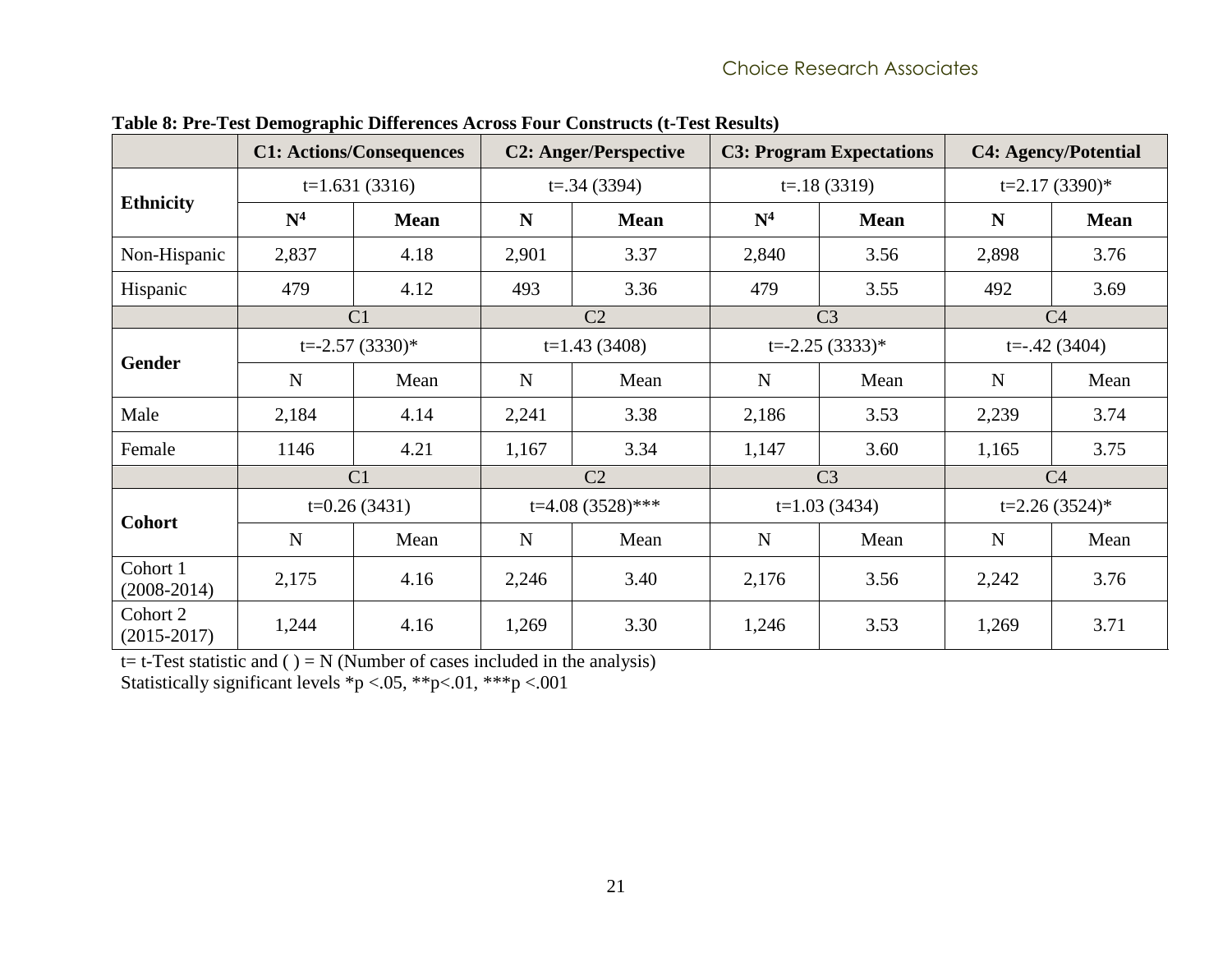#### <span id="page-29-0"></span>*Regression Analysis*

 $\overline{a}$ 

Ordinary Least Squares (OLS) regression is the most appropriate method of analysis to explore the degree of change in the average pre-to post-test survey scores while accounting for information contained in other variables which could explain that outcome (e.g., older youth may be less likely to report the workshop experience as positive as younger youth), thus one would want to "control" for age in the analytic model). This method is advantageous due to the ability of the model to combine a number of different variables and assign a relative weight to each so that the effects of the independent variables on the dependent variable allows for the "unique contribution" of each. 21

The regression results presented in [Table 9](#page-31-0) examine how demographic and offense characteristics impact the degree of change expressed by workshop attendees based on average pre- to post-scores across each of the constructs. This table includes four models, each one representing the four latent constructs.

All four models include the same demographic and offense measures. The prior analysis which found significant demographic differences in the constructs informed our selection of the variables to include in the regression model.<sup>22</sup> Specifically, as Caucasian youth had significant differences from African American or "Other", we included a variable called "White" into the model where if a youth was White, they were coded as 1, and those of any other race were coded as 0.

Besides age, a continuous variable, other variables were coded into dichotomous measures. Gender has 2 categories – so males were coded as 1, and females as 0. Categorical variables with 3 or more types (race, offense, and referral type) were recoded into a dichotomous (or "dummy") variables. For example, there are six categories of offenses and each one was recoded into its own dichotomous variable  $(1 = person, 0 = all other offenses)$ . The final step in conducting a linear regression required designating one category as the reference group for the offense types. In this case, we include property offenses as the reference group.

The results presented in [Table 9](#page-31-0) show the variance explained by each of the four models is small (see the adjusted r-squared values) – with the variables in the model only explaining from less than 1% to 2% of the outcomes. This is not entirely surprising given that typically, studies of human behavior are complex – and there may be any number of factors that are not captured in our data that may influence the outcomes.<sup>23</sup> In addition, the number of cases included in the regression dropped from over 3,300 to less than 2,700 because the analysis automatically removes any case that is missing one or more variables in the model (e.g., over 500 cases were dropped because we are missing the referral type).<sup>24</sup> Nonetheless, the results of the regression

<sup>21</sup> Allison, P.D. (1999). Multiple Regression: A Primer Thousand Oaks, CA: Pine Forge Press. P. 3.

 $^{22}$  Initially we also included the type of module/workshop (auto and retail theft vs all others) but ultimately omitted those variables because the overall offense type captured that information.

<sup>&</sup>lt;sup>23</sup> Including, but not limited to differences in the program implementation over time.

 $24$  This method of adjusting for missing data is referred to as "list-wise". The advantage to this method is that by using only the cases that have complete data, we can explore the relative weight of each different variable because only the *same* youth are analyzed. We also explored these models using "pair-wise" where all cases were included even if they were missing one or more of the variables. The results were substantively similar to the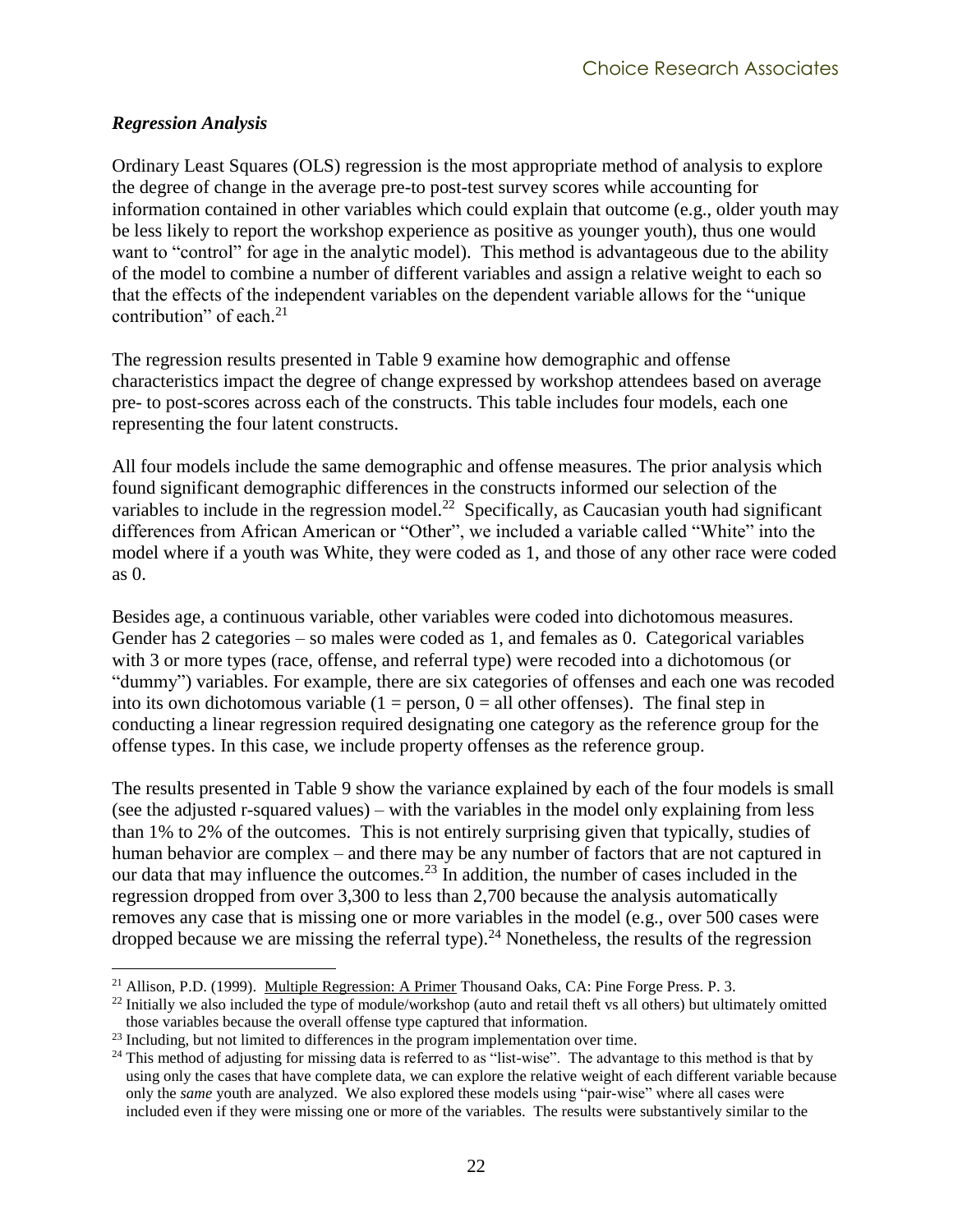analysis are informative. By conducting this analysis, we are in a better position to explain what influences the degree of change reported by GSMP workshop youth on the 4 constructs. [Table 9](#page-31-0) reports both the unstandardized coefficient  $(b)^{25}$ , the standard error  $(SE)^{26}$  and the standardized beta coefficient (β). We are primarily reporting on Beta (β) in this report because this statistic compares the *strength* of the impact of each individual independent variable to the dependent variable, with all the other variables held constant. The values represent a correlation which ranges from 0 to 1 (0% to 100%), and the higher the absolute value of the beta coefficient, the stronger the effect. While the statistically significant Betas across the models are low overall (ranging from .04 to a high of .09) this still provides a guide to the most influential factors.

Looking at each construct separately, we see 6 variables are significant predictors -- age of youth, being male, white, or a person, drug, and weapon offender all significantly impacts the degree of change from pre-to-post test on C1 – the Actions/Consequences scale. Older youth exhibit *more* change on this scale, as do those charged with a person, drug or weapon offense. Gender and race have a negative relationship with the scale – so being male and white youth have less change than female or non-white youth. Of these statistically significant factors, looking at the Beta (β), we note that relative to the other variables, those charged with a person offense has the strongest impact on C1 (at .08); followed by older youth, and those charged with a weapon offense (both .07).

For  $C2$  – Anger/Perspective – there are 4 predictor variables that are statistically significant – age of youth, male, person and weapon offender with males showing the strongest impact. Older youth, those charged with a person or weapon offense score have a positive impact on C2, while if you are male, you are *less* likely to report an improvement in perceptions on the C2 scale.

Exploring C3 – Program Expectations – 6 variables are significant and all are positively related to the outcome – age, person, drug, weapon, and public order offenders, and those referred by the court. Here person and weapon offenders both have a β of .09 – indicating the strongest influence on reporting a change from pre- to post on this scale.

Finally, on C4 – Agency and Potential – there are only 2 significant predictor variables – Male (negative relationship with C4) and person offenders (positive relationship with C4). However, the overall model was not statistically significant.

Overall, across the 3 significant scales (C1, C2, C3), we note that the key factors are the age of youth, gender, and type of offense (with more serious offenders showing the greatest impact on these outcomes). Notably, when these factors were included in the model, cohort (those in the program from 2015-2017 compared to those from 2008 to 2014) was not a significant predictor of improvement in perceptions across these 4 constructs.

 $\overline{a}$ 

list-wise regression models, however, because the model now includes all cases that have data (thus each variable contains *different* cases) we are not able to discuss the degree to which each variable influences the model relative to other variables.

 $25$  The unstandardized coefficient (*b*) represents the slope of the line between the predictor variable and the variable of interest (e.g., so for every one-unit increase in a variable, the dependent variable increases or decreases by the amount. For example, for each year older, the difference in Construct 1 increases by .03.

<sup>&</sup>lt;sup>26</sup> The standard error for *b* (*SE*) represents the degree of variation in the variable, similar to a standard deviation of the mean.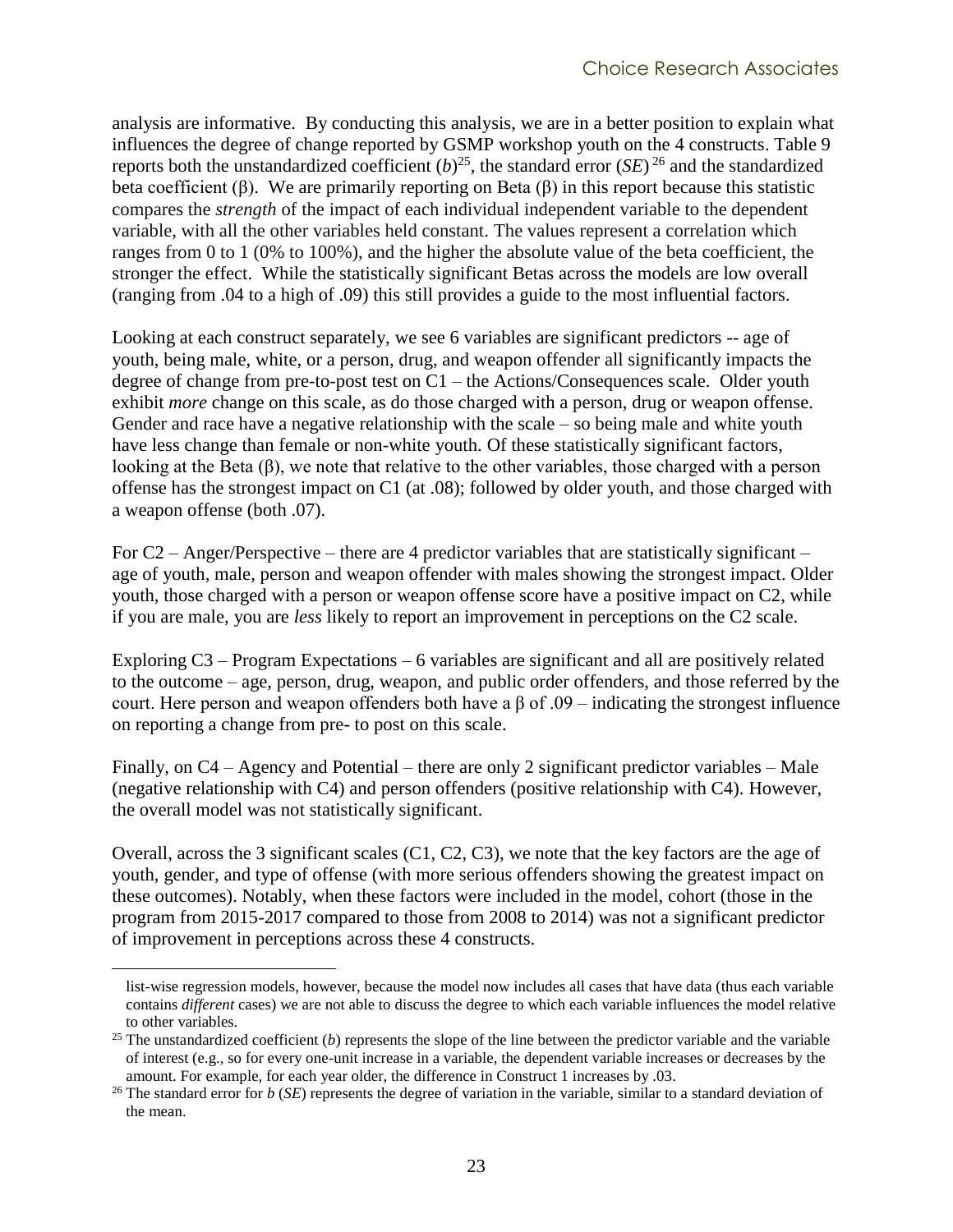<span id="page-31-0"></span>

| <b>Beta Coefficient</b> $(B)$                                 | Model 1***                   |         | Model 2***                   |         | Model 3***                  |         | Model 4NS                  |         |
|---------------------------------------------------------------|------------------------------|---------|------------------------------|---------|-----------------------------|---------|----------------------------|---------|
| <b>Standard Error (SE) and</b><br>Standardized Beta $(\beta)$ | C1: Actions/<br>Consequences |         | $C2$ : Anger/<br>Perspective |         | C3: Program<br>Expectations |         | $C4$ :<br>Agency/Potential |         |
| Independent variables                                         | b(SE)                        | $\beta$ | b(SE)                        | $\beta$ | b(SE)                       | $\beta$ | b(SE)                      | $\beta$ |
| Age of Youth                                                  | $.03(0.01)$ **               | .07     | $.03(0.01)$ **               | .07     | $.03(.01)**$                | .06     | .01(0.01)                  | .02     |
| Male (Yes=1; $No=0$ )                                         | $-.08(.03)**$                | $-.06$  | $-.15(.03)$ ***              | $-.09$  | $-.07(.04)$                 | $-.04$  | $-.05(.03)*$               | $-.04$  |
| Hispanic (Yes= $1; 0 = No$ )                                  | $-.05(.04)$                  | $-.03$  | .01(.04)                     | .00.    | $-.07(.05)$                 | $-.03$  | .00(.04)                   | .00.    |
| White $(Yes=1; 0=NO)$                                         | $-.11(.05)*$                 | $-.05$  | .01(.05)                     | .00.    | $-.11(.06)$                 | $-.03$  | $-.04(.04)$                | $-.02$  |
| Person <sup>a</sup> (Yes=1; $0=No$ )                          | $.12(.03)$ ***               | .08     | $.09(.04)*$                  | .06     | $.17(.04)$ ***              | .09     | $.09(.03)$ **              | .07     |
| Drug <sup>a</sup> (Yes=1; $0=No$ )                            | $.10(.05)*$                  | .05     | .08(.05)                     | .04     | $.20(.06)$ **               | .07     | .02(.04)                   | .01     |
| Weapon <sup>a</sup> (Yes=1; $0=No$ )                          | $.13(.04)$ **                | .07     | $.14(.05)$ **                | .06     | $.24(.06)$ ***              | .09     | .03(.04)                   | .02     |
| Public Order <sup>a</sup> (Yes=1; $0=No$ )                    | .08(.06)                     | .03     | $-.03(.06)$                  | $-.01$  | $.17(.08)$ *                | .04     | .06(.05)                   | .02     |
| Other Offense <sup>a</sup> (Yes=1; $0=No$ )                   | .18(.12)                     | .03     | .04(.13)                     | .01     | .20(.16)                    | .03     | .13(.11)                   | .02     |
| Court Referral (Yes=1; 0=No)                                  | .03(0.03)                    | .02     | $-.01(.03)$                  | .00.    | $.11(.04)$ **               | .06     | .01(.03)                   | .01     |
| Cohort 2 $(2015-2017=1)$                                      | $-.02(.03)$                  | $-.01$  | .05(.03)                     | .03     | $-.04(.04)$                 | $-.02$  | $-.02(.03)$                | $-.02$  |
| Constant                                                      | $-.41(.12)**$                |         | $-.41(.13)**$                |         | $-.05(.16)$                 |         | .07(0.11)                  |         |
| <b>Observations</b><br><b>Adjusted R-squared</b>              | 2,554<br>0.015               |         | 2,668<br>0.014               |         | 2,556<br>.018               |         | 2,666<br>.003              |         |

**Table 9: OLS Regression Predicting Differences in Mean Scores Across Four Constructs**

Statistically significant levels \*p <.05, \*\*p<.01, \*\*\*p <.001  $^{NS}$  = Not Significant VIF<2.5, indicating no multicollinearity

ª Property Offense is reference category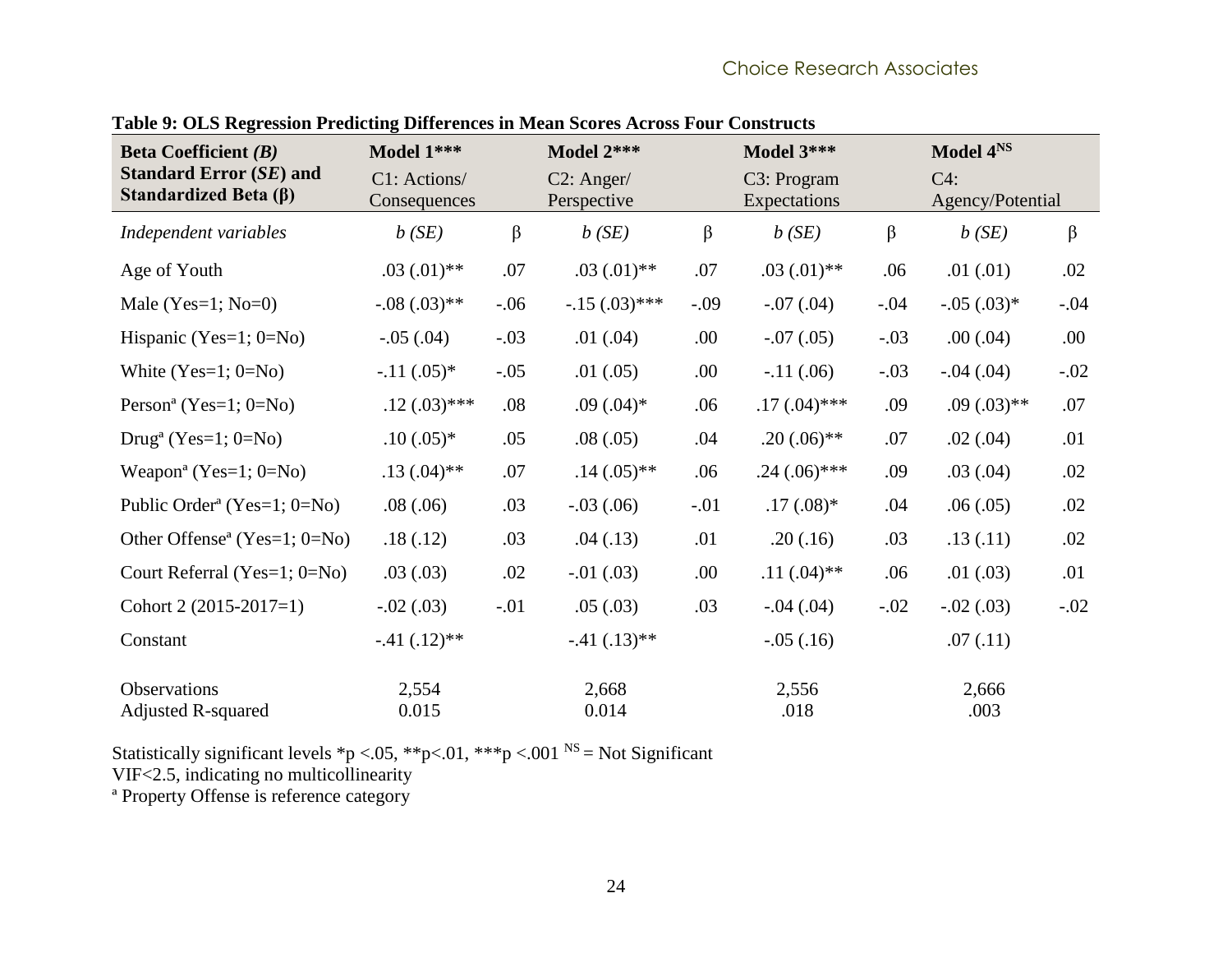Pulling together the findings from this section it is clear that while the 23 survey measures fit well together into four constructs, there is still room to strengthen or fine tune the measures in how and what construct they are intended to capture. In addition, while different types of youth (gender, offense type etc.) may come to the class with different "starting points," pre-post analysis reveal that in general (3 out of the 4 constructs) their perceptions improve between the pre- to post-survey. In turn, the regression analysis takes this a step further by controlling for significant factors such as age, gender, race, and offense, and reveals that participation in the workshop renders a significant change (in the desired direction) in the perspectives of youth in the areas of Actions/Consequences; Anger/Perspective; and Program Expectations. The lack of significance in the regression model for Agency/Potential suggests that either these measures or the program may need to be adjusted to produce the desired change. This is an area for further program development.

#### <span id="page-32-0"></span>*Qualitative Data*

 $\overline{a}$ 

In addition to the Likert scale questions, participants had the opportunity to respond to six narrative questions in the post-survey. These questions include the following:

- *What, if anything, did you learn from this class?*;
- *What was the best part of the class?*;
- *What would you change about the class (aside from how long it lasted)?*;
- *What did you think about the trainers?*;
- *Do you have any suggestion for the trainers?*; and
- *Please add any comments that you would like to share here*.

The answers provided were reviewed to identify common themes and word clouds were created for two of the questions to display the frequency of responses.<sup>27</sup> In addition, the top 12 most frequent responses of each question theme were explored in combination with participant demographics.

In response to the question *What, if anything, did you learn from this class?* participants who responded most often mentioned "conflict resolution skills", "thinking before taking action", and "anger management skills" (se). Other common responses included learning to "walk away from certain situations", to "not commit crime", the "consequences of actions", "listening to and understanding others' perspectives", and that "fighting is not the answer" when it comes to resolving conflict. Overall, participants expressed learning many valuable lessons and alternative methods of handling situations that may arise in their future.

This question was also chosen for deeper analysis due to its ability to display what participants are learning in the program and thus potentially revealing areas for improvement. Top responses to this question were explored in combination with participant demographics and offense types. These findings may or may not be helpful in reviewing the curriculum and/or revisions to the pre/post survey, nonetheless, interesting findings include:

 $^{27}$  The word clouds examine individual words as opposed to complete phrases. Additionally, common words such as "the" and "before" are excluded.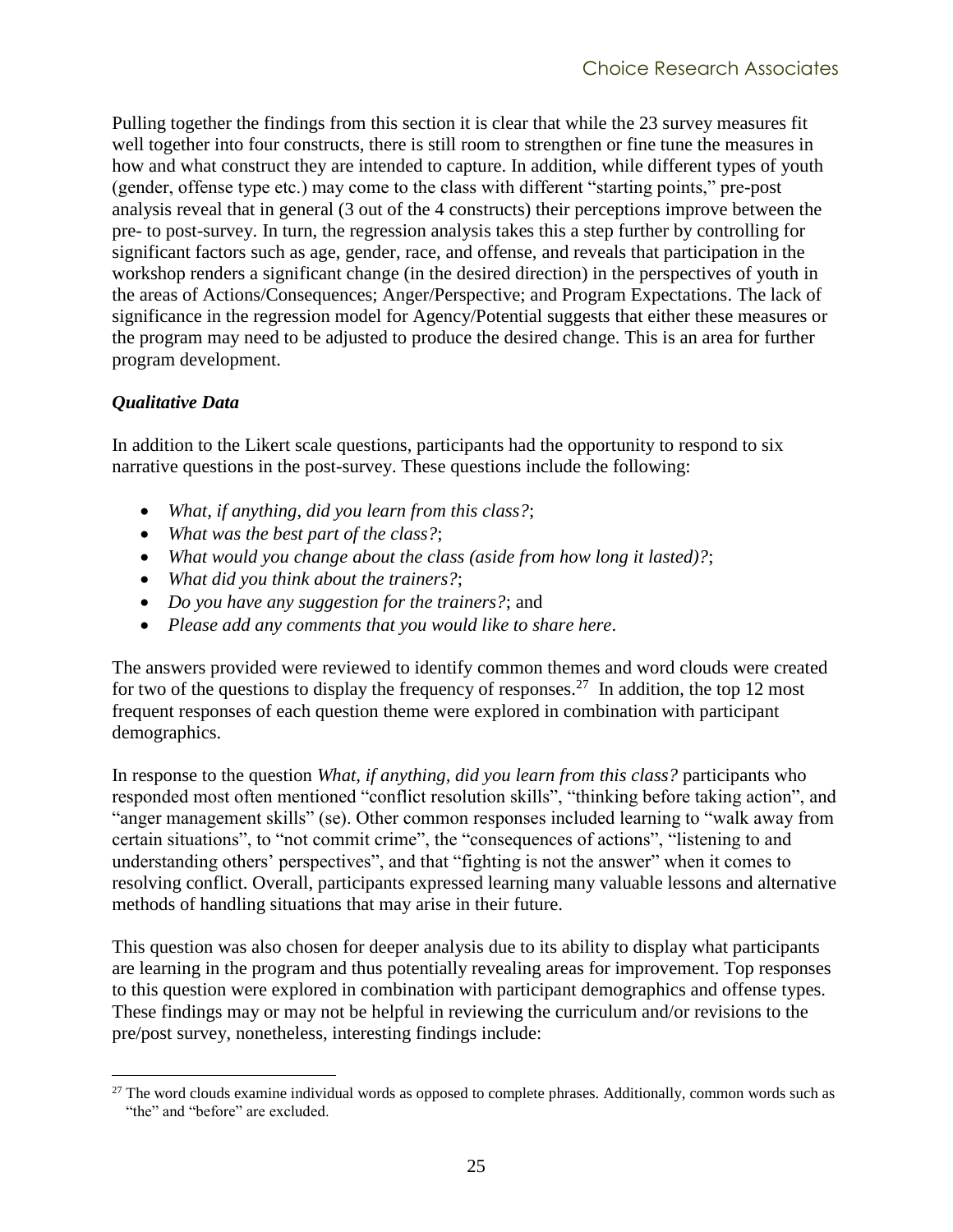- Black participants were disproportionately *less* likely to mention learning "consequences" and to "not commit crime", but disproportionately *more* likely to mention learning to "walk away from certain situations";
- Hispanic participants were disproportionately *more* likely to mention learning to "not commit crime" and that "fighting is not the answer" when it comes to resolving conflict, but disproportionately *less* likely to mention learning to "walk away from certain situations";
- Female participants were disproportionately *less* likely to mention learning to "not" commit crime", but disproportionately *more* likely to mention learning that "fighting is not the answer" and to "listen to and understand others' perspectives"; and
- Participants who committed an offense against a person were disproportionately *less* likely to mention learning "consequences" and to "not commit crime", but disproportionately *more* likely to mention learning to "walk away from certain situations".

<span id="page-33-0"></span>

**Figure 3: "What Did You Learn?" Word Cloud**

The most common response for the *What was the best part of the class?* question was the role playing/skit activity followed by the introduction part of the class where participants shared their stories and had the opportunity to learn about their classmates. The agree/disagree activity and the movie were also commonly mentioned as being favorite parts of the class. Overall, participants seemed to very much enjoy the activity portions of the workshop. In addition to the role play/skit and agree/disagree activities, participants also often mentioned enjoying the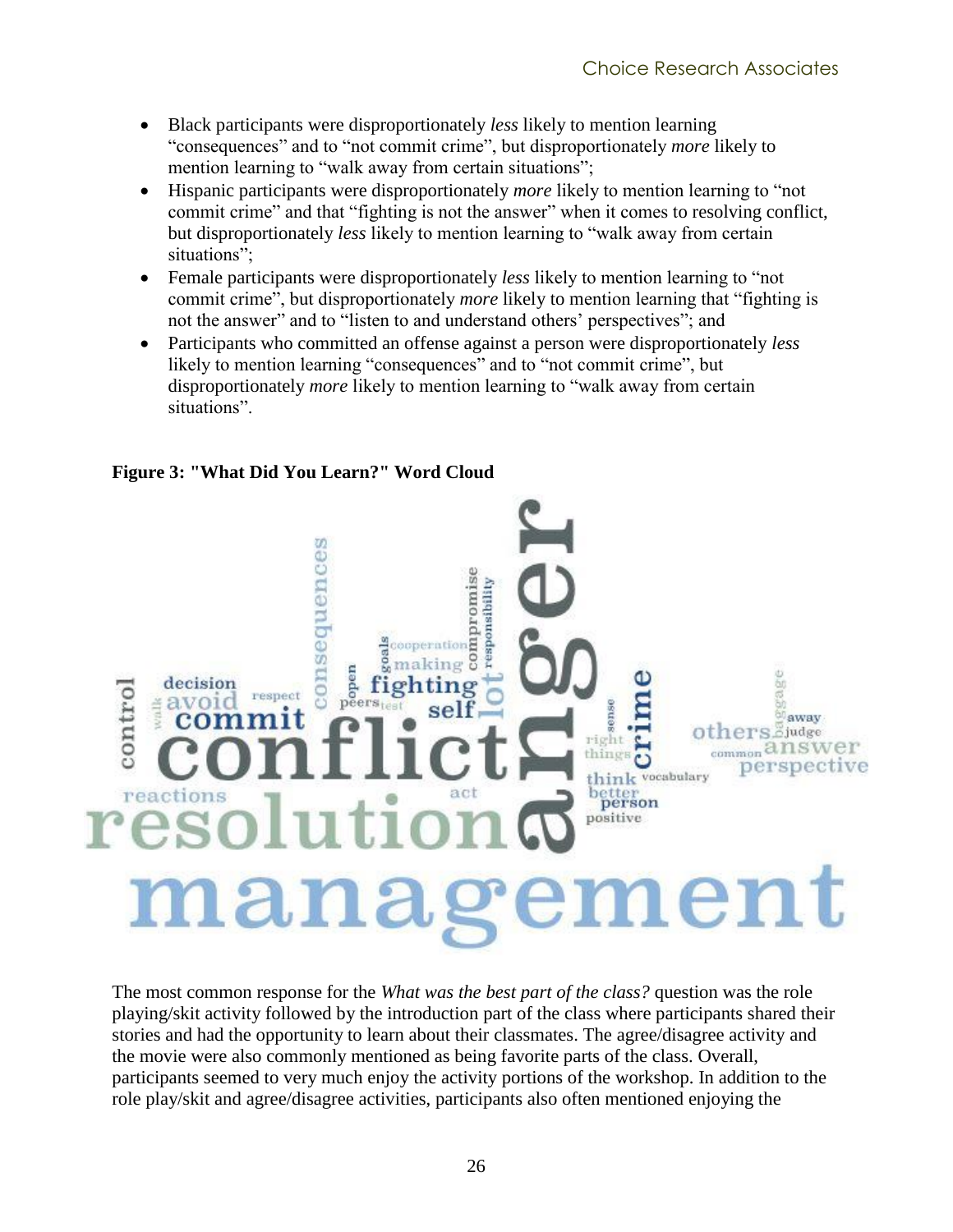activities in general and the human knot and triggers activities specifically. Participants also enjoyed the opportunity to meet new people and share their opinions with others.

Less than half of participants provided a response to *What would you change about the class (aside from how long it lasted)?* (see [Figure 4\)](#page-34-0). Participants most often mentioned that they would like for the class to be shorter despite the instruction to not comment on how long it lasted. The next most common responses indicated that participants would like more activities, more breaks, and different food for lunch. Some responses indicated that different activities and more fun in the class were desired. Interestingly, many respondents used this question to reflect on their own prior behavior, indicating that they would change how they acted before attending the class.

#### ā introductions playing exam ocation starts price work anger group everything e peop management outside ages methods leave questions<sup>Of</sup> sitting longer participation topics

#### <span id="page-34-0"></span>**Figure 4: "What Would You Change?" Word Cloud**

Responses to the question *What did you think about the trainers?* were overwhelmingly positive. The most common response was a simple indication that the participant liked the trainers. Other common responses indicated that participants thought the trainers were nice, great, helpful, and fun. Additionally, many respondents indicated that the trainers were respectful, smart, down to earth, and understanding. The very few negative responses most often simply indicated that the participant disliked the instructors or felt that they were boring. Overall, however, the trainers during this time period were well received.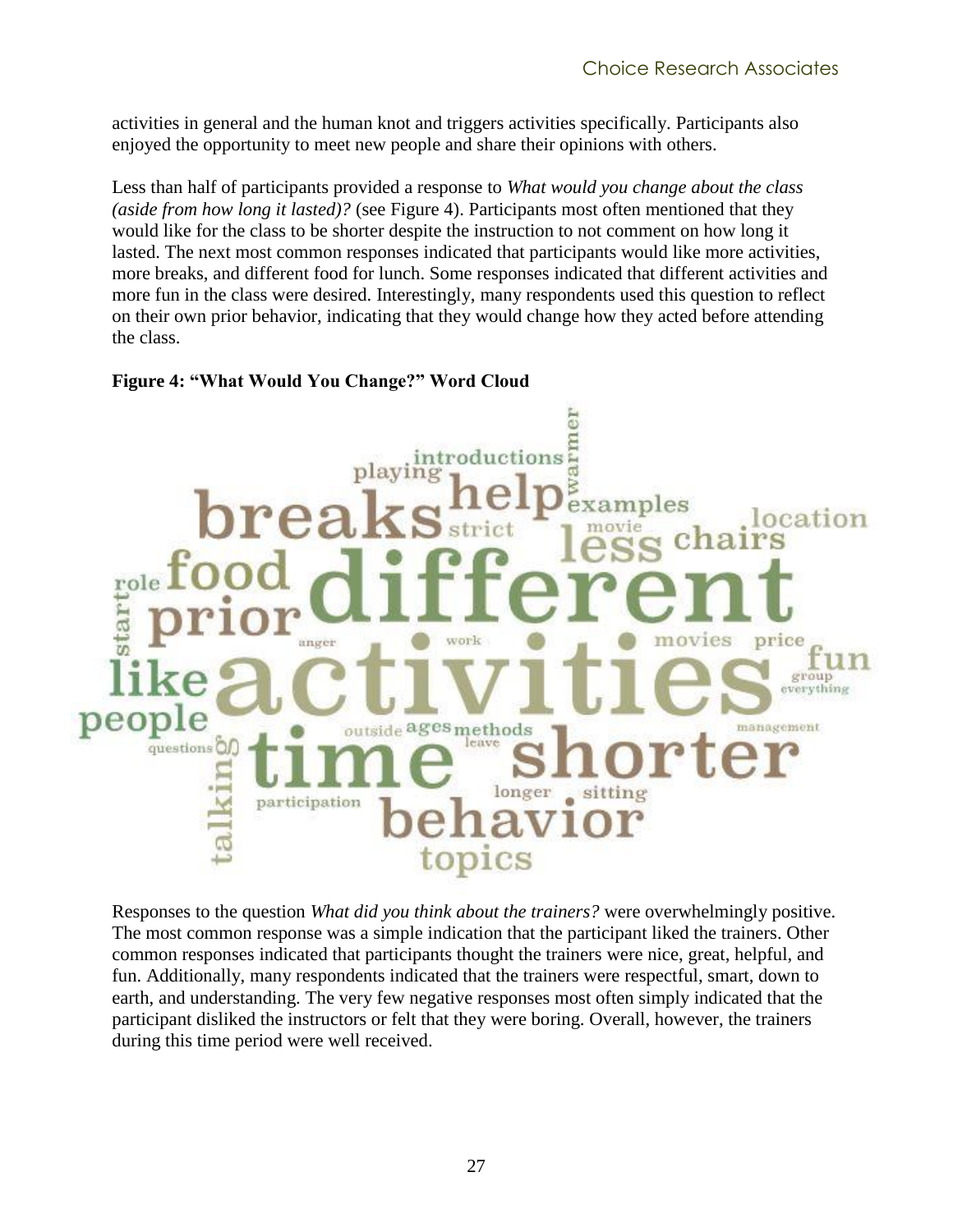Approximately twenty percent of participants provided a response for the question *Do you have any suggestion for the trainers?* Respondents who had a suggestion most often said for them to keep up the good work or indicated that they were good trainers and helpful. As far as common specific suggestions, respondents said to have more activities, be more open with the class and be stricter with students who act out during class. Many students expressed some frustration with interruptions to the workshop by misbehaving participants. Additionally, several respondents indicated that they would like to be able to stay connected with the trainers after the workshop.

Additional comments provided by respondents most often expressed thanks and indicated that they enjoyed the program. Furthermore, many respondents indicated that the program was helpful and that the instructors did a good job teaching the class. Additionally, many students expressed a desire to return as guest speakers for future classes. Finally, several participants used this question to indicate that they were going to change their behavior as a result of participating in the workshop.

#### <span id="page-35-0"></span>**Recidivism Analysis Overall Outcomes**

 $\overline{a}$ 

As indicated in the methodology section, GSMP provided 40 spreadsheets with re-arrest data youth charged who attended the workshop from the period of 2008 to 2017. In total there were 4,038 attendees in the period from 2008 to 2017.

The types of information available and consistency of data varied across the 40 spreadsheets. For example, in some cases the data included an indicator of a juvenile arrest, and in some cases, an adult arrest, but there were few dates of arrest. Among the 727 individuals with a juvenile and/or adult arrest, originally 274 (38%) had a date of arrest, and 288 (or 40%) had offense information. This is relevant because without dates of arrest we cannot determine how long was the period from the workshop to the arrest. Consequently, we are unable to precisely account for the time "at risk" to recidivate. For example, those who participated in the workshop in 2013 had a longer period to engage in criminal behavior and to have that behavior come to the attention of the criminal justice system than those who participated in the workshop in 2017.

In addition, there was no indicator of when the data was collected. This is important because once youth reach the age of 18, GSMP no longer receives recidivism data. It is possible that those in the earlier years aged-out of the data collection effort prior to recidivating. Conversely, there has been long-standing evidence of a relationship between age and criminal behavior - adolescents engage in antisocial behavior on an increasing basis from the age of 15 until they peak at age 19.<sup>28</sup> After 19, there is a sharp decline.

Finally, beginning around 2015, the recidivism data collection process changed. Prior to that time, GSMP staff were provided access to look up each youth and record recidivism activity including date of arrest, type of offense, and the like. Subsequently, however, staff from the District Attorney's office looked up each youth and indicated if there was a juvenile record – no other information was provided nor did the DA's office appear to review the adult arrest records. The lack of access to the detailed records and to the adult charges makes it difficult to assert that the findings reported here are reliable.

<sup>&</sup>lt;sup>28</sup> For more on this topic, see<https://www.nij.gov/topics/crime/Pages/delinquency-to-adult-offending.aspx>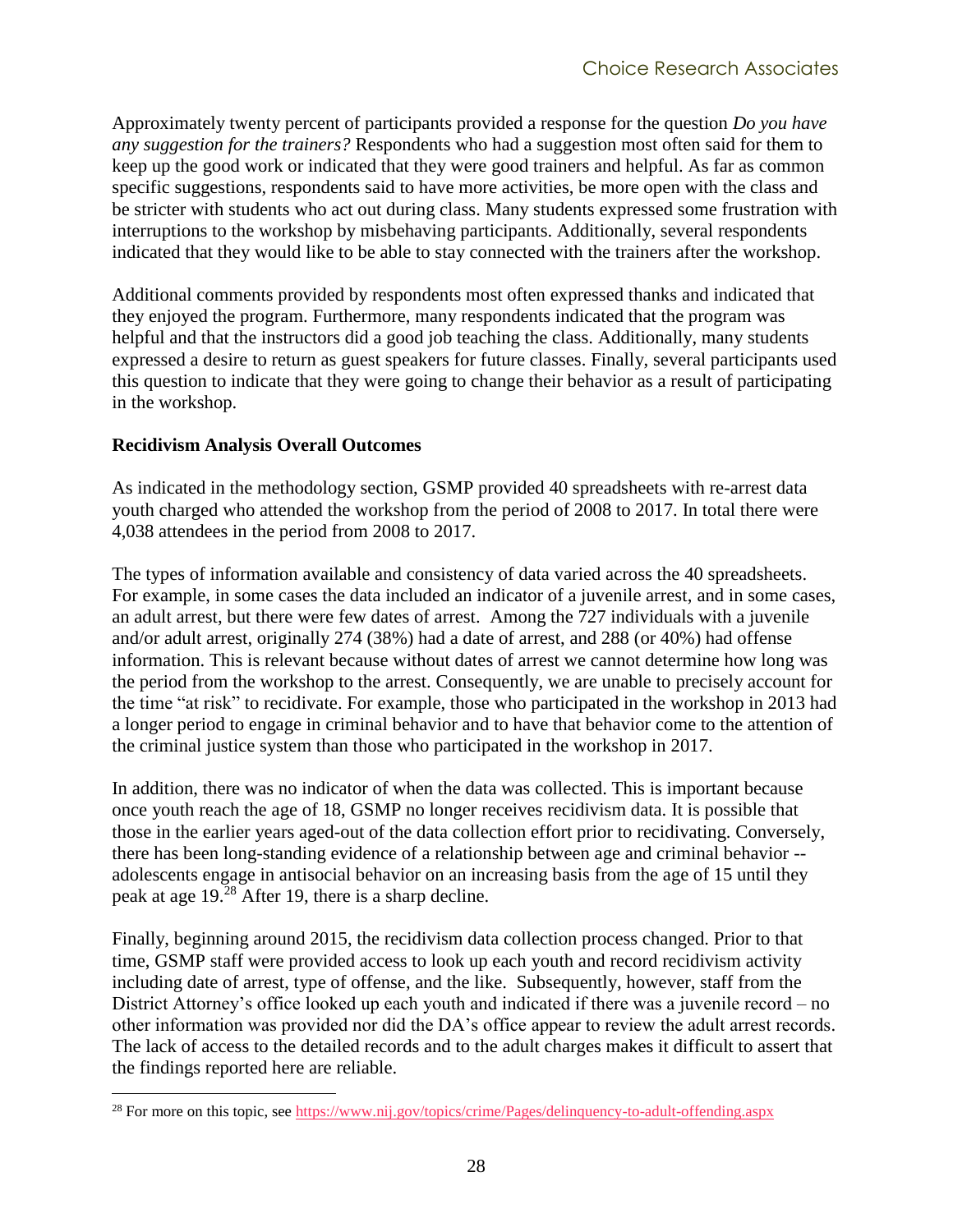In order to maximize the data provided, a series of rules were implemented to try to address these issues.

First, all youth with a juvenile arrest were coded as recidivists. Second, among those that had *only* an adult arrest, if they were 17 or older at the time of program participation, they were coded as recidivists. Those who were from ages 13 to 16 (or without an age) with *only* an adult arrest reported, yet that arrest occurred within 300 days of the program participation, they were classified as recidivists. Finally, among those no date of arrest but the record contained an indicator of a recidivism time period (e.g., within 1 year) these were coded as recidivists. All others were non-recidivists.

Second, in order to report out on recidivism at 1, 2, and 3-year post-program participation, we combined a series of variables to create approximate dates of arrest. The actual date of arrest for the 274 cases with dates were chosen. Then for the 220 cases with data provided in the monthly DA spreadsheets, the date was the 15<sup>th</sup> of the month of the date of the spreadsheet. Then the number of days from arrest was calculated by subtracting the program participation date from this date. Among the remaining 132 with a recidivism period indicator (e.g.,  $0 =$  re-arrest within the first year, 1=re-arrest within 1 to 2 years etc.,) we used the midpoint of the period so that those arrested within the first year were coded as having a first arrest within 182 days; arrested within 1 to 2 years, days to arrest was 548; and those from 2 to 3 years, the days to arrest was 821. A date of arrest was approximated by adding the midpoint days to the program attendance date. Finally, for recidivists without any other information with which to approximate a date, we used the number of days since they were in the program.<sup>29</sup> Admittedly, this is a more conservative measure (e.g., likely overestimates the length of time until the first arrest) but it does allow us to use all the data in exploring this outcome.

Nonetheless, it is possible that these rules still fail to accurately capture recidivism. Given these limitations, we recommend that the following recidivism results be viewed cautiously.

#### <span id="page-36-0"></span>*Overall and by Year*

Looking at the data overall and by year, we note the re-arrest rates in [Table 10](#page-38-0) indicate that overall, 82% of the 4,038 youth were not rearrested following participation in the workshop. By year, the highest number of youth rearrested were from the  $2013$  cohort  $-152$  (or  $31\%$ ) were arrested. Very few of the youth in 2017 were rearrested – 6 of 469 (or 1%) (likely a consequence of the limited time at risk for re-arrest).

Looking at re-arrest within 1, 2, 3 and more than 3-years post-program participation, we note that overall among the 727 rearrested:

- 274 (38%) were rearrested within the first year after participation in the program;
- 218 (30%) were rearrested within the second year;
- 116 (16%) were rearrested within the third year; and
- 119 (16%) were rearrested three or more years post program participation.

 $\overline{a}$ <sup>29</sup> Calculated by subtracting the date of program attendance from December 31, 2017. The average number of days since participation was 1,887 (over 5 years) and ranged from 15 to 3,645 days).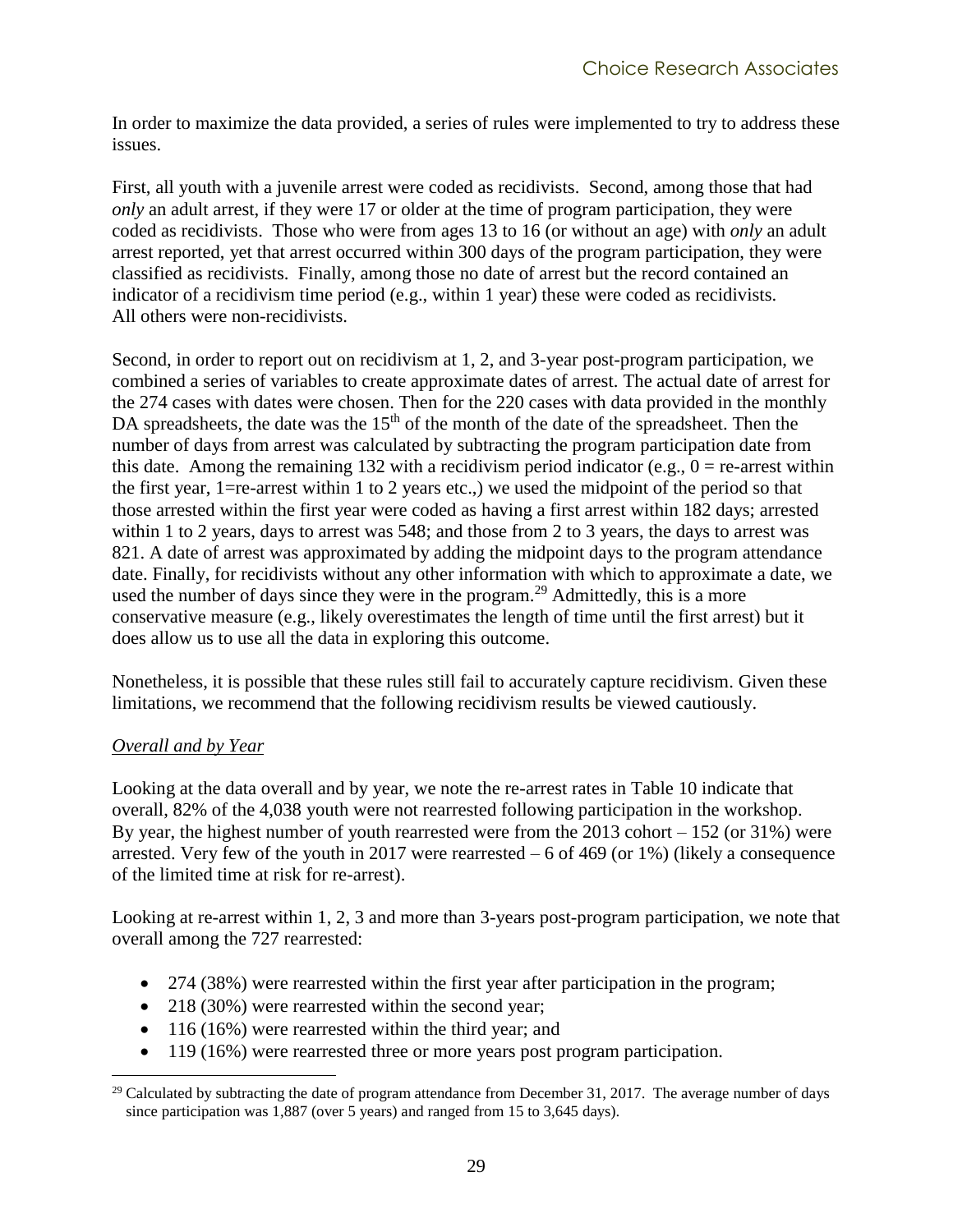Reviewing this by year of participation, trends vary widely across the time periods. For instance, in 2013 within the first year, only 5% were rearrested, and the bulk of those rearrested (60%) was 3 or more years post participation. In contrast, in 2012, 73% of the 52 recidivists were rearrested within the first year, with 11% after 3 or more years.

Three important notes on these trends. First, these variations across the years could reflect the change in the data collection process from GSMP staff to the DA reporting the data, and/or could reflect different frequencies of when these records were looked up and recorded (e.g., records reviewed annually versus monthly). Second, this may be an artifact of using approximate dates of first arrest. As noted above, 453 of 727 (62%) of the dates of arrest were approximated from other available data information. For example, for the 101 cases where we used the days since program participation as the days to first arrest may be influencing this trend (particularly as the switch from GSMP staff to DA data collection occurred in 2014 – 2013 may reflect a transition year). Finally, the year by year analysis includes small numbers. This is an issue because with larger sample sizes (usually around 100 observations) data tends to cluster around a midpoint into a bell-shaped curve.<sup>30</sup> With small samples, the results are more susceptible to the influence of outliers in the data (e.g., one or two youth with data that strongly differ from the other youth). Thus, while these time to re-arrest results are informative, they should not be overstated. In the limitations section, we discuss ways to improve the data collection process and research design to more clearly test the efficacy of this program.

 $\overline{a}$ 

<sup>&</sup>lt;sup>30</sup> This refers to the Central Limit Theorem. See: https://en.wikipedia.org/wiki/Central\_limit\_theorem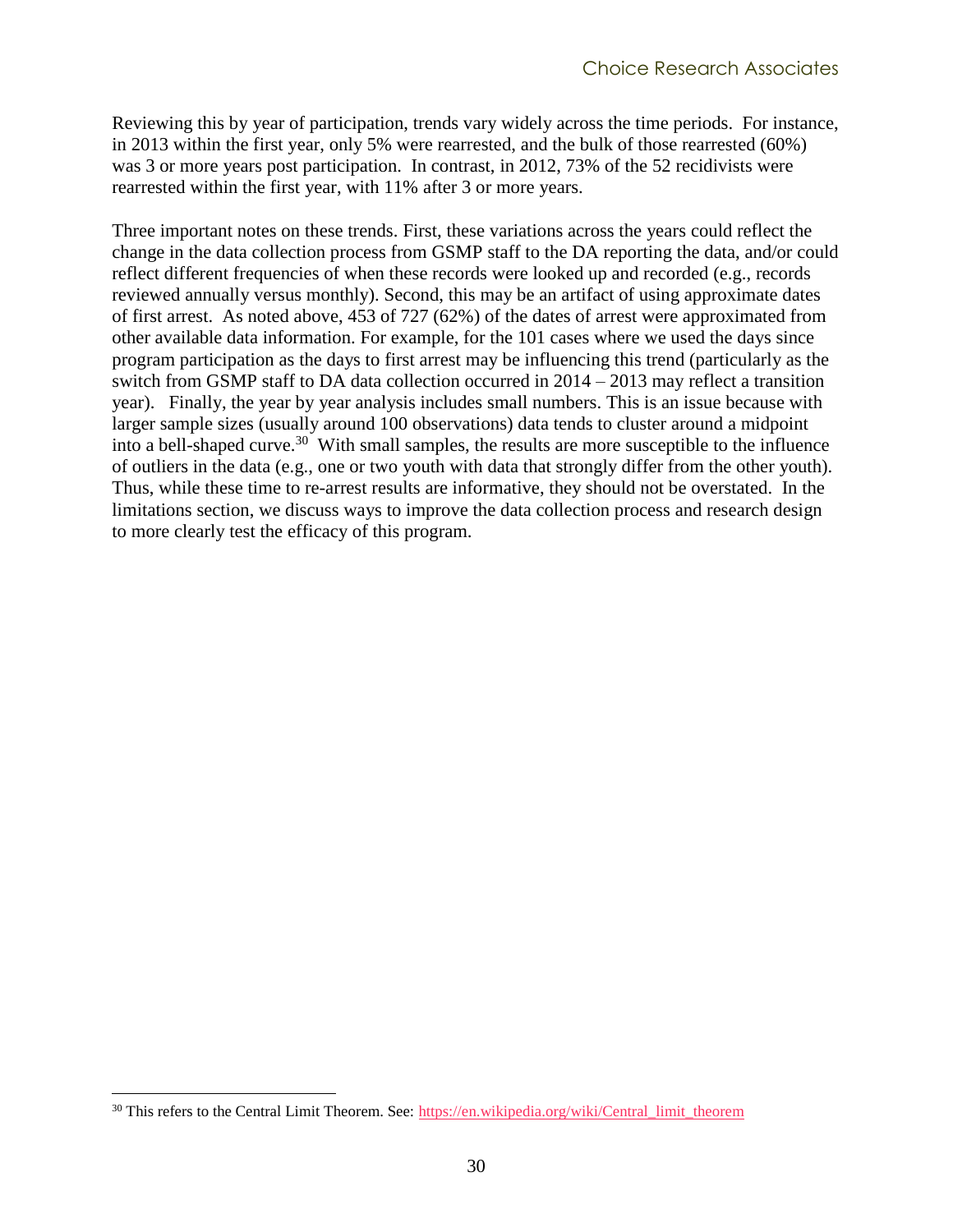<span id="page-38-0"></span>

| <b>Rearrested Overall</b> |                |                |               |      |               | Rearrested Within 1, 2, 3 or 3 or More Years |                         |               |                          |               |                          |               |                             |               |
|---------------------------|----------------|----------------|---------------|------|---------------|----------------------------------------------|-------------------------|---------------|--------------------------|---------------|--------------------------|---------------|-----------------------------|---------------|
| Year                      | $\mathbf{N}^4$ | N <sub>o</sub> |               | Yes  |               | N                                            | <b>Within</b><br>1 Year |               | <b>Within</b><br>2 Years |               | <b>Within</b><br>3 Years |               | More than 3<br><b>Years</b> |               |
|                           |                | Freq           | $\frac{0}{0}$ | Freq | $\frac{0}{0}$ |                                              | Freq                    | $\frac{0}{0}$ | Freq                     | $\frac{0}{0}$ | Freq                     | $\frac{0}{0}$ | <b>Freq</b>                 | $\frac{0}{0}$ |
| <b>Overall</b>            | 4,038          | 3,311          | 82%           | 727  | 18%           | 727                                          | 274                     | 38%           | 218                      | 30%           | 116                      | 16%           | 119                         | 16%           |
| 2008                      | 555            | 421            | 76%           | 134  | 24%           | 134                                          | 58                      | 43%           | 53                       | 40%           | 17                       | 13%           | 6                           | 5%            |
| 2009                      | 508            | 431            | 85%           | 77   | 15%           | 77                                           | 52                      | 67%           | 20                       | 26%           | 5                        | 6%            | $\overline{0}$              | 0%            |
| 2010                      | 396            | 318            | 80%           | 78   | 20%           | 78                                           | 49                      | 63%           | 26                       | 33%           | $\mathbf{0}$             | 0%            | 3                           | 4%            |
| 2011                      | 159            | 127            | 80%           | 32   | 20%           | 32                                           | 20                      | 63%           | 11                       | 34%           | 1                        | 3%            | $\theta$                    | 0%            |
| 2012                      | 431            | 379            | 88%           | 52   | 12%           | 52                                           | 38                      | 73%           | 8                        | 15%           | $\mathbf{0}$             | $0\%$         | 6                           | 11%           |
| 2013                      | 492            | 340            | 69%           | 152  | 31%           | 152                                          | $\tau$                  | 5%            | $\mathbf{1}$             | $<$ 1%        | 52                       | 34%           | 92                          | 60%           |
| 2014                      | 190            | 148            | 78%           | 42   | 22%           | 42                                           | $\overline{2}$          | 5%            | 14                       | 33%           | 14                       | 33%           | 12                          | 28%           |
| 2015                      | 422            | 312            | 74%           | 110  | 26%           | 110                                          | 37                      | 34%           | 46                       | 42%           | 27                       | 25%           | N/A                         | N/A           |
| 2016                      | 416            | 372            | 89%           | 44   | 11%           | 44                                           | 5                       | 11%           | 39                       | 89%           | N/A                      | N/A           | N/A                         | N/A           |
| 2017                      | 469            | 463            | 99%           | 6    | 1%            | 6                                            | 6                       | 100%          | N/A                      | N/A           | N/A                      | N/A           | N/A                         | N/A           |

**Table 10: Recidivism Outcomes Overall and By Year N=4,038**

\*Among the 727 youth with a date of arrest or an approximated date of arrest.

 $N/A$  = Not enough time passed to assess recidivism for this time period.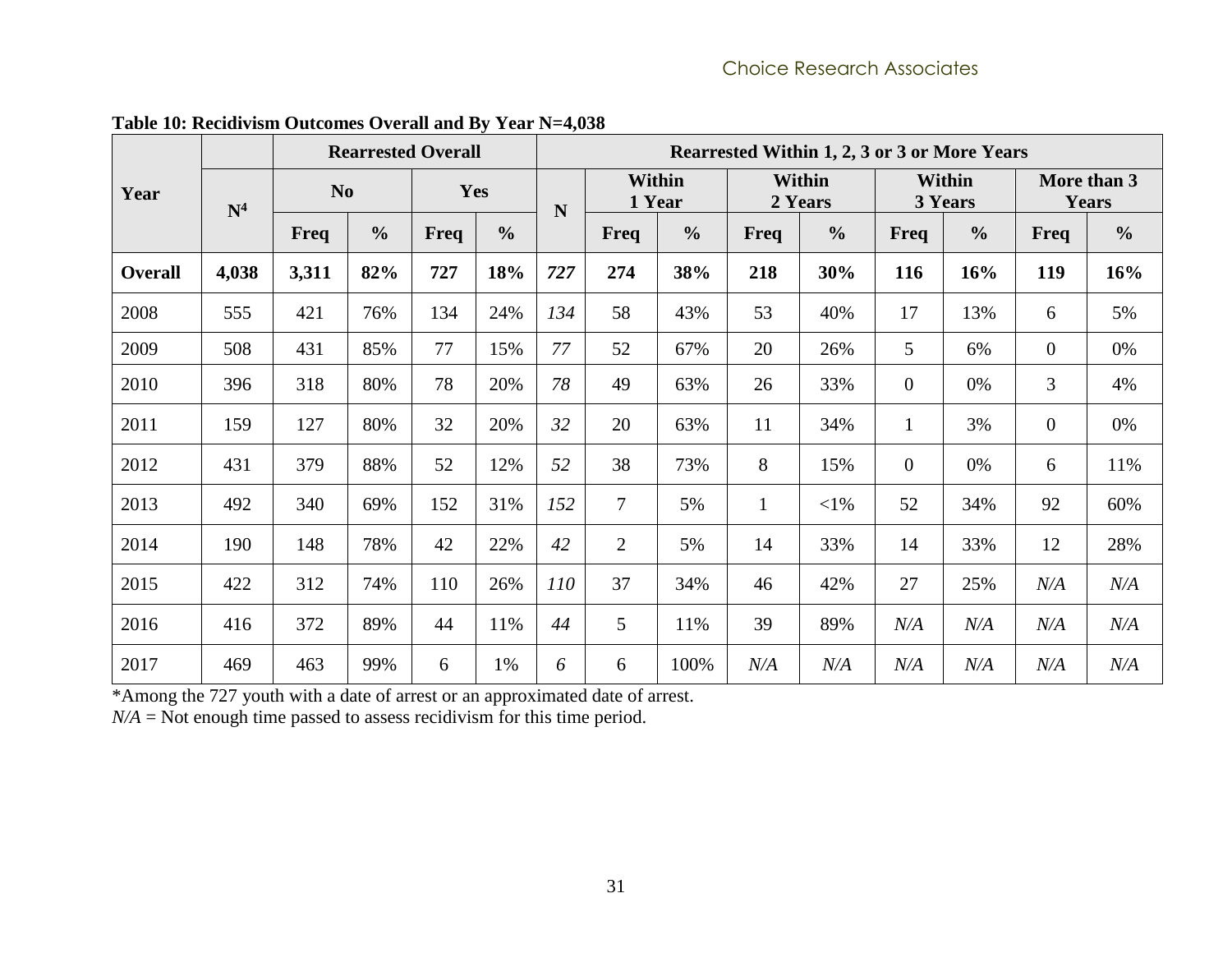#### <span id="page-39-0"></span>*Logistic Regression Analysis*

 $\overline{a}$ 

The final step in the recidivism analysis is to conduct a regression analysis to predict the outcome, while accounting for information contained in other variables which could explain that outcome. For example, male offenders are more likely to recidivate, thus one would want to "control" for gender in the analytic model. For the recidivism analysis, we use logistic regression which is better suited to binary outcomes (arrest/no arrest) than the OLS regression used to assess the constructs.

[Table 11](#page-40-0) provides 3 separate models $31$  looking at the likelihood of arrest among GSMP participants. The first model includes only age and gender (males=1, female=0). Odds ratios that are above 1 have a positive relationship with the outcome and below 1 have a negative (or opposite) relationship to the variable of interest (in this case arrest). In this first model, male participants have a higher likelihood of recidivism. To ease interpretation, we converted the odds ratios to predicted probabilities<sup>32</sup>. For Model 1, males are 9% more likely to be arrested than females, even after accounting for the age of the participant.

In Model 2, we added offense data – including whether the youth had committed a person offense, drug offense, weapon offense or auto theft. Gender is still significant (with these additional variables in the model, males are now 7% more likely to be arrested); as are those charged with drug, weapons, and auto theft. Youth who participated in the auto theft module are 10% more likely to be arrested and those charged with a drug offense are 6% more likely. However, those charged with a weapons crime are 6% *less* likely to be arrested.

Finally, in Model 3 key program variables were included in the model including if the referral to GSMP was from the court, the number of days since the youth participated in the program<sup>33</sup> and the pre-test scores from Construct 4 – Agency/Potential. Here we see that the gender and offense type variables remain statistically significant, even after controlling for these program factors. In fact, those who are referred from the court have a higher predicted probability of arrest of 4% (compared to those referred from another source); and while the number of days is statistically significant (so it is important to include it in the model), there is no independent impact of the number of days (as indicated by a 0% predicted probability of arrest). We also included the pretest Construct 4 Agency/Potential score. Arguably, those with a higher level of agency and potential prior to exposure to GSMP would be less likely to be arrested irrespective of the impact of the program. Including this measure allows us to try to account for this factor. This was a statistically significant factor in that those lower scores on the pre-test C4 are 7% *more* likely to be arrested and those with higher C4 pre-test scores.<sup>34</sup>

 $31$  We conducted the logistic regression analysis including a number of variables including race, ethnicity, cohort 2, the 4 constructs, and the difference from pre- to post-test scores in the 4 constructs. Ultimately, the variables in [Table 11](#page-40-0) were statistically significant or if not significant, they were retained as they were theoretically important.

 $32$  Probabilities were calculated based on output values, and the calculation worksheets are provided in Appendix H.

<sup>&</sup>lt;sup>33</sup> Calculated by subtracting the date of program attendance from December 31, 2017. This variable was included to account for the time at risk for recidivism.

<sup>&</sup>lt;sup>34</sup>We ran this model only including C4 Post-Test score and the predicted probability was similar.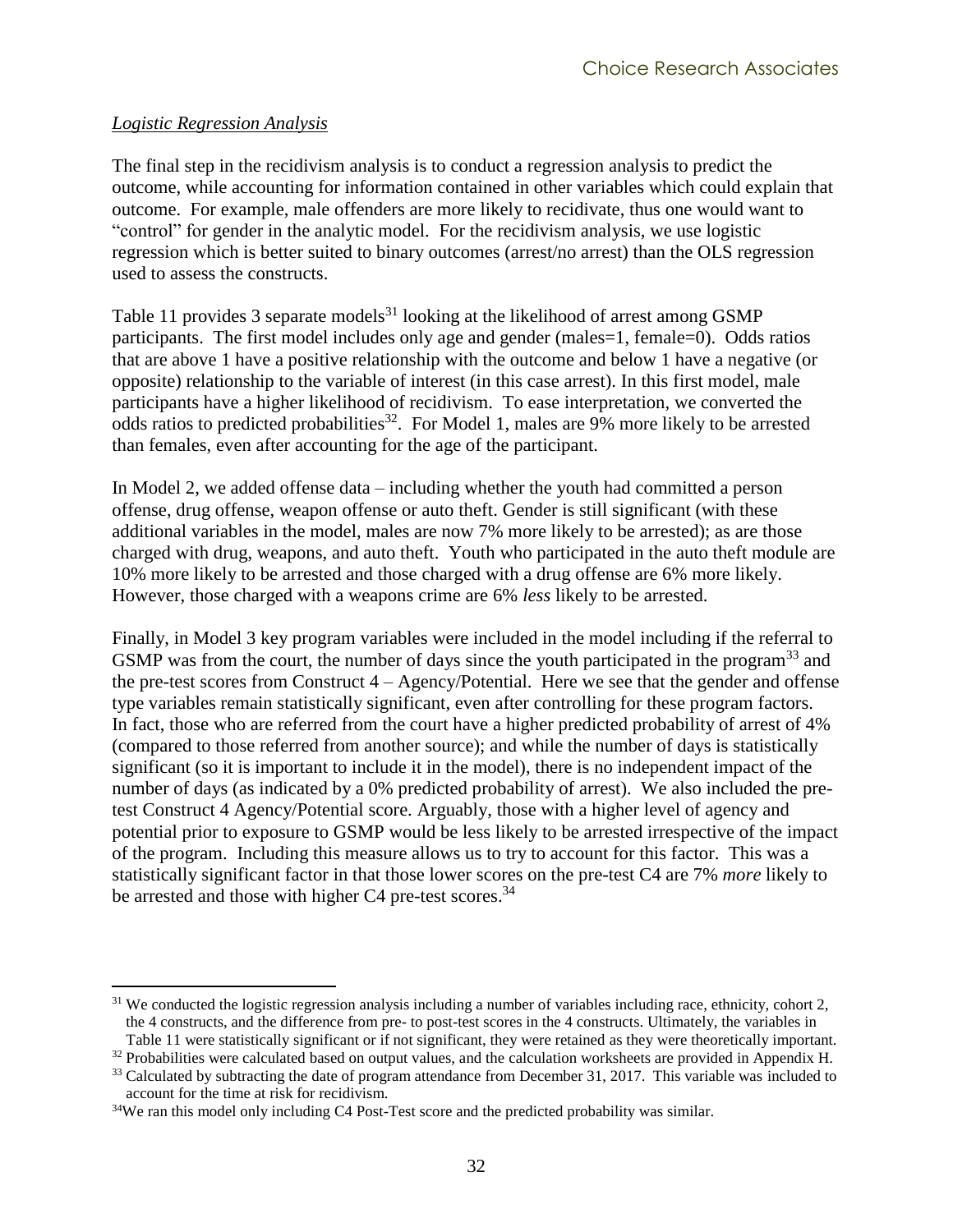| Logistic Odds Ratios <sup>#</sup> and z<br><b>Statistic</b> | Model $1-$<br><b>Demos</b> | <b>Model 2 - Demos</b><br>+ Offense Type | Model $3-$<br><b>Full Model</b> |
|-------------------------------------------------------------|----------------------------|------------------------------------------|---------------------------------|
| Independent variables                                       |                            |                                          |                                 |
| Age of Youth                                                | 1.01<br>(.74)              | 0.97<br>$(-1.05)$                        | 0.95<br>$(-1.75)$               |
| Male (Yes=1; $No=0$ )                                       | 1.93<br>$(6.78)$ ***       | 1.65<br>$(4.82)$ ***                     | 1.64<br>$(4.19)$ ***            |
| Person (Yes=1; $0=No$ )                                     |                            | 0.98<br>$(-.19)$                         | 1.03<br>(.24)                   |
| Drug (Yes= $1; 0=N_0$ )                                     |                            | 1.45<br>$(2.63)$ **                      | 1.58<br>$(2.80)$ **             |
| Weapon $(Yes=1; 0=No)$                                      |                            | 0.61<br>$(-2.98)$ **                     | .61<br>$(-2.67)$ **             |
| <b>Auto Theft Module</b><br>$(Yes=1; 0=No)$                 |                            | 1.85<br>$(4.18)$ ***                     | 1.98<br>$(4.20)$ ***            |
| Court Referral (Yes=1; 0=No)                                |                            |                                          | 1.25<br>$(1.98)*$               |
| # Days Since Attended Program                               |                            |                                          | 1.00<br>$(5.41)$ ***            |
| C4: Agency/Potential Pre-Test<br><b>Average Scale Score</b> |                            |                                          | 0.74<br>$(-3.73)$ ***           |
| Constant                                                    | .11<br>$(6.08)$ ***        | .22<br>$(-3.78)$ ***                     | 0.57<br>$(-1.06)$               |
| Observations                                                | 3,814                      | 3,644                                    | 2,761                           |
| Pseudo R-Square                                             | .014                       | .025                                     | .045                            |
| Predicted Probability                                       | .178                       | .173                                     | .179                            |
| Log Likelihood                                              | $-1788.64$                 | $-1677.04$                               | $-1290.83$                      |

<span id="page-40-0"></span>**Table 11: Logistic Regression -- Predicting Recidivism**

Statistically significant levels  $\frac{*p}{<}$  0.05,  $\frac{*p}{<}$  0.01,  $\frac{*kp}{<}$  0.001

**#**Odds Ratios with values above 1 indicate a positive association (or higher odds of the outcome occurring), values below 1 indicate a negative association (or lower odds of the outcome occurring).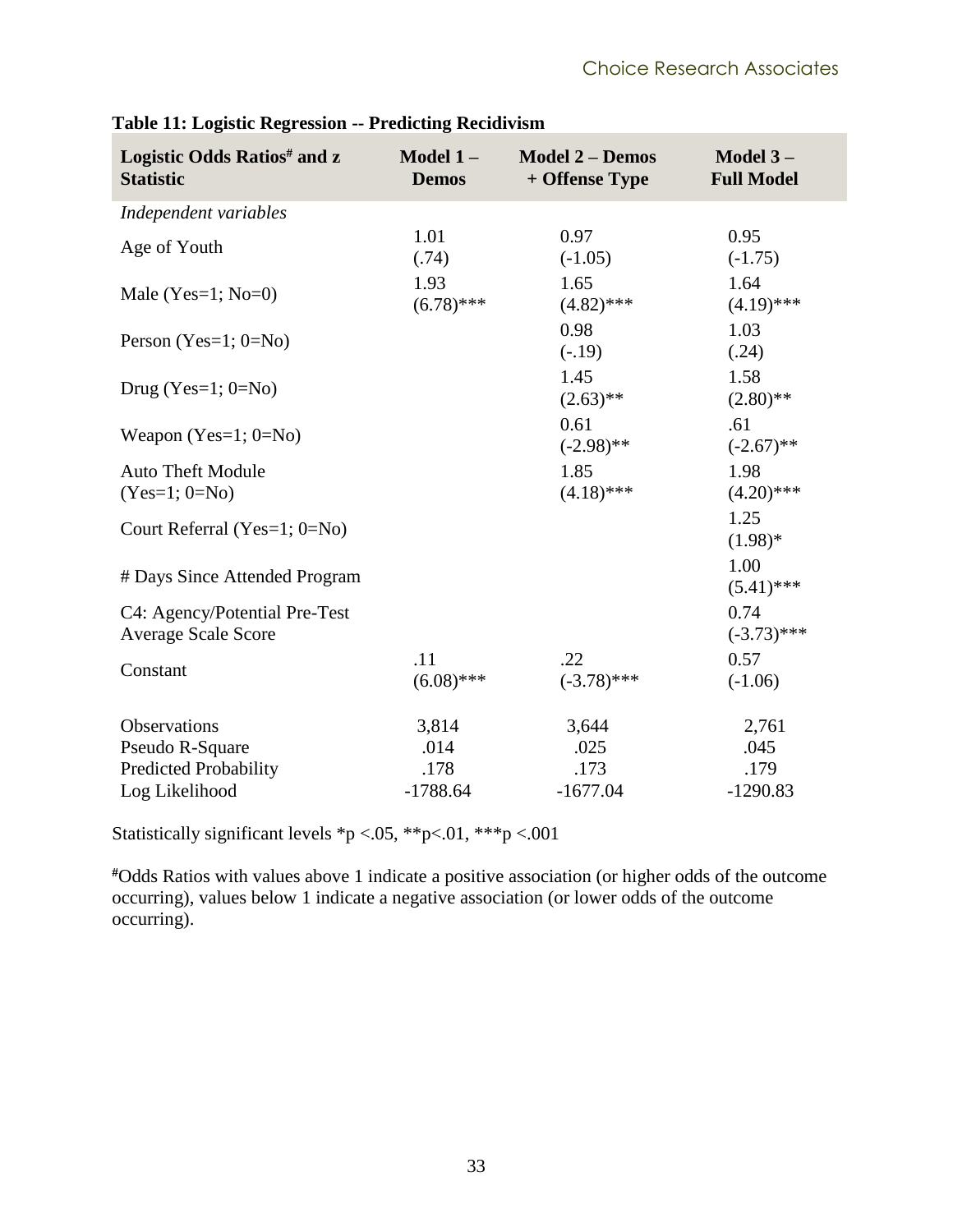#### <span id="page-41-0"></span>**Auto Theft and Retail Theft Module Specific Reports**

#### <span id="page-41-1"></span>*Auto Theft Module Participants and Outcomes*

The conflict resolution workshop includes a module focused on auto theft. Participants attending the workshop who had an auto offense are examined separately in this section of the report.

#### <span id="page-41-2"></span>**Demographics**

presents the descriptive statistics for the 349 youth with an auto offense who participated in the module and show the age of participants ranged from 11 to 19 years with a mean of 15.9 years. A majority of the participants were male (93%). 70% of participants were Black/African American. Sixteen percent of youth identified as Hispanic. Fifty-nine percent of participants were referred by a Youth Aid Panel (YAP) and 36% were court ordered.

|                               | $\mathbf{N}^4$ | Freq. | Percent | Range    | Mean $(SD)^4$ |
|-------------------------------|----------------|-------|---------|----------|---------------|
| <b>Demographics</b>           |                |       |         |          |               |
| Age                           | 342            |       |         | 11 to 19 | 15.92(1.42)   |
| Race                          | 344            |       |         |          |               |
| <b>Black/African American</b> |                | 241   | 70%     |          |               |
| White/Caucasian               |                | 40    | 12%     |          |               |
| Other                         |                | 63    | 18%     |          |               |
| Ethnicity                     | 344            |       |         |          |               |
| Hispanic                      |                | 57    | 16%     |          |               |
| Sex                           | 345            |       |         |          |               |
| Male                          |                | 319   | 93%     |          |               |
| Female                        |                | 26    | 7%      |          |               |
| <b>Referral Type</b>          | 331            |       |         |          |               |
| <b>Court Ordered</b>          |                | 125   | 36%     |          |               |
| YAP                           |                | 205   | 59%     |          |               |
| Other                         |                | 1     | 0.3%    |          |               |

<span id="page-41-4"></span>**Table 12: Demographics of Youth with an Auto Offense Referred to GSMP (2008-2017)**

#### <span id="page-41-3"></span>Pre-Post Test Results

 $\overline{a}$ 

In order to examine how the auto theft module may have impacted youth perceptions, a paired samples t-test was conducted. Among the 349 youth referred to JODP with an auto offense, data were provided for 330 youth who completed a pre-test, a post-test, or *both* pre-and post-test. Among those 330, 98% (323) of youth had pre-test survey data and 93% (306) had post-survey data. 299 individuals who committed an auto theft offense completed both a pre and post-test survey.<sup>35</sup> [Table 13](#page-43-0) presents the results and shows significant changes in mean responses for 11 of the 23 survey questions.

<sup>&</sup>lt;sup>35</sup> An analysis of attrition indicated no statistically significant differences between those who completed the post-test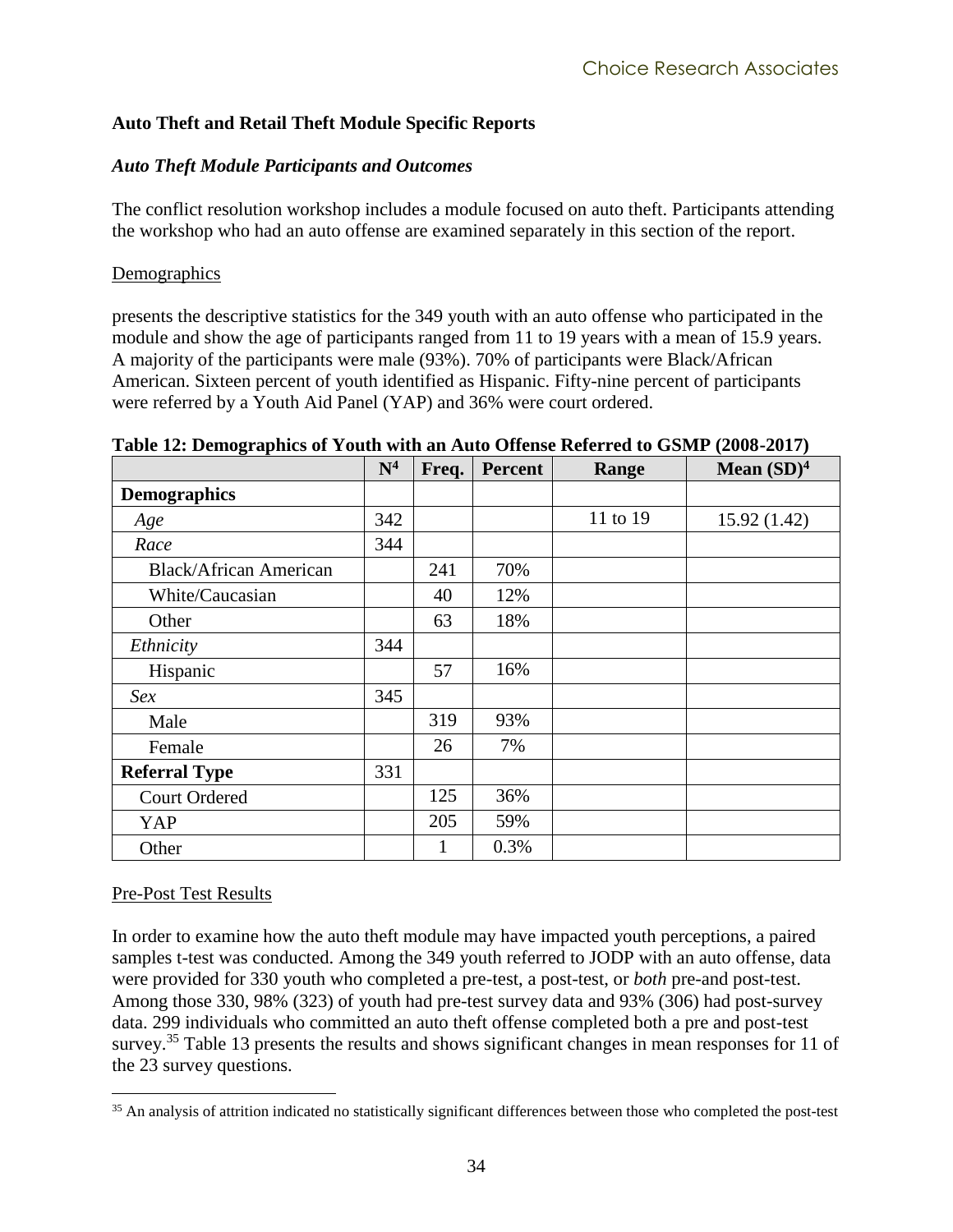Measures with a statistically significant increase (meaning participants were (on average) *more* likely to agree with the statement post-workshop), included:

- Fighting usually solves a problem.
- I know what things people do or say that trigger my anger.
- When I'm angry I feel I must act on my anger right away.
- When people make me angry I feel I am justified in acting out against them.
- I feel that I should be in this program.
- I think this workshop will be helpful to me.
- I believe that I will learn something from the program that will benefit me.

Measures that saw a statistically significant decrease, (meaning participants were (on average) *less* likely to agree with the statement), included:

- I understand coming to this workshop is one of the consequences of my actions.
- I am willing to take responsibility for my actions that led to my arrest.
- I understand the consequences that may happen to me if I commit another crime.
- I understand how my actions may affect others (family, friends, others) if I commit another crime.

These results indicate overall positive effects of the workshop, but also indicate some potential issues. While measures with significant increases indicate that participants have positive feelings towards the program, attitudinal changes, specifically toward physical violence (e.g., *fighting usually solves a problem)* and anger (e.g., *When people make me angry I feel I am justified in acting out against them*), are troubling. The measures with significant decreases indicate a potential need for greater emphasis on consequences and taking responsibility for actions in the workshop.

There were no significant differences by demographic factors among youth who attended the auto theft module over this 10-year period. However, it is possible that the differences we are finding in the pre- to post-test related to emphasis on consequences and taking responsibility for actions may be the result of different instructors over this course of time or other factors related to program delivery that we cannot account in these data. However, in an attempt to understand the findings, we explored a sub-sample of auto-theft cases and found some interesting results. Given the small number of cases in each year with data available to assess (e.g., of the 349 cases, 299 youth with both pre-and post-test data, with most of those missing from 2008 and 2009 workshops), we reanalyzed<sup>36</sup> the pre-post survey data *excluding* 2008 and 2009 students. There were 229 youth in the 2010-2017 classes, and we found that the following measures *are no longer statistically significant:*

- Fighting usually solves a problem.
- When I'm angry I feel I must act on my anger right away.
- I understand coming to this workshop is one of the consequences of my actions.

 $\overline{a}$ 

and those who did not.

<sup>36</sup> Not shown but available upon request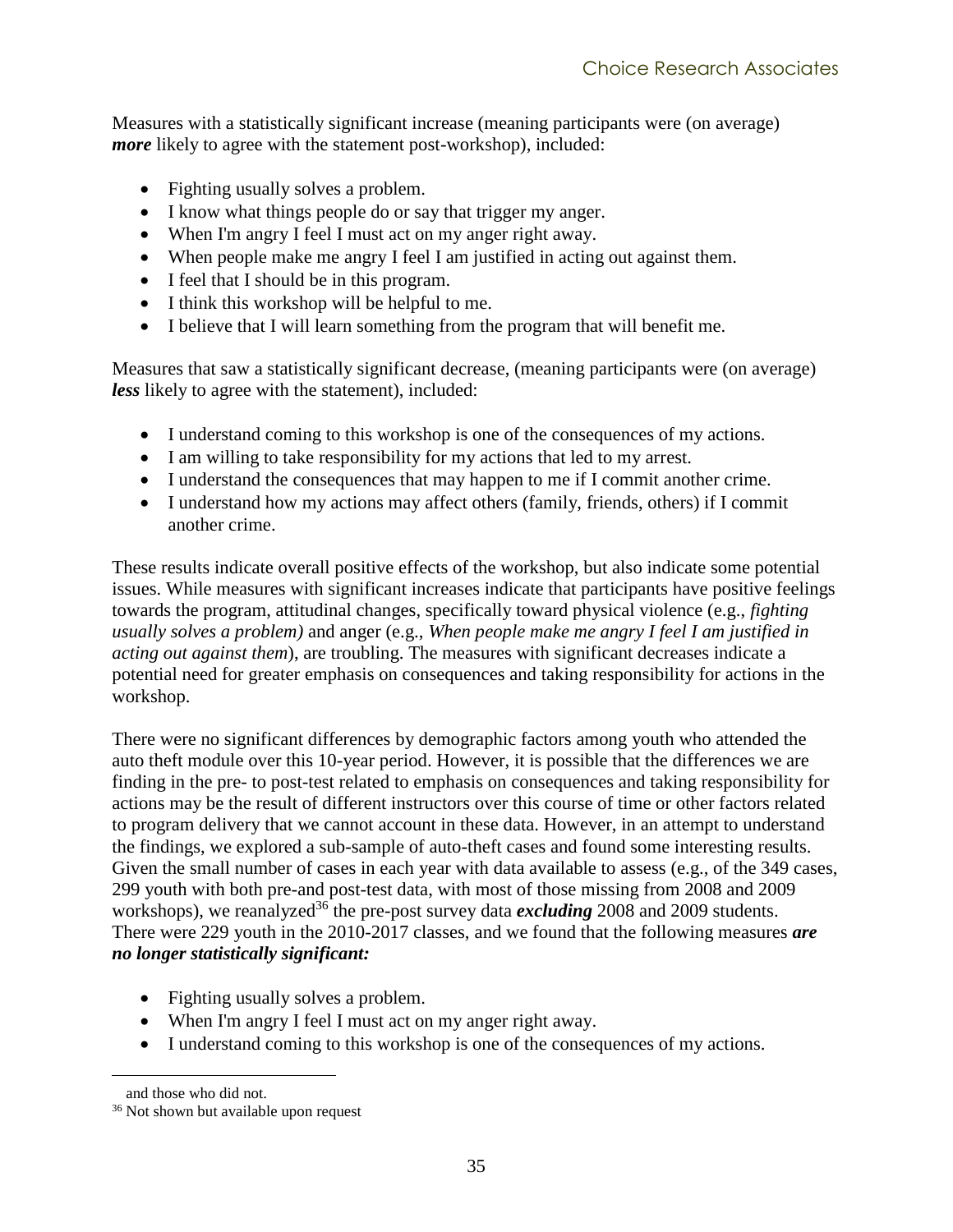Further, with this smaller group of workshop participants, the measure of "*It's possible for me to think about the consequences of my behavior before I act on my feelings*" shows a statistically significant increase.

| Responses on a Scale of 1 to 5, where<br>1=strongly disagree to 5=strongly agree                                          | $\mathbf{N}^4$ | <b>Pre-Test</b><br><b>Mean</b> | <b>Post-Test</b><br><b>Mean</b> | <b>Diff</b> |
|---------------------------------------------------------------------------------------------------------------------------|----------------|--------------------------------|---------------------------------|-------------|
| Q1. It is okay to walk away from a fight whether or<br>not you think you would win.                                       | 295            | 3.79                           | 3.79                            | 0.00        |
| Q2. Fighting usually solves a problem.                                                                                    | 295            | 2.14                           | 2.28                            | $0.14*$     |
| Q3. I can control how I am feeling at any given time.                                                                     | 293            | 3.94                           | 3.95                            | 0.01        |
| Q4. I know what things people do or say that trigger<br>my anger.                                                         | 294            | 3.65                           | 3.93                            | $0.28***$   |
| Q5. When I'm angry I feel I must act on my anger<br>right away.                                                           | 296            | 2.32                           | 2.51                            | $0.19**$    |
| Q6. Listening to the person you are angry with does<br>not do any good.                                                   | 290            | 3.09                           | 3.10                            | 0.01        |
| Q7. When people make me angry I feel I am justified<br>in acting out against them.                                        | 294            | 2.35                           | 2.61                            | $0.26***$   |
| Q8. It's possible for me to think about the<br>consequences of my behavior before I act on my<br>feelings.                | 295            | 3.88                           | 3.99                            | 0.11        |
| Q9. I can choose different ways of reacting to<br>someone when they make me mad.                                          | 287            | 3.95                           | 3.91                            | $-0.04$     |
| Q10. It's possible for people to see the same situation<br>in different ways.                                             | 283            | 3.92                           | 3.86                            | $-0.06$     |
| Q11. It's important for me to understand where the<br>other person is coming from before I do something in<br>a conflict. | 285            | 3.91                           | 3.85                            | $-0.06$     |
| Q12. What I want/need are more important than what<br>the other wants/needs if there is a problem.                        | 270            | 2.87                           | 2.94                            | 0.07        |
| Q13. I feel I should be in this program.                                                                                  | 278            | 2.77                           | 3.36                            | $0.59***$   |
| Q14. I understand why I am in this program/<br>I understand why I was in this program. (post)                             | 275            | 4.09                           | 4.11                            | 0.02        |
| Q15. I think this workshop will be helpful to me/<br>This workshop helped me. (post)                                      | 276            | 3.68                           | 4.13                            | $0.45***$   |
| Q16. I believe I will learn something that will benefit<br>me/I learned something that will benefit me. (post)            | 281            | 3.92                           | 4.22                            | $0.30***$   |
| Q17. I am responsible for the actions that brought me<br>into this program.                                               | 280            | 4.13                           | 4.05                            | $-0.08$     |
| Q18. I understand coming to this workshop is one of<br>the consequences of my actions.                                    | 281            | 4.25                           | 4.10                            | $-0.15*$    |

<span id="page-43-0"></span>**Table 13: Auto Theft Offenders Pre-Post Test Outcomes N=299**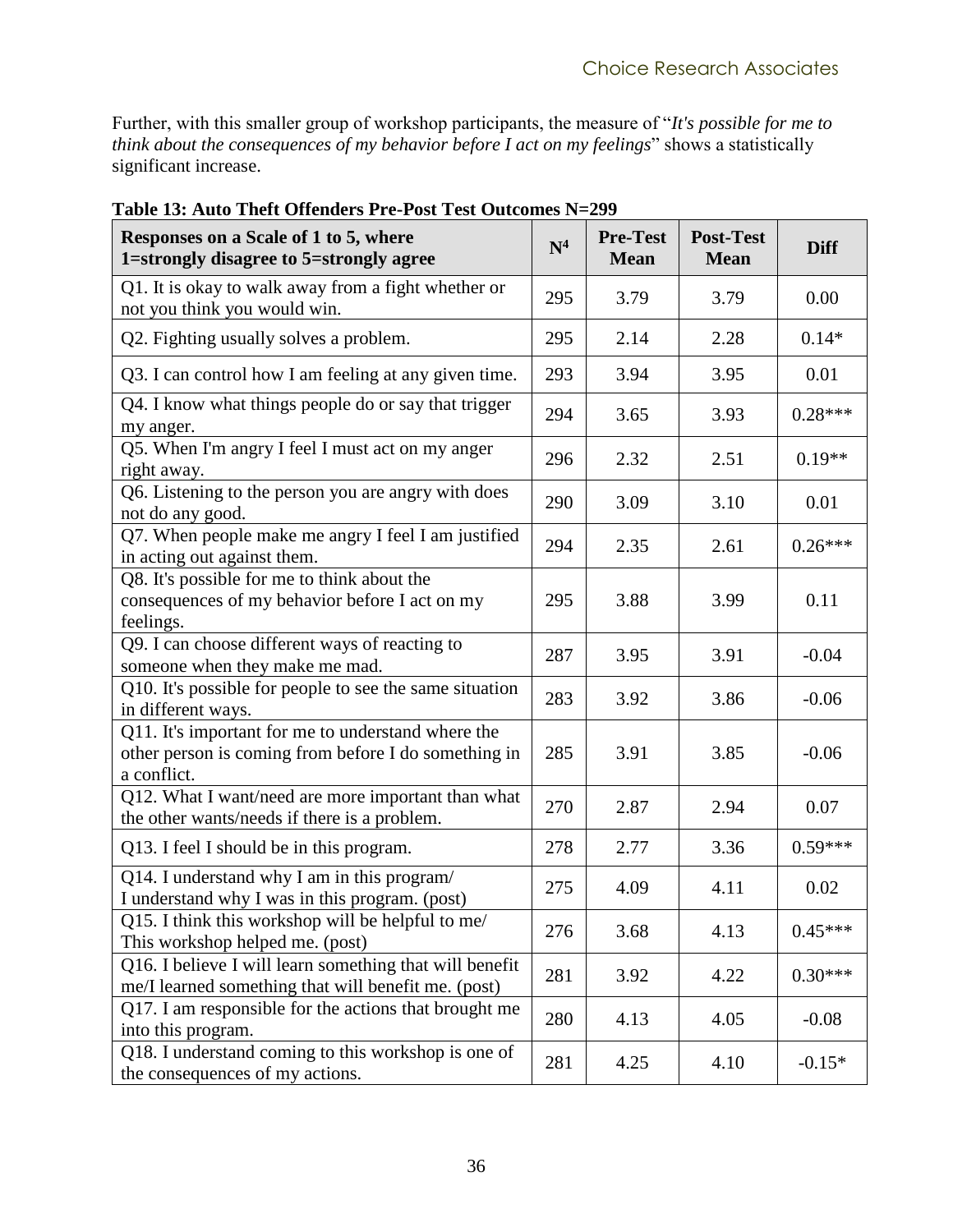| Responses on a Scale of 1 to 5, where<br>1=strongly disagree to 5=strongly agree                           | $\mathbf{N}^4$ | <b>Pre-Test</b><br><b>Mean</b> | <b>Post-Test</b><br><b>Mean</b> | Diff      |
|------------------------------------------------------------------------------------------------------------|----------------|--------------------------------|---------------------------------|-----------|
| Q19. I see how my actions have affected my<br>relationships with family, friends, and others.              | 283            | 3.85                           | 3.87                            | 0.02      |
| Q20. I am willing to take responsibility for my<br>actions that led to my arrest.                          | 279            | 4.25                           | 4.12                            | $-0.13*$  |
| Q21. I realize how serious my crime could have been.                                                       | 279            | 4.20                           | 4.19                            | $-0.01$   |
| Q22. I understand the consequences that may happen<br>to me if I commit another crime.                     | 281            | 4.40                           | 4.26                            | $-0.14*$  |
| Q23. I understand how my actions may affect others<br>(family, friends, others) if I commit another crime. | 280            | 4.34                           | 4.16                            | $-0.18**$ |

Statistically significant levels \*P<.05,\*\*P<.01, \*\*\*P<.001

#### <span id="page-44-0"></span>Recidivism Analysis

 $\overline{a}$ 

As noted in the methodology section, GSMP provided spreadsheets with re-arrest data for the youth charged with auto theft who attended the workshop from the period of 2008 to 2017. In total there were 349 auto theft module attendees in the period from 2008 to 2017.

Looking at the data overall and by year, we note the re-arrest rates in [Table 14](#page-45-0) indicate that overall, 70% of the 349 youth were not rearrested following participation in the workshop.<sup>37</sup> By year, the highest number of youth rearrested were from the  $2010$  cohort  $-20$  (or 53%) were arrested. Of those who attended the auto theft module, none of the youth in 2017 were rearrested (likely a consequence of the limited time at risk for re-arrest).

Similar to the overall recidivism study – however, there are too few youth rearrested to break the data down by year -- we were able to look at the length of time to re-arrest. Overall, among the 106 youth who participated in the Auto Theft module and recidivated:

- 48 (45%) were rearrested within the first year;
- 42 (40%) were rearrested within the second year;
- 12 (11%) were rearrested within the third year; and
- 4 (4%) were rearrested three or more years post program participation.

<sup>&</sup>lt;sup>37</sup> In a prior report focused on Auto Theft from 2013 to 2017, we also reported if the youth were rearrested for auto theft or some other crime. However, looking at the full 10-year period, too many cases were missing the recidivism offense to reliably report this information.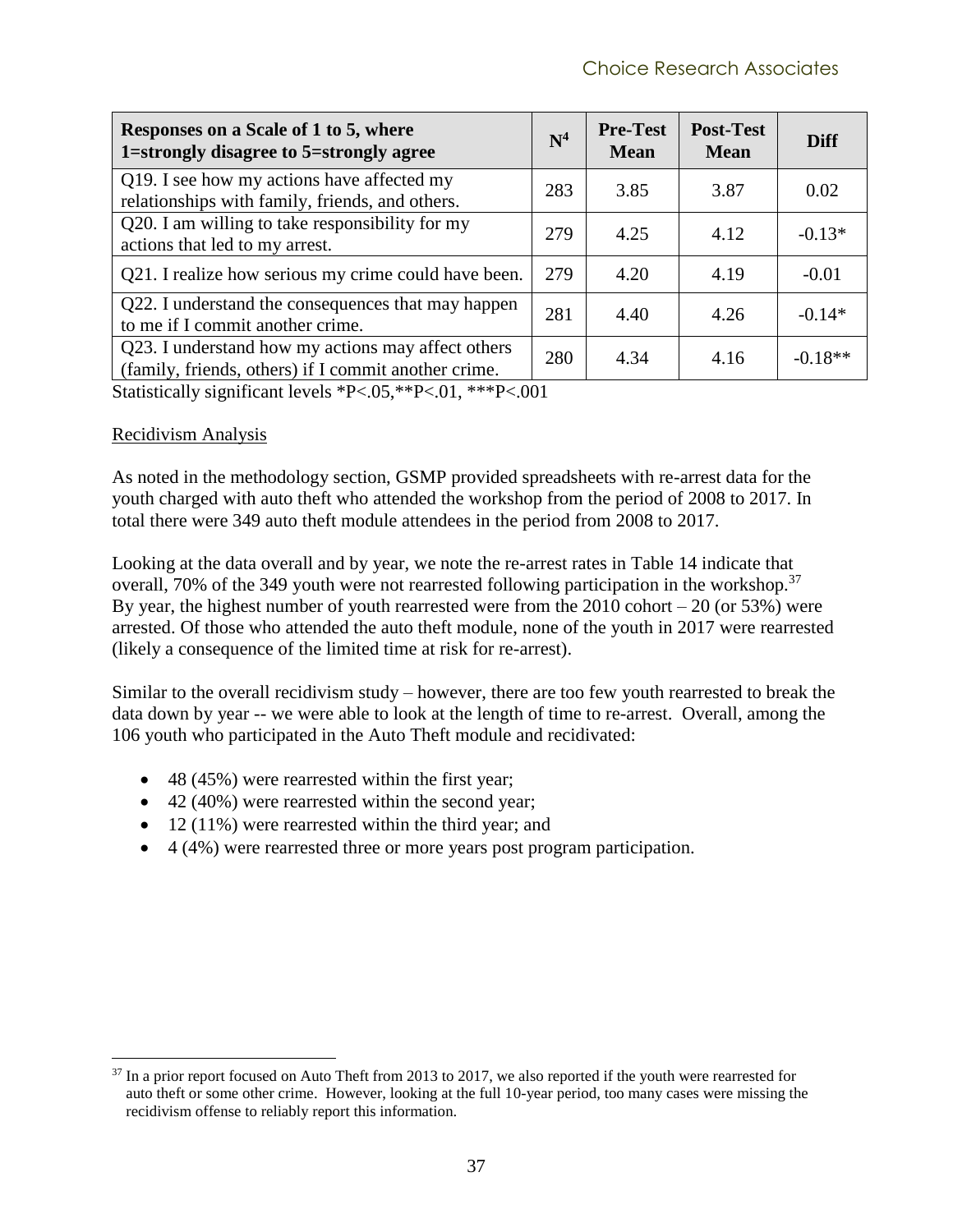|                | <b>Rearrested?</b> |                  |                |                |                |  |  |  |  |  |  |
|----------------|--------------------|------------------|----------------|----------------|----------------|--|--|--|--|--|--|
| Year           | $\mathbf{N}^4$     |                  | Yes            | N <sub>0</sub> |                |  |  |  |  |  |  |
|                |                    | Freq.            | <b>Percent</b> | Freq.          | <b>Percent</b> |  |  |  |  |  |  |
| <b>Overall</b> | 349                | 106              | 30%            | 243            | 70%            |  |  |  |  |  |  |
| 2008           | 82                 | 32               | 39%            | 50             | 61%            |  |  |  |  |  |  |
| 2009           | 33                 | 12               | 36%            | 21             | 64%            |  |  |  |  |  |  |
| 2010           | 38                 | 20               | 53%            | 18             | 47%            |  |  |  |  |  |  |
| 2011           | 17                 | 6                | 35%            | 11             | 65%            |  |  |  |  |  |  |
| 2012           | 26                 | 3                | 12%            | 23             | 88%            |  |  |  |  |  |  |
| 2013           | 18                 | 5                | 28%            | 13             | 72%            |  |  |  |  |  |  |
| 2014           | 13                 | $\overline{2}$   | 15%            | 11             | 85%            |  |  |  |  |  |  |
| 2015           | 46                 | 20               | 43%            | 26             | 57%            |  |  |  |  |  |  |
| 2016           | 36                 | 6                | 17%            | 30             | 83%            |  |  |  |  |  |  |
| 2017           | 40                 | $\boldsymbol{0}$ | 0%             | 40             | 100%           |  |  |  |  |  |  |

<span id="page-45-0"></span>**Table 14: Auto Theft Offenders Recidivism Outcomes Overall and By Year N=349**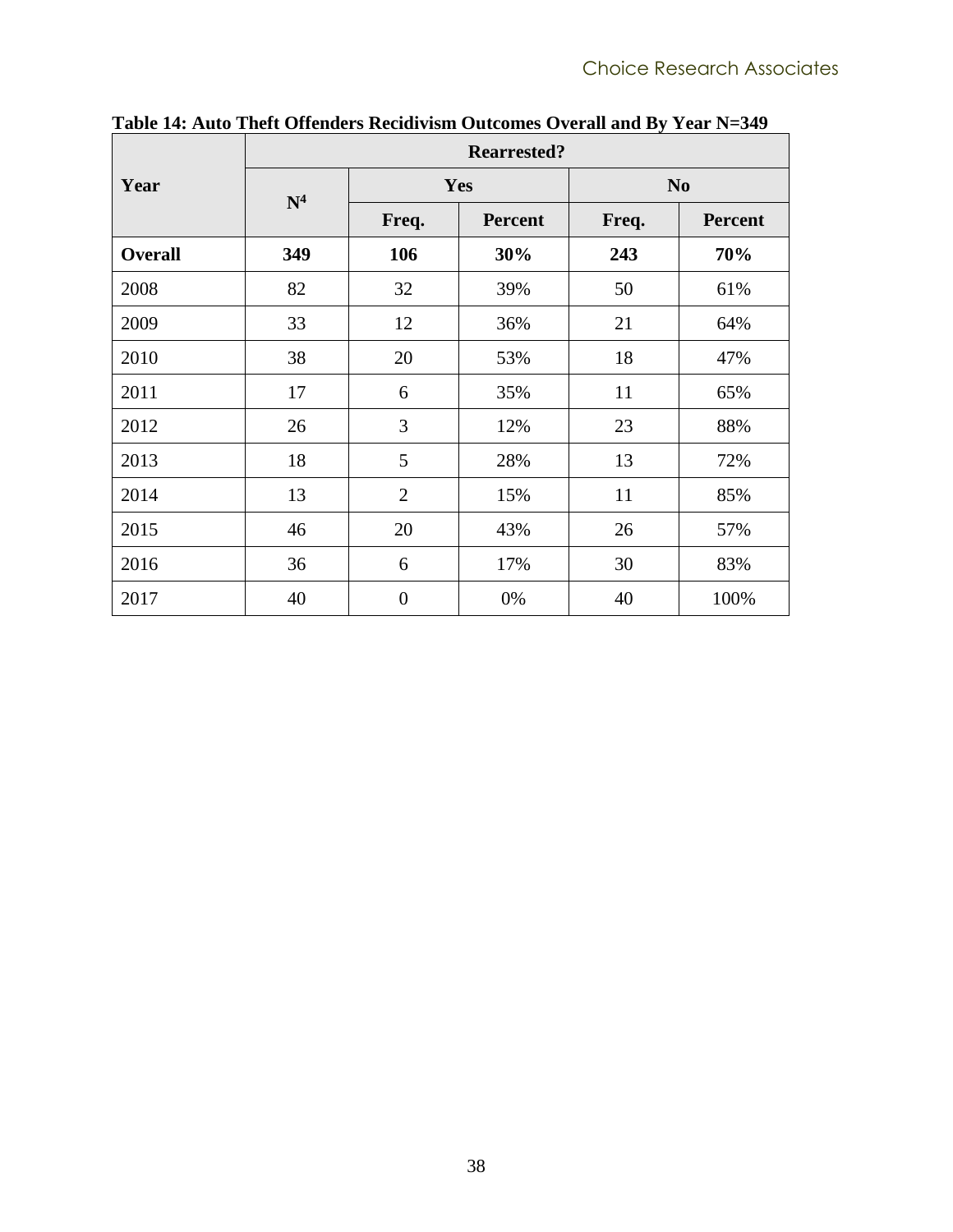#### <span id="page-46-0"></span>*Retail Theft Module Participants and Outcomes*

The conflict resolution workshop also includes a module focused on retail theft. Participants attending the workshop who had a retail theft offense are examined separately in this section of the report.

#### <span id="page-46-1"></span>**Demographics**

[Table 15](#page-46-3) displays the demographics for youth with a retail offense who participated in the module. The age of participants ranged from 10 to 18 years with a mean of 15.4 years. In contrast to the makeup of youth in other areas of the program, the majority of the youth with a retail offense that participated in the module were female (70%). 72% of participants were Black/African American. Eleven percent of youth identified as Hispanic. Eighty-four percent of participants were referred by a Youth Aid Panel (YAP) and 10% were court ordered.

|                               | N <sup>4</sup> | Freq.          | <b>Percent</b> | Range    | Mean $(SD)^4$ |
|-------------------------------|----------------|----------------|----------------|----------|---------------|
| <b>Demographics</b>           |                |                |                |          |               |
| Age                           | 418            |                |                | 10 to 18 | 15.42(1.61)   |
| Race                          | 425            |                |                |          |               |
| <b>Black/African American</b> |                | 311            | 72%            |          |               |
| White/Caucasian               |                | 49             | 11%            |          |               |
| Other                         |                | 65             | 15%            |          |               |
| Ethnicity                     | 425            |                |                |          |               |
| Hispanic                      |                | 45             | 11%            |          |               |
| Sex                           | 426            |                |                |          |               |
| Male                          |                | 126            | 29%            |          |               |
| Female                        |                | 300            | 70%            |          |               |
| <b>Referral Type</b>          | 406            |                |                |          |               |
| <b>Court Ordered</b>          |                | 44             | 10%            |          |               |
| <b>Community Referral</b>     |                | $\overline{2}$ | 0.5%           |          |               |
| YAP                           |                | 359            | 84%            |          |               |
| Other                         |                | 1              | 0.2%           |          |               |

<span id="page-46-3"></span>**Table 15: Demographics of Youth with Retail Theft Offense (2008-2017)**

#### <span id="page-46-2"></span>Pre-Post Test Results

In order to examine how the retail theft module may have impacted youth perceptions, a paired samples t-test was once again conducted. Among the 430 youth referred to JODP with a retail theft offense, data were provided for 367 youth who completed a pre-test, a post-test, or *both* pre-and post-test. Among those 367, 98% (360) of youth had pre-test survey data and 98% (360) had post-survey data. 353 individuals who committed a retail theft offense completed both a pre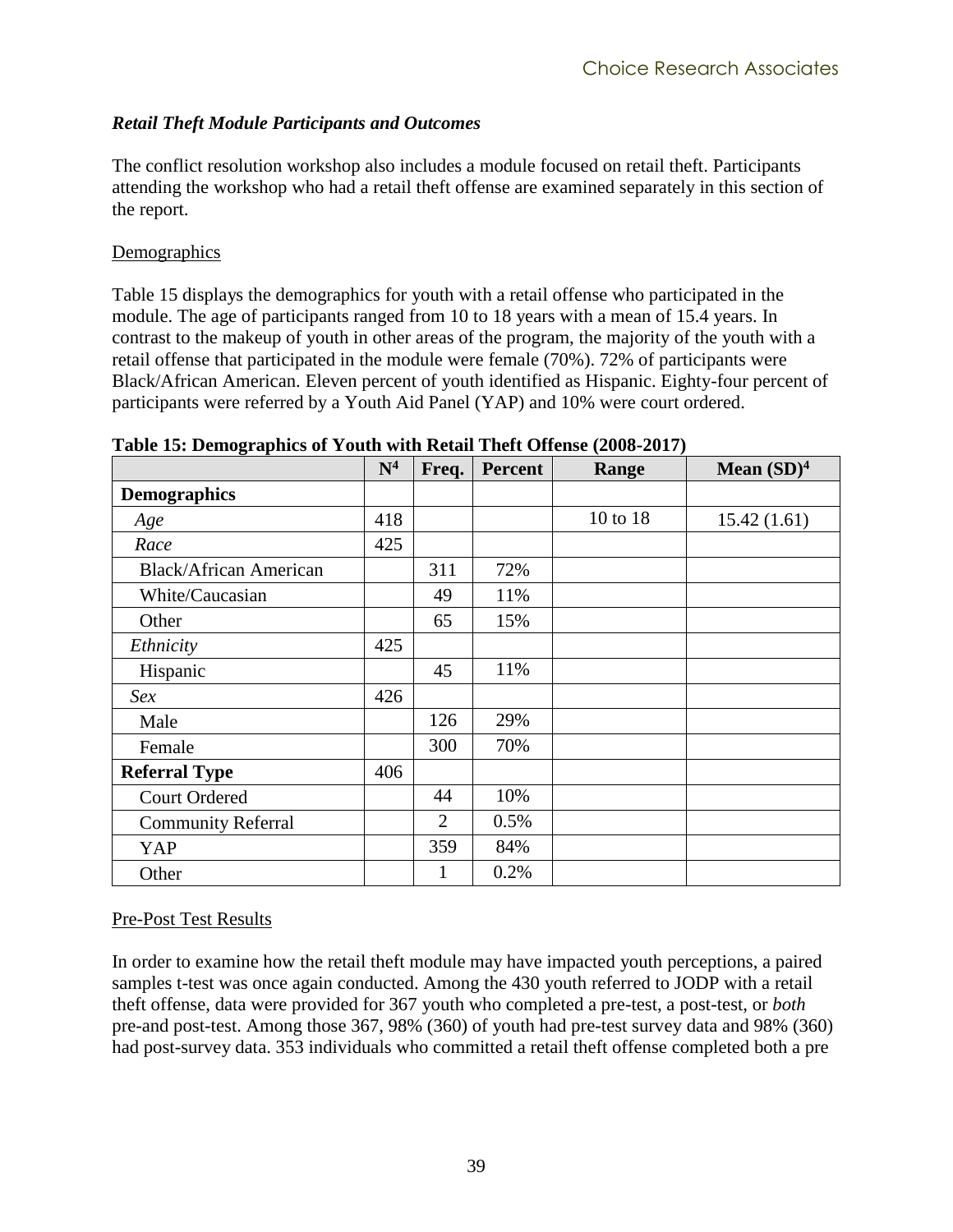and post-test survey.<sup>38</sup> [Table](#page-47-0) 16 presents the results and shows significant changes in mean responses for 11 of the 23 survey questions.

Measures with a statistically significant increase (meaning participants were (on average) *more* likely to agree with the statement post-workshop), included:

- It is okay to walk away from a fight whether or not you think you would win.
- I know what things people do or say that trigger my anger.
- It's possible for me to think about the consequences of my behavior before I act on my feelings.
- I can choose different ways of reacting to someone when they make me mad.
- It's possible for people to see the same situation in different ways.
- I feel I should be in this program.

 $\overline{a}$ 

- I understand why I am in this program/I understand why I was in this program. (post)
- I think this workshop will be helpful to me/This workshop helped me. (post)
- I believe I will learn something that will benefit me/I learned something that will benefit me. (post)

Measures that saw a statistically significant decrease, (meaning participants were (on average) *less* likely to agree with the statement), included:

- I understand the consequences that may happen to me if I commit another crime.
- I understand how my actions may affect others (family, friends, others) if I commit another crime.

These results largely indicate positive results of the program. In fact, all statistically significant increases were the desired result. However, the two questions that saw a statistically significant decrease may indicate a need for greater emphasis on consequences of actions, particularly in relation to effects on others. This theme carried through all participants and both the auto theft and retail theft subgroups.

| Responses on a Scale of 1 to 5, where<br>1=strongly disagree to 5=strongly agree    | $\mathbf{N}^4$ | <b>Pre-Test</b><br><b>Mean</b> | <b>Post-Test</b><br><b>Mean</b> | <b>Diff</b> |
|-------------------------------------------------------------------------------------|----------------|--------------------------------|---------------------------------|-------------|
| Q1. It is okay to walk away from a fight whether or<br>not you think you would win. | 351            | 3.92                           | 4.05                            | $0.13*$     |
| Q2. Fighting usually solves a problem.                                              | 351            | 2.05                           | 2.10                            | 0.05        |
| Q3. I can control how I am feeling at any given<br>time.                            | 346            | 3.63                           | 3.63                            | 0.00        |
| Q4. I know what things people do or say that<br>trigger my anger.                   | 347            | 3.74                           | 4.07                            | $0.33***$   |

#### <span id="page-47-0"></span>**Table 16: Retail Theft Offenders Pre-Post Test Outcomes N=353**

<sup>&</sup>lt;sup>38</sup> An analysis of attrition indicated no statistically significant differences between those who completed the post-test and those who did not.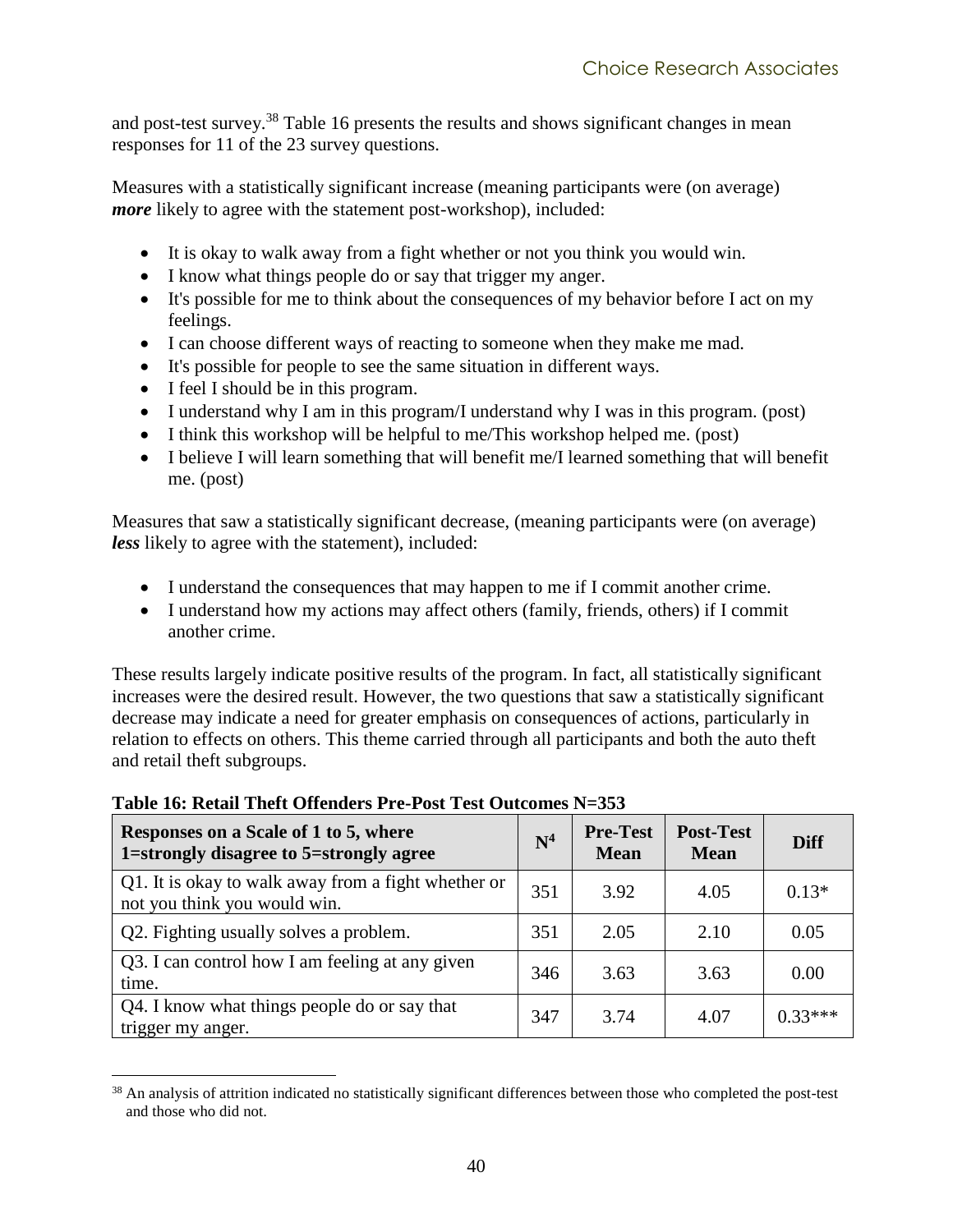| Responses on a Scale of 1 to 5, where<br>1=strongly disagree to 5=strongly agree                                          | $\mathbf{N}^4$ | <b>Pre-Test</b><br><b>Mean</b> | <b>Post-Test</b><br><b>Mean</b> | <b>Diff</b> |
|---------------------------------------------------------------------------------------------------------------------------|----------------|--------------------------------|---------------------------------|-------------|
| Q5. When I'm angry I feel I must act on my anger<br>right away.                                                           | 351            | 2.37                           | 2.33                            | $-0.04$     |
| Q6. Listening to the person you are angry with does<br>not do any good.                                                   | 352            | 3.07                           | 2.93                            | $-0.14$     |
| Q7. When people make me angry I feel I am<br>justified in acting out against them.                                        | 346            | 2.33                           | 2.42                            | 0.09        |
| Q8. It's possible for me to think about the<br>consequences of my behavior before I act on my<br>feelings.                | 353            | 3.86                           | 4.03                            | $0.17**$    |
| Q9. I can choose different ways of reacting to<br>someone when they make me mad.                                          | 344            | 3.90                           | 4.05                            | $0.15**$    |
| Q10. It's possible for people to see the same<br>situation in different ways.                                             | 343            | 3.90                           | 4.12                            | $0.22***$   |
| Q11. It's important for me to understand where the<br>other person is coming from before I do something<br>in a conflict. | 342            | 3.87                           | 3.98                            | 0.11        |
| Q12. What I want/need are more important than<br>what the other wants/needs if there is a problem.                        | 326            | 2.79                           | 2.81                            | 0.02        |
| Q13. I feel I should be in this program.                                                                                  | 334            | 3.13                           | 3.73                            | $0.60***$   |
| Q14. I understand why I am in this program/<br>I understand why I was in this program. (post)                             | 333            | 4.30                           | 4.41                            | $0.11*$     |
| Q15. I think this workshop will be helpful to me/<br>This workshop helped me. (post)                                      | 331            | 3.92                           | 4.36                            | $0.44***$   |
| Q16. I believe I will learn something that will<br>benefit me/I learned something that will benefit me.<br>(post)         | 335            | 4.13                           | 4.35                            | $0.22***$   |
| Q17. I am responsible for the actions that brought<br>me into this program.                                               | 338            | 4.48                           | 4.43                            | $-0.05$     |
| O18. I understand coming to this workshop is one<br>of the consequences of my actions.                                    | 335            | 4.40                           | 4.44                            | 0.04        |
| Q19. I see how my actions have affected my<br>relationships with family, friends, and others.                             | 338            | 4.13                           | 4.20                            | 0.07        |
| Q20. I am willing to take responsibility for my<br>actions that led to my arrest.                                         | 336            | 4.51                           | 4.46                            | $-0.05$     |
| Q21. I realize how serious my crime could have<br>been.                                                                   | 337            | 4.43                           | 4.44                            | 0.01        |
| Q22. I understand the consequences that may<br>happen to me if I commit another crime.                                    | 338            | 4.62                           | 4.52                            | $-0.10*$    |
| Q23. I understand how my actions may affect<br>others (family, friends, others) if I commit another<br>crime.             | 337            | 4.56                           | 4.46                            | $-0.10**$   |

Statistically significant levels \*P<.05,\*\*P<.01, \*\*\*P<.001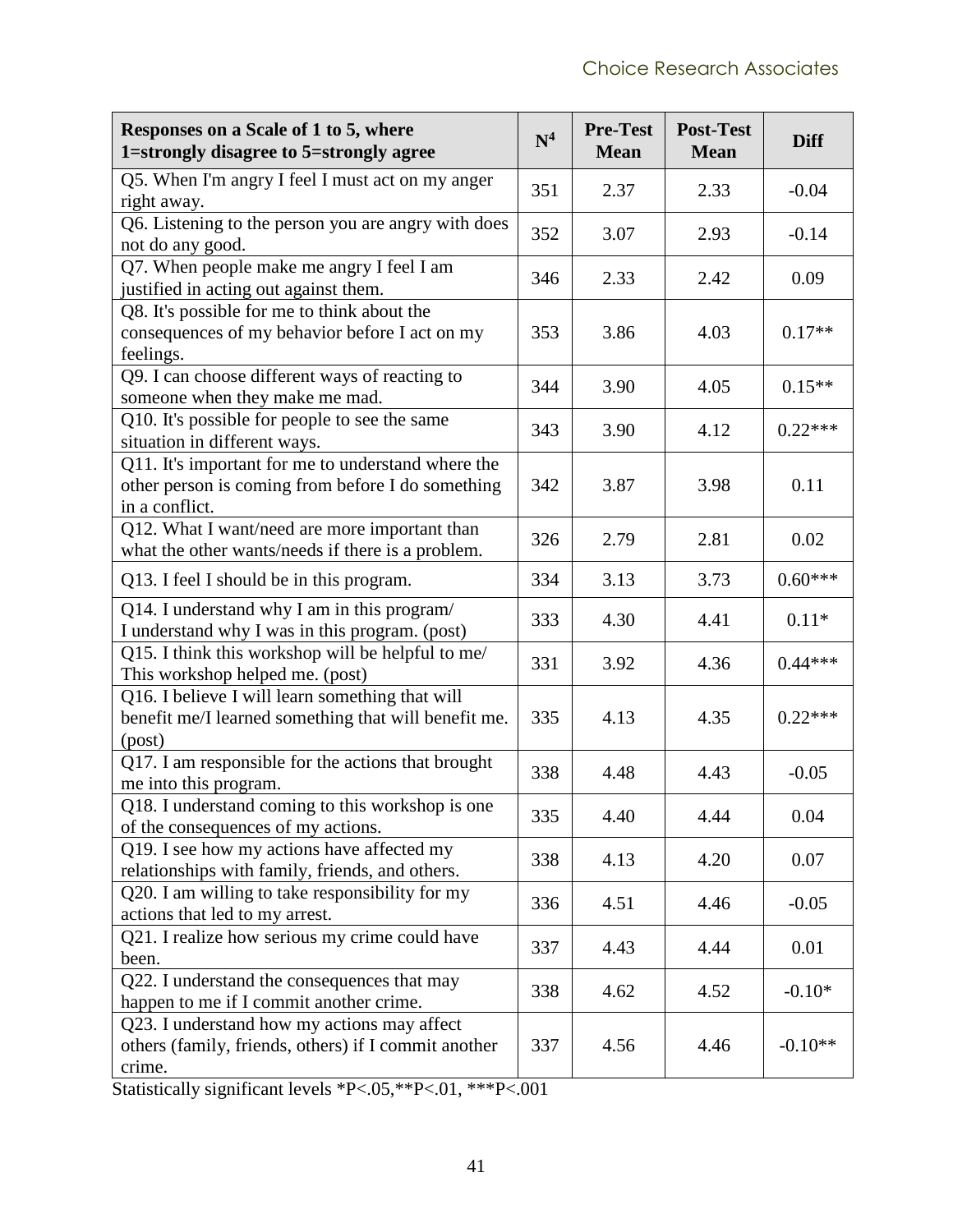#### <span id="page-49-0"></span>Recidivism Analysis

As noted in the methodology section, GSMP provided spreadsheets with re-arrest data for the youth charged with retail theft who attended the workshop from the period of 2008 to 2017. In total there were 430 retail theft module attendees in the period from 2008 to 2017.

Looking at the data overall and by year, we note the re-arrest rates in [Table 17.](#page-49-1) Overall, 86% of the 430 youth were not rearrested following participation in the workshop. By year, the highest number of youth rearrested were from the 2015 cohort – 13 (or 33%) were arrested. No one who attended the retail theft module in 2016 was rearrested, and only 1 youth was rearrested in 2017.

Similar to the overall recidivism study, while there are too few youth rearrested to break the data down by year, we were able to look at the time fame of when participants were re-arrested. Overall, among the 61 youth who participated in the Retail Theft module and recidivated:

- 21 (34%) were rearrested in the first year;
- 20 (33%) were rearrested in the second year;
- 12 (20%) were rearrested in the third year; and
- 8 (13%) were rearrested three or more years post program participation.

|                | <b>Rearrested?</b> |                |                |                |                |  |  |
|----------------|--------------------|----------------|----------------|----------------|----------------|--|--|
| Year           | N <sup>4</sup>     |                | Yes            | N <sub>0</sub> |                |  |  |
|                |                    | Freq.          | <b>Percent</b> | Freq.          | <b>Percent</b> |  |  |
| <b>Overall</b> | 430                | 61             | 14%            | 369            | 86%            |  |  |
| 2008           | 87                 | 14             | 16%            | 73             | 84%            |  |  |
| 2009           | 53                 | $\tau$         | 13%            | 46             | 87%            |  |  |
| 2010           | 54                 | 12             | 22%            | 42             | 78%            |  |  |
| 2011           | 17                 | $\overline{0}$ | 0%             | 17             | 100%           |  |  |
| 2012           | 54                 | 6              | 11%            | 48             | 89%            |  |  |
| 2013           | 33                 | 6              | 18%            | 27             | 82%            |  |  |
| 2014           | 18                 | $\overline{2}$ | 11%            | 16             | 89%            |  |  |
| 2015           | 40                 | 13             | 33%            | 27             | 68%            |  |  |
| 2016           | 31                 | $\overline{0}$ | 0%             | 31             | 100%           |  |  |
| 2017           | 43                 | $\mathbf{1}$   | 2%             | 42             | 98%            |  |  |

#### <span id="page-49-1"></span>**Table 17: Retail Theft Offenders Recidivism Outcomes Overall and By Year N=430**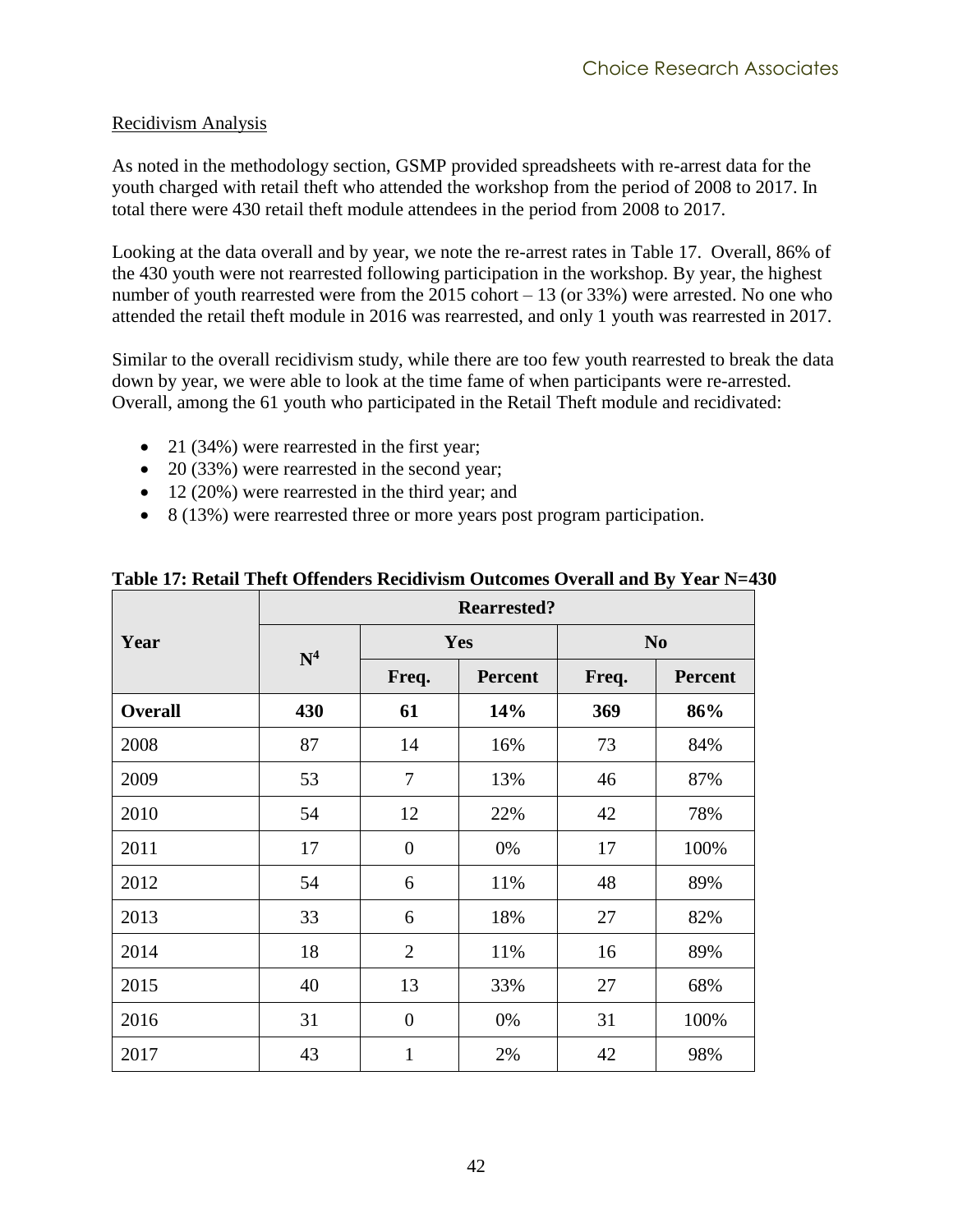#### <span id="page-50-0"></span>**Limitations and Conclusion**

Overall, the GSMP program is successful at shifting youth perspectives in key conceptual areas of actions and consequences (C1); anger and perspectives (C2); and program expectations (C3). Further, youth in the program have a recidivism rate of 18%. Re-arrest within 1, 2, 3 and more than 3-years post-program indicates that among the 727 rearrested:

- 274 (38%) were rearrested within the first year after participation in the program;
- 218 (30%) were rearrested within the second year;
- 116 (16%) were rearrested within the third year; and
- 119 (16%) were rearrested three or more years post program participation.

However, there are limitations to this study that should be considered when discussing these outcomes and for future development of the program.

First, GSMP might consider conducting a process evaluation. The purpose of conducting a process evaluation is to assess whether programs are implemented as they were intended. In turn, this allows you to evaluate the outcomes of your program with more confidence. Integrity of program implementation process is the key to the ability to assert that the program had the desired impact on the participants and knowledge gained from a process evaluation can be used to improve future program effectiveness.<sup>39</sup>

Second, given the limitations of the current strategy to obtain arrest data, GSMP should try to obtain official criminal history data to enhance the recidivism analysis. At a minimum, GSMP would benefit from not only receiving the indicator of a juvenile and/or an adult arrest, but the date of first arrest post program participation, offense description, and the date the data was collected. The data collection process should be also solidified including a schedule of when the data is to be gathered, at what point adult arrest records are examined, and establish a clear practice for when to check records for youth who reach the age of 18.

Finally, this program would benefit from the inclusion of a comparison group. This requires the identification of another group of youth that had no exposure to the program. While this study informs GSMP on the characteristics and patterns of their participants and survey outcomes, and provides predictors for re-arrest, it remains that without a comparison group we are unable to ascertain if this recidivism rate of 18% is lower, higher, or the same as any other group of similarly situated youth.

 $\overline{a}$ <sup>39</sup> For more on this topic, see [http://choiceresearchassoc.com/documents/importance\\_of\\_conducting\\_pdes\\_2011.pdf](http://choiceresearchassoc.com/documents/importance_of_conducting_pdes_2011.pdf)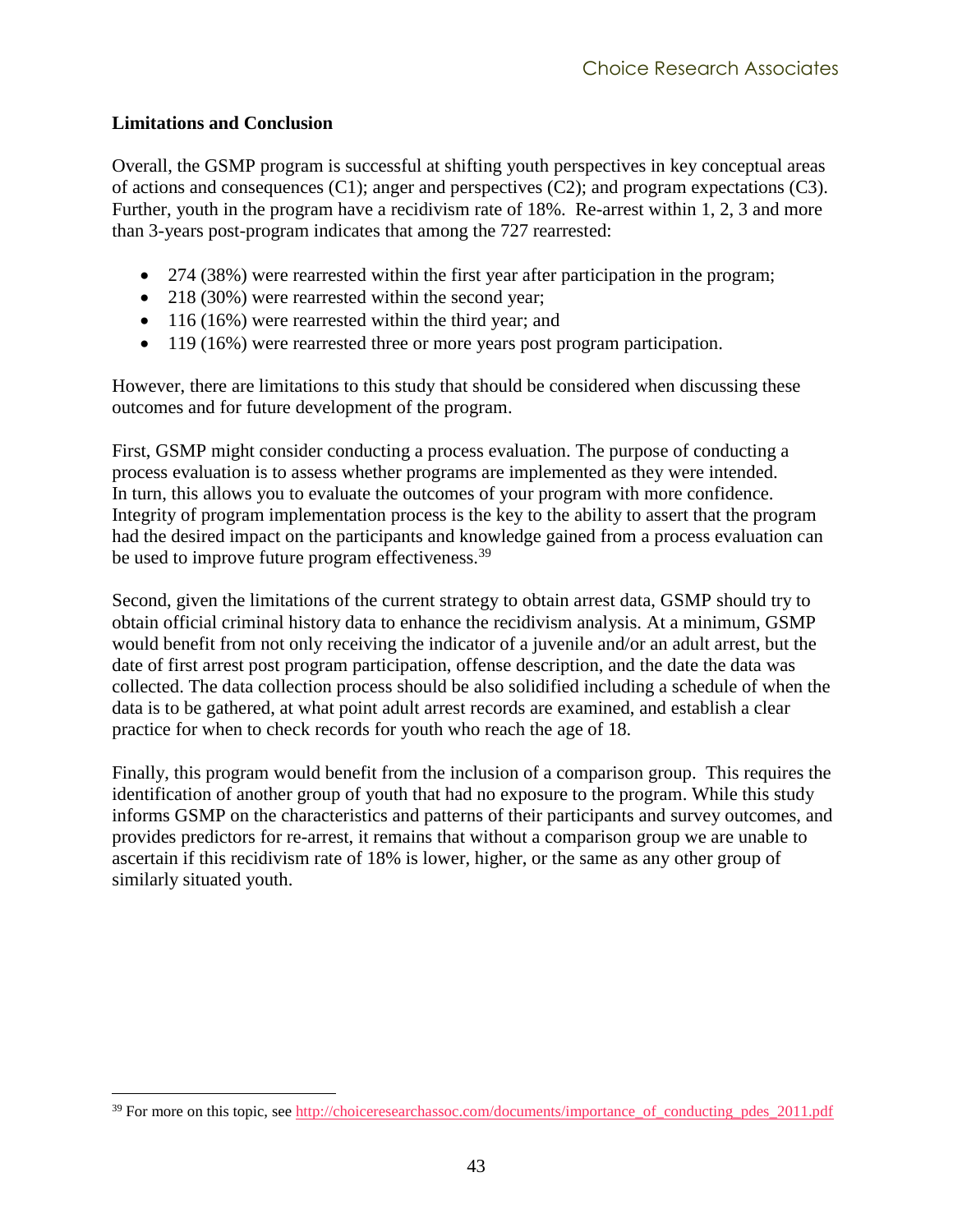|                               | $\mathbf{N}^4$ | Freq. | <b>Percent</b> | Range   | Mean $(SD)^4$ |
|-------------------------------|----------------|-------|----------------|---------|---------------|
| <b>Demographics</b>           |                |       |                |         |               |
| Age                           | 5825           |       |                | 7 to 26 | 15.08(1.82)   |
| Race                          | 5803           |       |                |         |               |
| <b>Black/African American</b> |                | 4324  | 75%            |         |               |
| White/Caucasian               |                | 546   | 9%             |         |               |
| Other                         |                | 933   | 16%            |         |               |
| Ethnicity                     | 5805           |       |                |         |               |
| Hispanic                      |                | 768   | 13%            |         |               |
| Sex                           | 5876           |       |                |         |               |
| Male                          |                | 3733  | 64%            |         |               |
| Female                        |                | 2143  | 37%            |         |               |
| <b>Referral Type</b>          | 5506           |       |                |         |               |
| <b>Court Ordered</b>          |                | 1149  | 21%            |         |               |
| <b>Community Referral</b>     |                | 37    | 0.7%           |         |               |
| YAP                           |                | 4271  | 78%            |         |               |
| Other                         |                | 49    | 0.9%           |         |               |

<span id="page-51-0"></span>**Appendix A: Demographics of Youth Referred to GSMP (2001-2017)**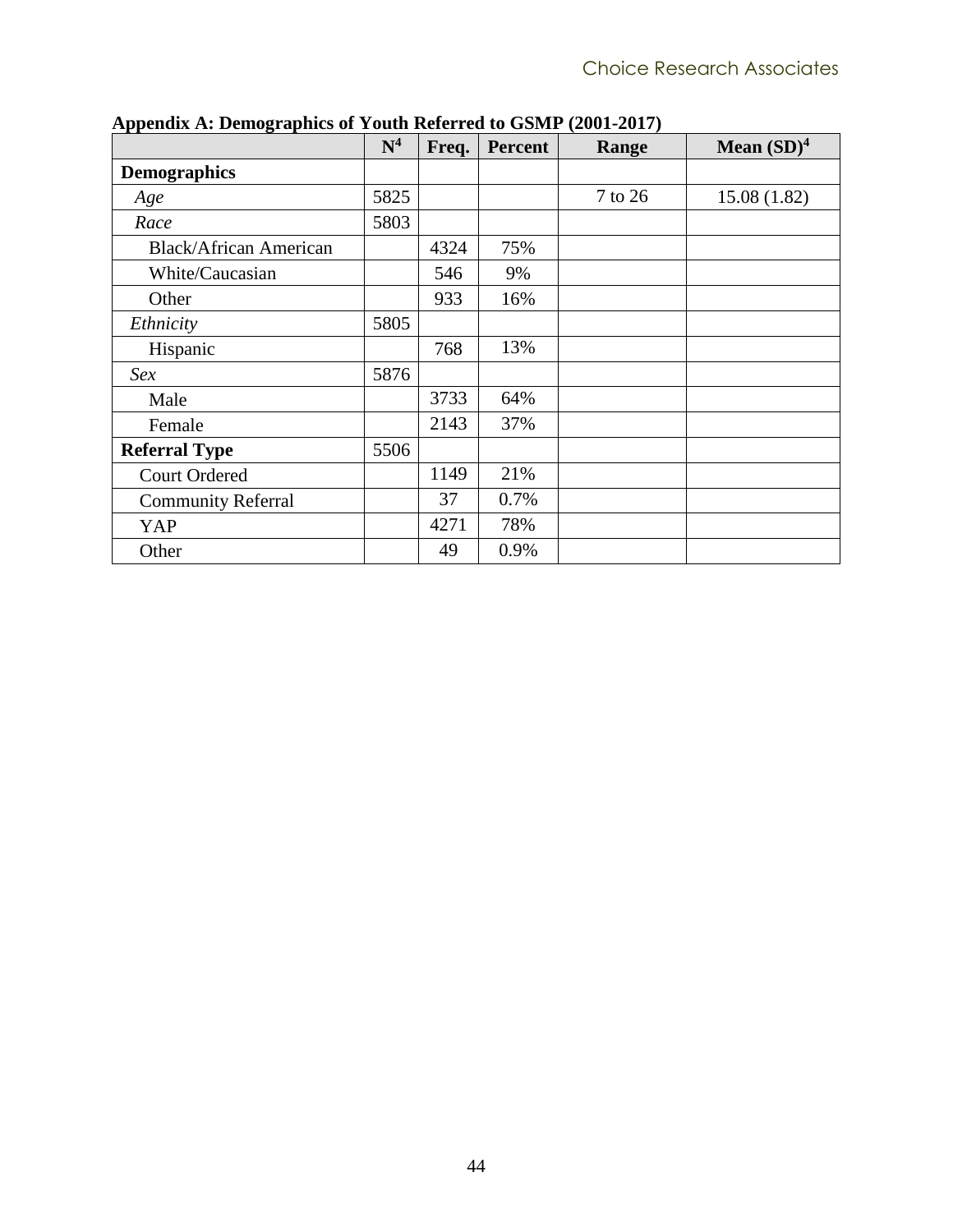| <b>Offense Type</b> | <b>Detailed Offense Type</b> | Freq.          | <b>Percent</b> |
|---------------------|------------------------------|----------------|----------------|
| Person              | Simple Assault               | 889            | 22%            |
| Property            | Theft                        | 731            | 18%            |
| Weapon              | <b>Weapon Violation</b>      | 521            | 13%            |
| Drug                | Drug Offense                 | 459            | 11%            |
| Property            | <b>Auto Theft</b>            | 349            | 9%             |
| Unknown             | Unknown                      | 264            | 7%             |
| Person              | <b>Aggravated Assault</b>    | 254            | 6%             |
| Public Order        | <b>Terroristic Threats</b>   | 121            | 3%             |
| Public Order        | <b>Disorderly Conduct</b>    | 93             | 2%             |
| Person              | Robbery                      | 82             | 2%             |
| Property            | Trespassing                  | 49             | 1%             |
| Other               | <b>Community Referral</b>    | 44             | 1%             |
| Property            | Vandalism                    | 44             | 1%             |
| Property            | <b>Burglary</b>              | 24             | 1%             |
| Other               | Conspiracy                   | 24             | 1%             |
| Property            | <b>Stolen Property</b>       | 13             | $<$ l%         |
| Public Order        | <b>Resisting Arrest</b>      | 10             | $<$ l $%$      |
| Property            | <b>Criminal Mischief</b>     | 9              | $<$ l $%$      |
| Person              | <b>Attempted Murder</b>      | $\overline{7}$ | $<$ l $%$      |
| Person              | <b>Criminal Recklessness</b> | 6              | $<$ 1%         |
| Person              | Harassment                   | 6              | $<$ 1%         |
| Property            | Arson                        | 5              | $<$ l $%$      |
| Person              | Threatening                  | $\overline{4}$ | $<$ l $%$      |
| Public Order        | Loitering                    | 3              | $<$ l%         |
| Public Order        | Contempt of Court            | $\overline{2}$ | $<$ l%         |
| Property            | <b>Animal Cruelty</b>        | $\mathbf{1}$   | $<$ l%         |
| Property            | <b>Breaking and Entering</b> | 1              | $<$ l $%$      |
| Public Order        | Driving Under the Influence  | 1              | $<$ l%         |
| Public Order        | <b>False Police Report</b>   | 1              | $<\!\!1\%$     |
| Person              | Intimidation                 | $\mathbf{1}$   | $<$ 1%         |
| Public Order        | Obstruction                  | $\mathbf{1}$   | $<$ 1%         |
| Public Order        | Panhandling                  |                | $<$ 1%         |
| Person              | Sexual Assault               | $\mathbf{1}$   | $<$ 1%         |
| Public Order        | Soliciting                   | $\mathbf{1}$   | $<\!\!1\%$     |
| Public Order        | <b>Underage Drinking</b>     | 1              | $<$ 1%         |

<span id="page-52-0"></span>**Appendix B: Detailed Offense Type of Youth Referred to GSMP (2008-2017)**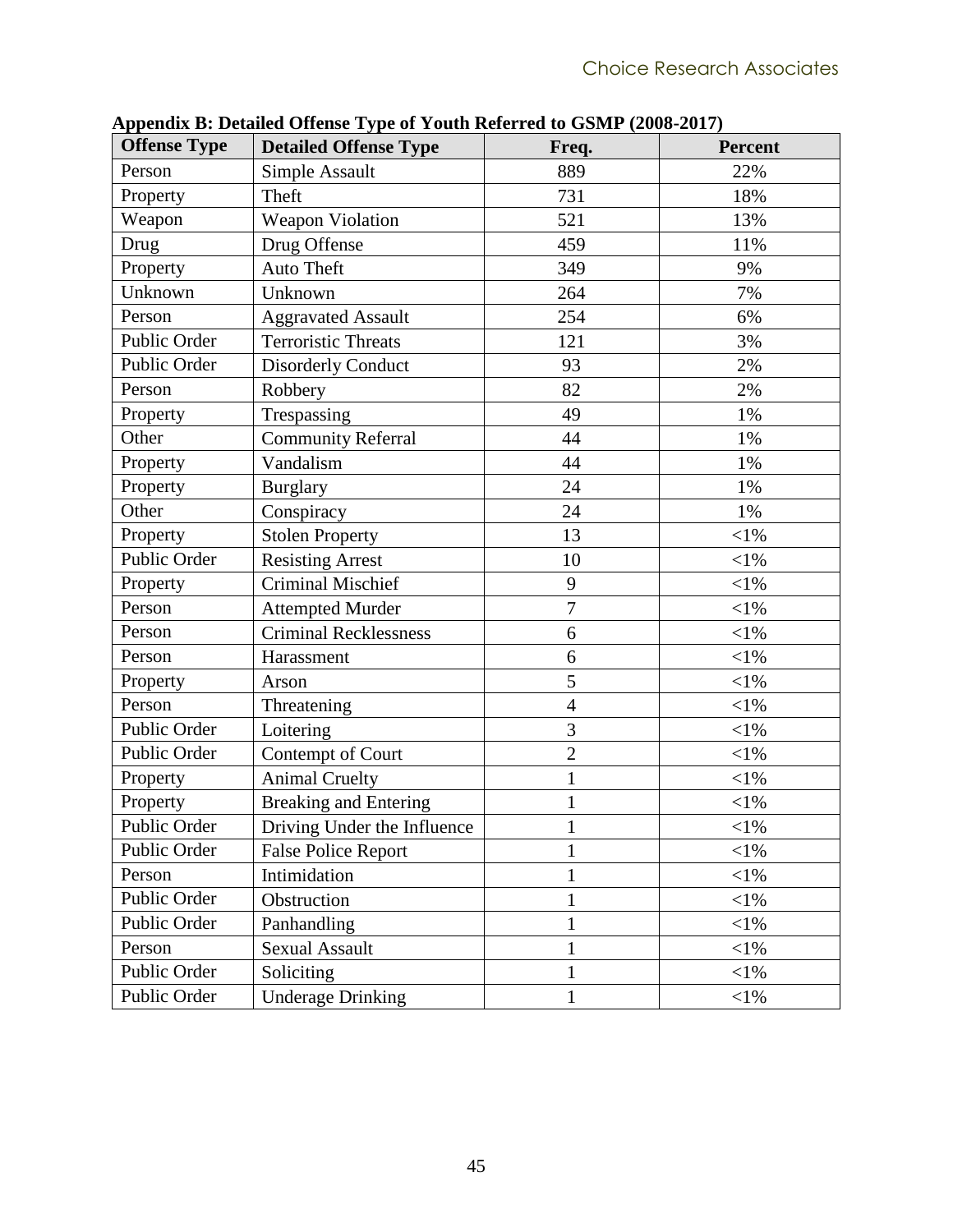|                                                                                                                           | <b>Post-Test Data</b><br>$N=3,429$ |                 | <b>No Post-Test Data</b><br>$N=86$ |             |           | <b>Difference</b> |         |
|---------------------------------------------------------------------------------------------------------------------------|------------------------------------|-----------------|------------------------------------|-------------|-----------|-------------------|---------|
|                                                                                                                           | <b>Mean</b>                        | SD <sup>5</sup> | $\mathbf{N}^4$                     | <b>Mean</b> | <b>SD</b> | N                 |         |
| <b>Demographics</b>                                                                                                       |                                    |                 |                                    |             |           |                   |         |
| Gender – Proportion Male                                                                                                  | 0.34                               | 0.47            | 3324                               | 0.31        | 0.47      | 84                | $-0.03$ |
| Age                                                                                                                       | 15.23                              | 1.82            | 3276                               | 14.78       | 2.01      | 85                | $-0.45$ |
| Race – Proportion Black                                                                                                   | 0.75                               | 0.43            | 3306                               | 0.74        | 0.44      | 86                | 0.00    |
| Ethnicity – Proportion Hispanic                                                                                           | 0.14                               | 0.35            | 3308                               | 0.20        | 0.40      | 86                | 0.05    |
| <b>Survey Responses</b> (Responses from 1 to 5, where 1=Strongly Disagree 5=Strongly Agree)                               |                                    |                 |                                    |             |           |                   |         |
| Q1. It is okay to walk away from a fight<br>whether or not you think you would win.                                       | 3.80                               | 1.06            | 3406                               | 3.77        | 1.02      | 84                | $-0.03$ |
| Q2. Fighting usually solves a problem.                                                                                    | 2.17                               | 0.99            | 3412                               | 2.07        | 1.01      | 85                | $-0.10$ |
| Q3. I can control how I am feeling at any<br>given time.                                                                  | 3.58                               | 1.25            | 3395                               | 3.63        | 1.12      | 83                | 0.05    |
| Q4. I know what things people do or say<br>that trigger my anger.                                                         | 3.71                               | 1.11            | 3403                               | 3.64        | 1.06      | 85                | $-0.07$ |
| Q5. When I'm angry I feel I must act on<br>my anger right away.                                                           | 2.50                               | 1.12            | 3409                               | 2.31        | 0.98      | 85                | $-0.20$ |
| Q6. Listening to the person you are angry<br>with does not do any good.                                                   | 3.22                               | 1.30            | 3393                               | 3.17        | 1.22      | 84                | $-0.05$ |
| Q7. When people make me angry I feel I<br>am justified in acting out against them.                                        | 2.50                               | 1.07            | 3390                               | 2.36        | 0.97      | 85                | $-0.13$ |
| Q8. It's possible for me to think about the<br>consequences of my behavior before I act<br>on my feelings.                | 3.71                               | 1.06            | 3402                               | 3.64        | 0.99      | 85                | $-0.08$ |
| Q9. I can choose different ways of<br>reacting to someone when they make me<br>mad.                                       | 3.85                               |                 | $0.96$ 3416                        | 3.81        | 0.82      | 85                | $-0.04$ |
| Q10. It's possible for people to see the<br>same situation in different ways.                                             | 3.85                               | 0.94            | 3399                               | 3.83        | 0.86      | 84                | $-0.02$ |
| Q11. It's important for me to understand<br>where the other person is coming from<br>before I do something in a conflict. | 3.73                               | 1.01            | 3410                               | 3.75        | 0.83      | 85                | 0.02    |
| Q12. What I want/need are more<br>important than what the other wants/needs<br>if there is a problem.                     | 2.82                               | 1.04            | 3221                               | 2.58        | 1.02      | 84                | $-0.23$ |
| Q13. I feel that I should be in this<br>program.                                                                          | 2.78                               | 1.32            | 3304                               | 2.90        | 1.27      | 84                | 0.13    |

#### <span id="page-53-0"></span>**Appendix C: Attrition Analysis N=3,515**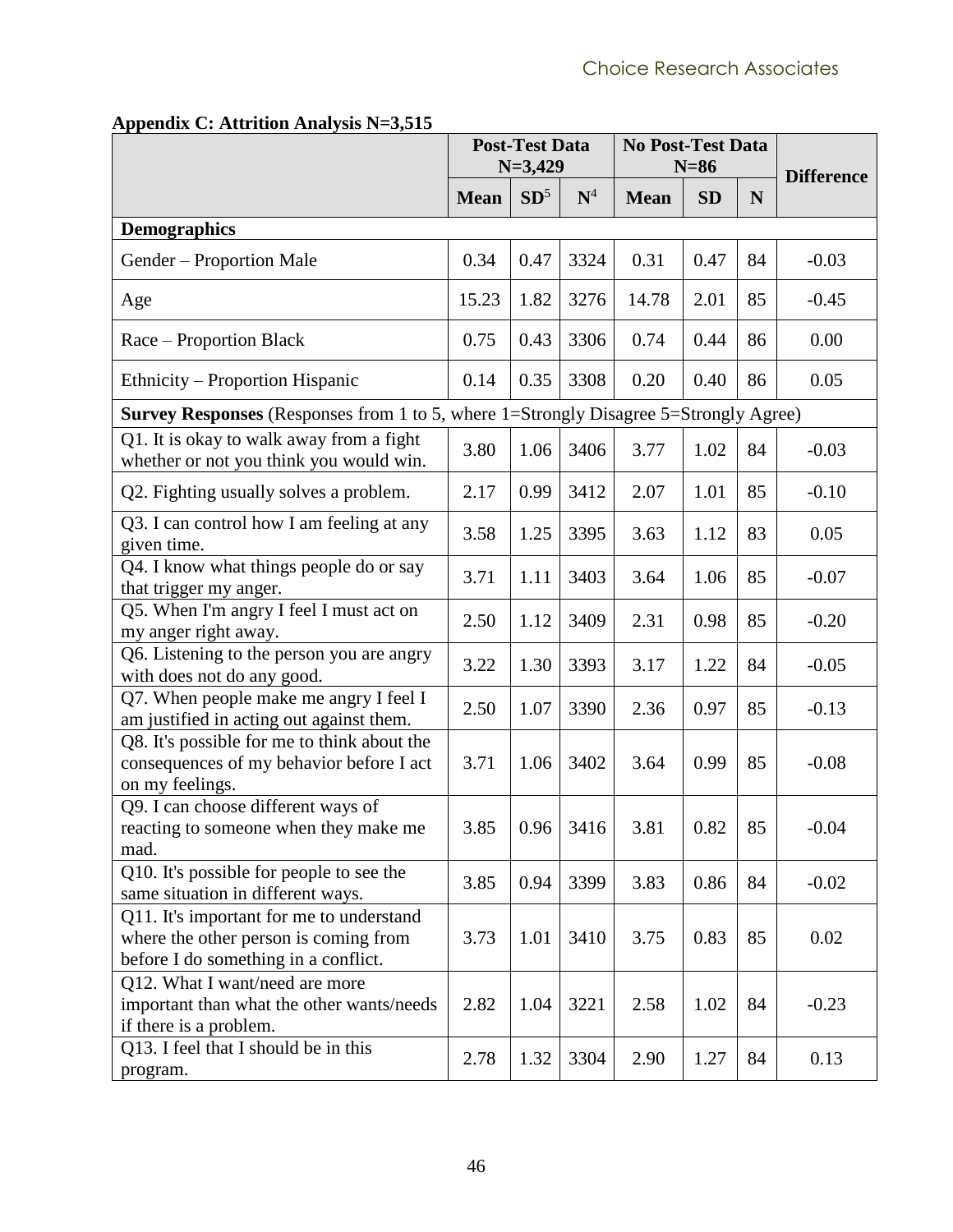|                                                                                                               | <b>Post-Test Data</b><br>$N=3,429$ |        | <b>No Post-Test Data</b><br>$N=86$ |             |           | <b>Difference</b> |         |
|---------------------------------------------------------------------------------------------------------------|------------------------------------|--------|------------------------------------|-------------|-----------|-------------------|---------|
|                                                                                                               | <b>Mean</b>                        | $SD^5$ | $\mathbf{N}^4$                     | <b>Mean</b> | <b>SD</b> | N                 |         |
| Q14. I understand why I am in this<br>program.                                                                | 3.95                               | 1.07   | 3304                               | 4.04        | 0.80      | 84                | 0.09    |
| Q15. I think this workshop will be helpful<br>to me.                                                          | 3.63                               | 1.06   | 3299                               | 3.73        | 0.88      | 85                | 0.10    |
| Q16. I believe that I will learn something<br>from the program that will benefit me.                          | 3.86                               | 0.96   | 3310                               | 3.85        | 0.91      | 86                | $-0.01$ |
| Q17. I am responsible for the actions that<br>brought me into this program.                                   | 4.16                               | 0.98   | 3325                               | 4.12        | 0.89      | 86                | $-0.04$ |
| Q18. I understand coming to this<br>workshop is one of the consequences of<br>my actions.                     | 4.21                               | 1.10   | 3326                               | 4.20        | 0.75      | 85                | $-0.01$ |
| Q19. I see how my actions have affected<br>my relationships with family, friends, and<br>others.              | 3.79                               | 1.18   | 3323                               | 3.98        | 0.90      | 85                | 0.19    |
| Q20. I am willing to take responsibility<br>for my actions that led to my arrest.                             | 4.19                               | 0.89   | 3305                               | 4.15        | 0.85      | 85                | $-0.04$ |
| Q21. I realize how serious my crime could<br>have been.                                                       | 4.11                               | 0.99   | 3311                               | 4.15        | 0.88      | 85                | 0.04    |
| Q22. I understand the consequences that<br>may happen to me if I commit another<br>crime.                     | 4.38                               | 0.80   | 3312                               | 4.34        | 0.73      | 85                | $-0.04$ |
| Q23. I understand how my actions may<br>affect others (family, friends, others) if I<br>commit another crime. | 4.32                               | 0.86   | 3310                               | 4.33        | 0.73      | 85                | 0.01    |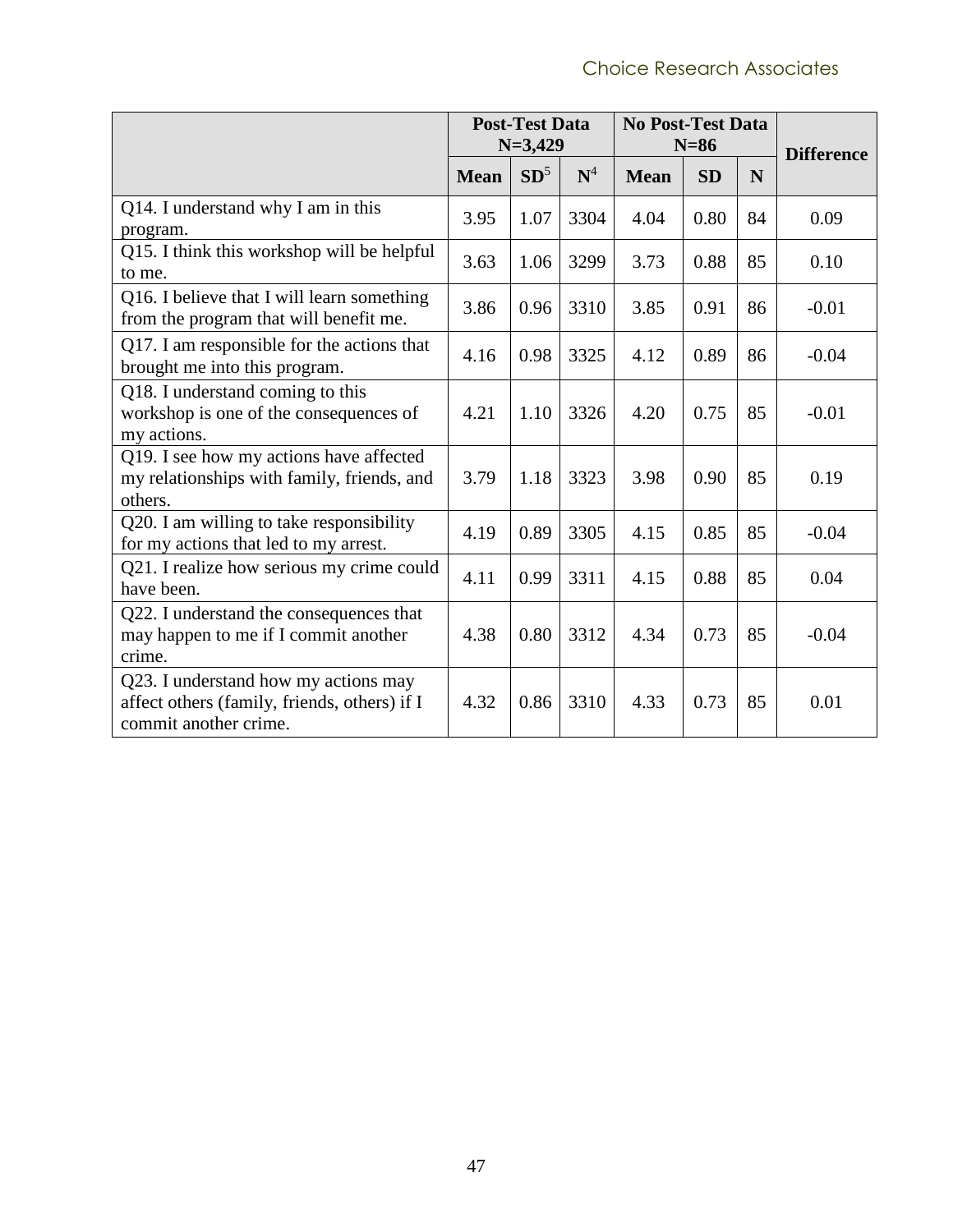#### <span id="page-55-0"></span>**Appendix D: Pre-Test Survey**

#### **Good Shepherd Mediation Program Juvenile Offender Diversion Programs/Youth Delinquency and Violence Prevention Workshop Survey Questions: Pre-Test**

In order to participate in the Good Shepherd Mediation Program diversion/prevention workshop to which you were referred, we need you—the youth—to complete the following survey. Your answers will help us design the workshop to best meet your needs.

How well do these statements represent YOU? That is, how true are these statements about YOU? Please circle the answer that best represents what YOU think using a scale from 1 to 5.

|                                                                                                                          | Strongly<br>Disagree | Disagree       | Neutral |                | Agree Strongly<br>Agree |
|--------------------------------------------------------------------------------------------------------------------------|----------------------|----------------|---------|----------------|-------------------------|
| 1. It is okay to walk away from a fight whether<br>or not you think you would win.                                       | $\mathbf{1}$         | $\overline{2}$ | 3       | 4              | 5                       |
| 2. Fighting usually solves a problem.                                                                                    | 1                    | $\overline{2}$ | 3       | $\overline{4}$ | 5                       |
| 3. I can control how I am feeling at any<br>given time.                                                                  | 1                    | $\overline{2}$ | 3       | 4              | 5                       |
| 4. I know what things people do or say<br>that trigger my anger.                                                         | $\mathbf{1}$         | $\overline{2}$ | 3       | $\overline{4}$ | 5                       |
| 5. When I'm angry I feel I must act on<br>my anger right away.                                                           | 1                    | $\overline{2}$ | 3       | $\overline{4}$ | 5                       |
| 6. Listening to the person you are angry<br>with does not do any good.                                                   | $\mathbf{1}$         | $\overline{2}$ | 3       | $\overline{4}$ | 5                       |
| 7. When people make me angry I feel<br>I am justified in acting out against them.                                        | $\mathbf{1}$         | $\overline{2}$ | 3       | $\overline{4}$ | 5                       |
| 8. It's possible for me to think about the<br>consequences of my behavior before<br>I act on my feelings.                | 1                    | $\overline{2}$ | 3       | $\overline{4}$ | 5                       |
| 9. I can choose different ways of reacting<br>to someone when they make me mad.                                          | $\mathbf{1}$         | $\overline{2}$ | 3       | $\overline{4}$ | 5                       |
| 10. It's possible for people to see the<br>same situation in different ways.                                             | $\mathbf{1}$         | $\overline{2}$ | 3       | $\overline{4}$ | 5                       |
| 11. It's important for me to understand where the<br>other person is coming from before I do<br>something in a conflict. | $\mathbf{1}$         | $\overline{2}$ | 3       | $\overline{4}$ | 5                       |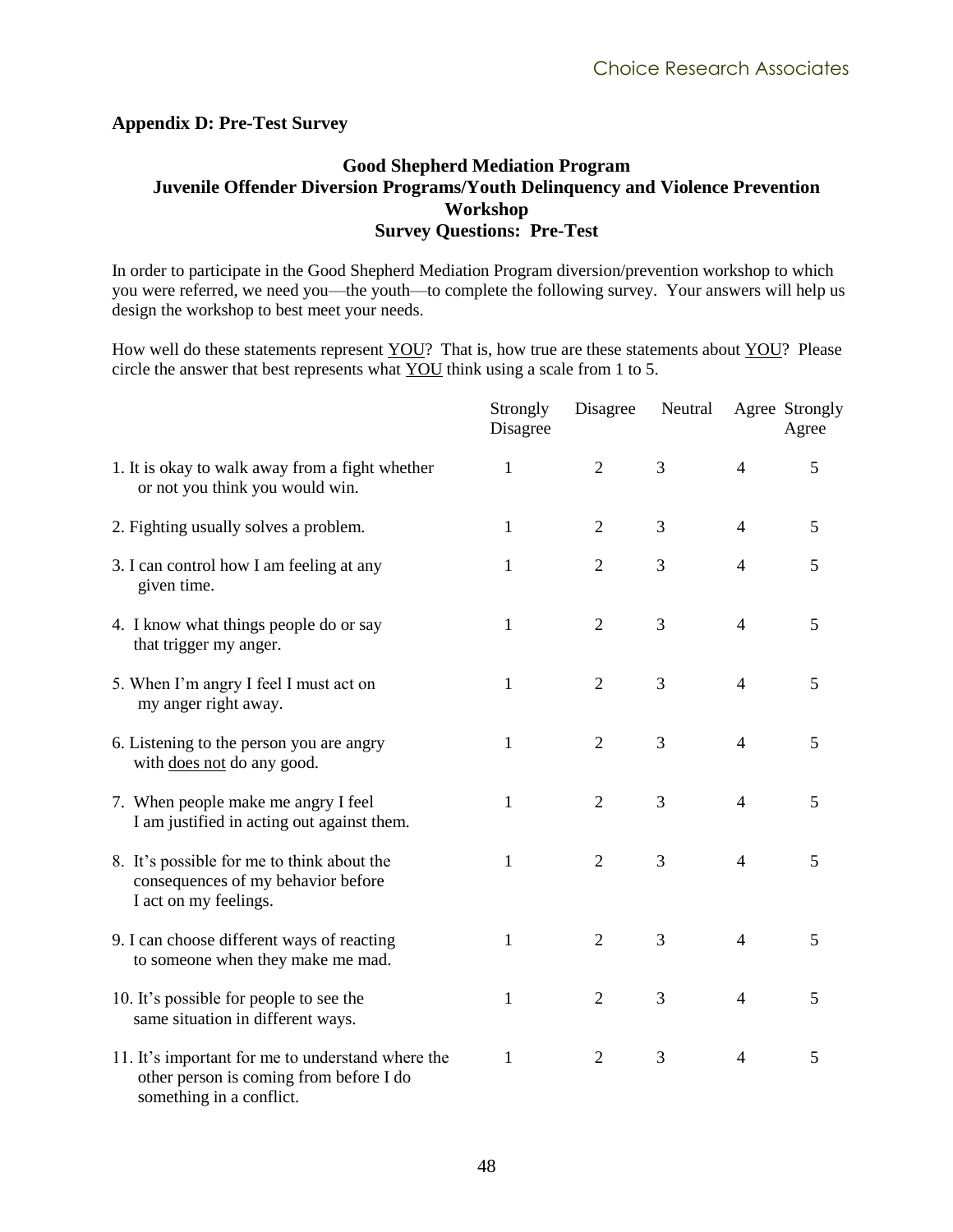|                                                                                                           | Strongly<br>Disagree | Disagree       | Neutral | Agree          | Strongly<br>Agree |
|-----------------------------------------------------------------------------------------------------------|----------------------|----------------|---------|----------------|-------------------|
| 12. What I want/need are more important than<br>what the other wants/needs if there is a problem          | 1                    | $\overline{2}$ | 3       | $\overline{4}$ | 5                 |
| 13. I feel that I should be in this program.                                                              | 1                    | 2              | 3       | $\overline{4}$ | 5                 |
| 14. I understand why I am in this program.                                                                | 1                    | $\overline{2}$ | 3       | 4              | 5                 |
| 15. I think this workshop will be helpful to me.                                                          | 1                    | $\overline{2}$ | 3       | 4              | 5                 |
| 16. I believe that I will learn something from<br>the program that will benefit me.                       | $\mathbf{1}$         | $\overline{2}$ | 3       | $\overline{4}$ | 5                 |
| 17. I am responsible for the actions that brought<br>me into this program.                                | 1                    | $\overline{2}$ | 3       | 4              | 5                 |
| 18. I understand coming to this workshop is<br>one of the consequences of my actions.                     | 1                    | $\overline{2}$ | 3       | $\overline{4}$ | 5                 |
| 19. I see how my actions have affected my<br>relationships with family, friends and others.               | 1                    | $\overline{2}$ | 3       | $\overline{4}$ | 5                 |
| 20. I am willing to take responsibility for my actions<br>that led to my arrest.                          | 1                    | $\overline{2}$ | 3       | $\overline{4}$ | 5                 |
| 21. I realize how serious my crime could<br>have been.                                                    | 1                    | $\overline{2}$ | 3       | $\overline{4}$ | 5                 |
| 22. I understand the consequences that may happen<br>to me if I commit another crime.                     | 1                    | $\overline{2}$ | 3       | $\overline{4}$ | 5                 |
| 23. I understand how my actions may affect others<br>(family, friends, others) if I commit another crime. | $\mathbf{1}$         | $\overline{2}$ | 3       | $\overline{4}$ | 5                 |

#### **Thank you for completing this survey. YOU MUST bring this completed survey and your information sheet on the day of your Good Shepherd Mediation Program Workshop.**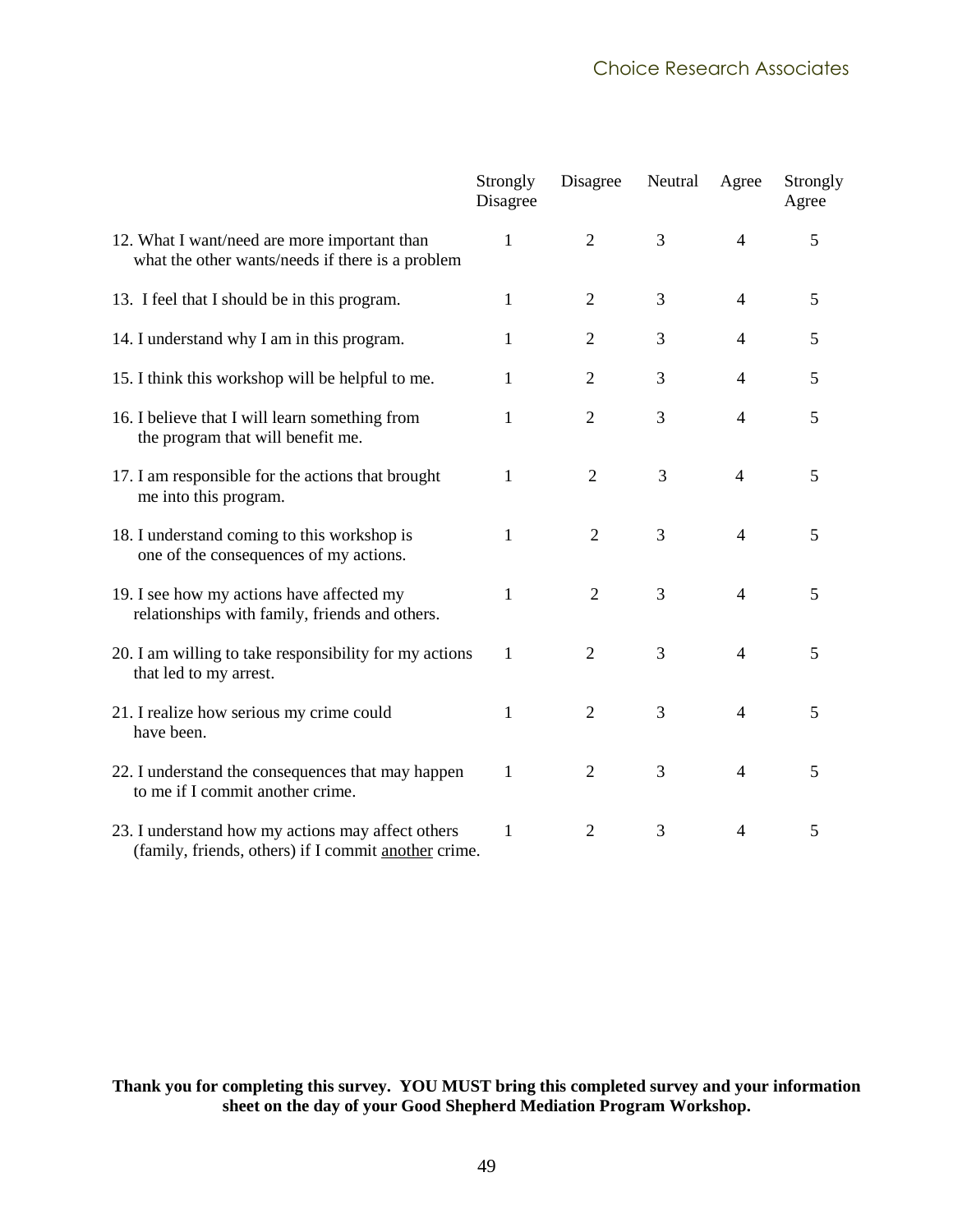#### <span id="page-57-0"></span>**Appendix E: Post-Test Survey**

#### **Good Shepherd Mediation Program Juvenile Offender Diversion Programs/Youth Delinquency and Violence Prevention Workshop Survey Questions: Post-Test**

Now that you have had an opportunity to participate in the workshop, we would like to see if you think the things you learned will be helpful to you. That is, we want to know if you think you will consider some of the things you have learned today to affect your future behavior and actions.

Please take a few minutes to read each of the following statements and let us know how you feel about them by circling the answer that is most true for you. Again, please be truthful when responding to these items. These items are to help YOU and learn more about YOU, in addition to help us continue in our efforts to meet the needs of future workshop participants.

Do you think you will use the ideas and information you learned today when you go home? Please think about how you might change the ways you behave in the future as a result of participating in this workshop when faced in similar situations that brought you here initially. Again, please circle the answer that best represents what YOU think using a scale from 1 to 5.

|                                                                                                           | Strongly<br>Disagree | Disagree       | Neutral | Agree          | Strongly<br>Agree |
|-----------------------------------------------------------------------------------------------------------|----------------------|----------------|---------|----------------|-------------------|
| 1. It is okay to walk away from a fight whether<br>or not you think you would win.                        | $\mathbf{1}$         | $\overline{2}$ | 3       | 4              | 5                 |
| 2. Fighting usually solves a problem.                                                                     | 1                    | $\overline{2}$ | 3       | 4              | 5                 |
| 3. I can control how I am feeling at any<br>given time.                                                   | 1                    | $\overline{2}$ | 3       | 4              | 5                 |
| 4. I know what things people do or say<br>that trigger my anger.                                          | 1                    | $\overline{2}$ | 3       | 4              | 5                 |
| 5. When I'm angry I feel I must act on<br>my anger right away.                                            | 1                    | 2              | 3       | 4              | 5                 |
| 6. Listening to the person you are angry<br>with does not do any good.                                    | 1                    | $\overline{2}$ | 3       | 4              | 5                 |
| 7. When people make me angry I feel<br>I am justified in acting out against them.                         | 1                    | 2              | 3       | $\overline{4}$ | 5                 |
| 8. It's possible for me to think about the<br>consequences of my behavior before<br>I act on my feelings. | 1                    | 2              | 3       | 4              | 5                 |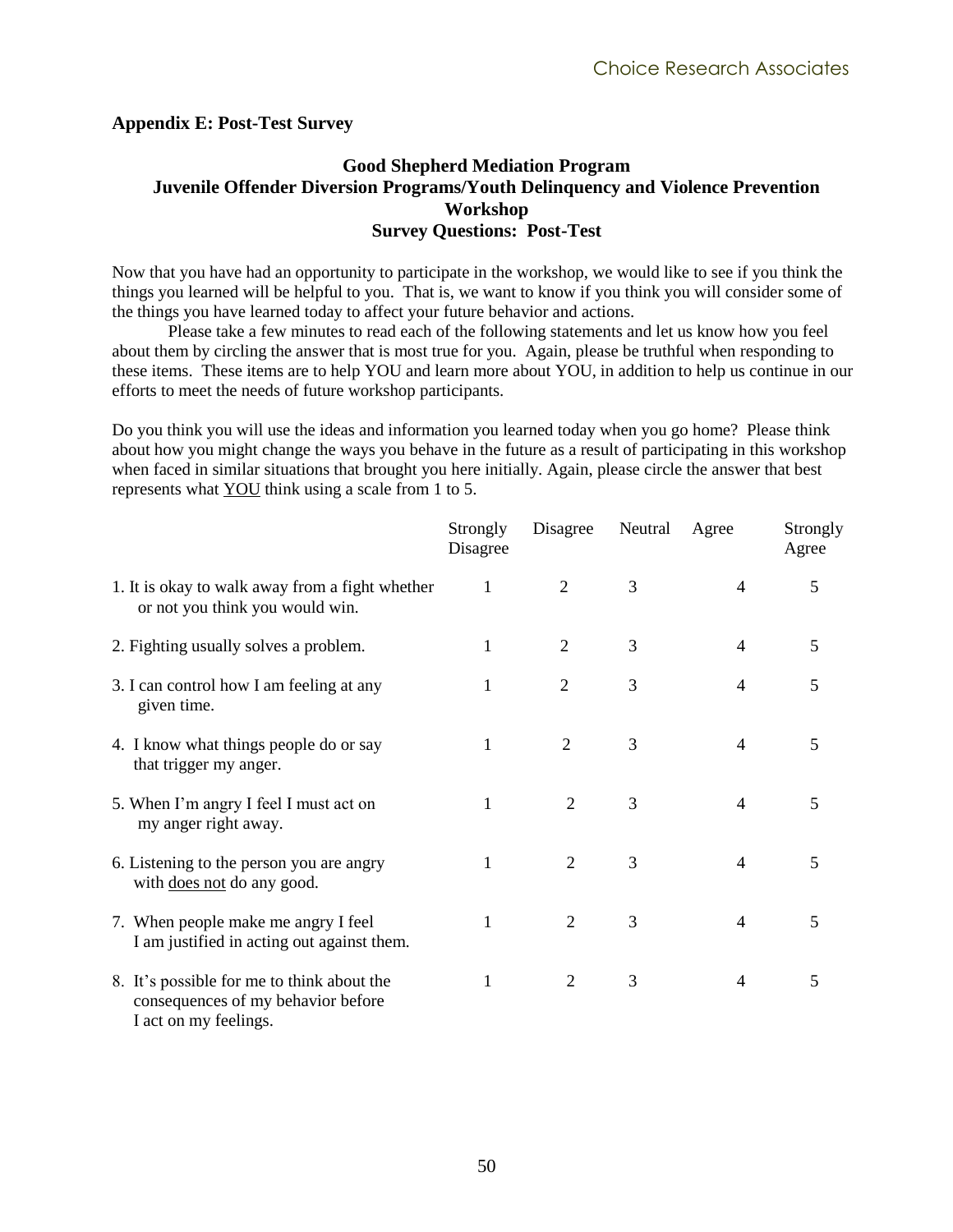|                                                                                                                          | Strongly<br>Disagree | Disagree       | Neutral | Agree          | Strongly<br>Agree |
|--------------------------------------------------------------------------------------------------------------------------|----------------------|----------------|---------|----------------|-------------------|
| 9. I can choose different ways of reacting<br>to someone when they make me mad.                                          | 1                    | $\overline{2}$ | 3       | $\overline{4}$ | 5                 |
| 10. It's possible for people to see the<br>same situation in different ways.                                             | 1                    | $\overline{2}$ | 3       | 4              | 5                 |
| 11. It's important for me to understand where the<br>other person is coming from before I do<br>something in a conflict. | $\mathbf{1}$         | $\overline{2}$ | 3       | $\overline{4}$ | 5                 |
| 12. What I want/need are more important than<br>what the other wants/needs if there is a problem                         | 1                    | $\overline{2}$ | 3       | $\overline{4}$ | 5                 |
| 13. I feel that I should have been in<br>this program.                                                                   | 1                    | $\overline{2}$ | 3       | $\overline{4}$ | 5                 |
| 14. I understand why I was in this program.                                                                              | 1                    | $\overline{2}$ | 3       | 4              | 5                 |
| 15. I think this workshop was helpful to me.                                                                             | 1                    | $\overline{2}$ | 3       | $\overline{4}$ | 5                 |
| 16. I believe that I learned something from<br>this program that will benefit me.                                        | 1                    | $\overline{2}$ | 3       | $\overline{4}$ | 5                 |
| 17. I am responsible for the actions that brought<br>me into this program.                                               | 1                    | $\overline{2}$ | 3       | $\overline{4}$ | 5                 |
| 18. I understand the consequences of my actions<br>that brought me to this workshop.                                     | 1                    | $\overline{2}$ | 3       | $\overline{4}$ | 5                 |
| 19. I see how my actions have affected my<br>relationships with family, friends and others.                              | 1                    | $\overline{2}$ | 3       | $\overline{4}$ | 5                 |
| 20. I am willing to take responsibility for my actions<br>that led to my arrest.                                         | 1                    | $\overline{2}$ | 3       | 4              | 5                 |
| 21. I realize how serious my crime could<br>have been.                                                                   | 1                    | 2              | 3       | $\overline{4}$ | 5                 |
| 22. I understand the consequences that may happen<br>to me if I commit another crime.                                    | 1                    | $\overline{2}$ | 3       | 4              | 5                 |
| 23. I understand how my actions may affect others<br>(family, friends, others) if I commit another crime.                | 1                    | $\overline{2}$ | 3       | 4              | 5                 |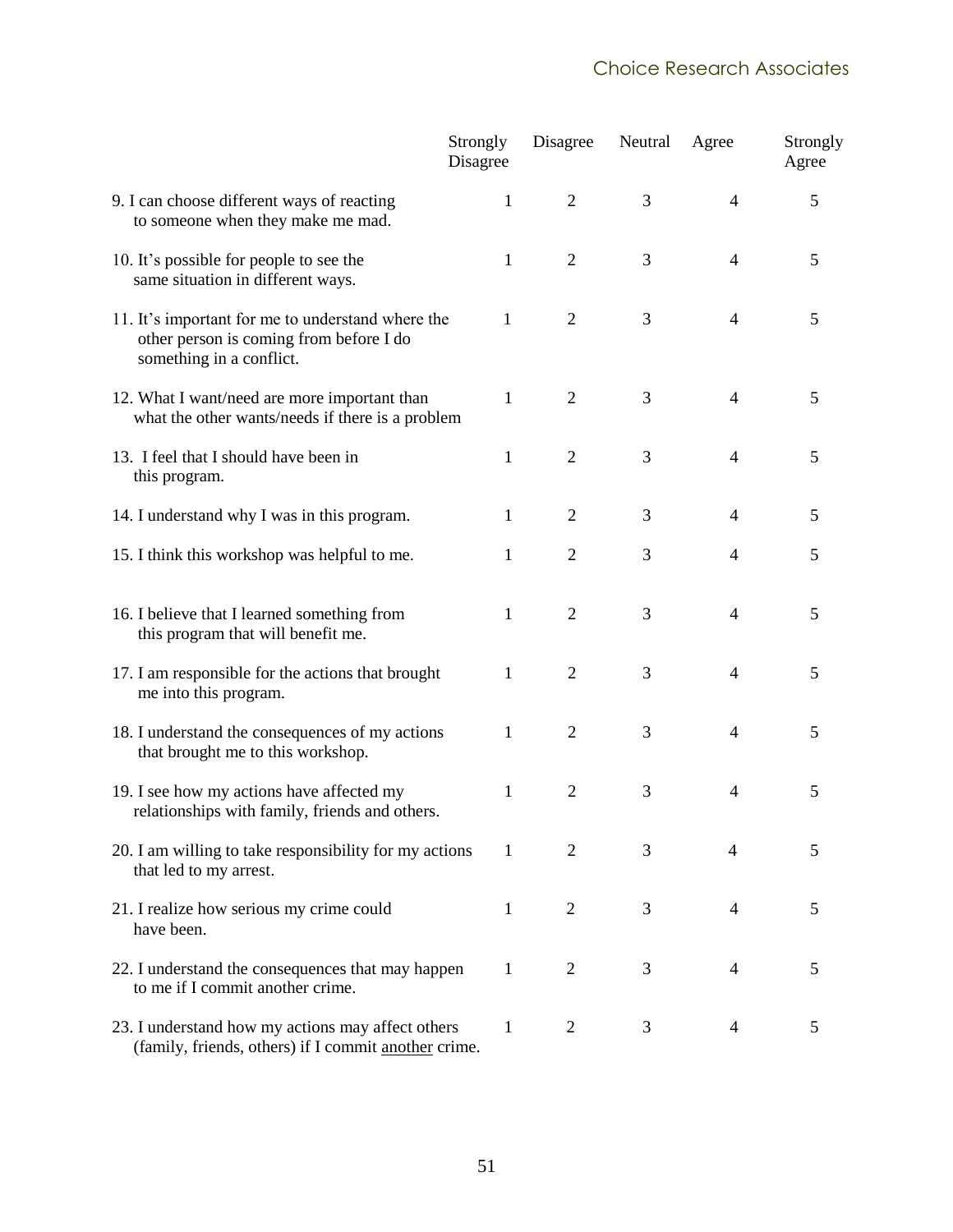Using your own words, please answer the following questions. If you need more space to write, please ask for another piece of paper.

1. What, if anything, did you learn from this class?

- 2. What was the *best* part of the class?
- 3. What would you change about the class (aside from how long it lasted)?

4. What did you think about the trainers?

5. Do you have any suggestion for the trainers?

6. Please add any comments that you would like to share here.

#### **THANK YOU FOR YOUR PARTICIPATION AND GOOD LUCK!**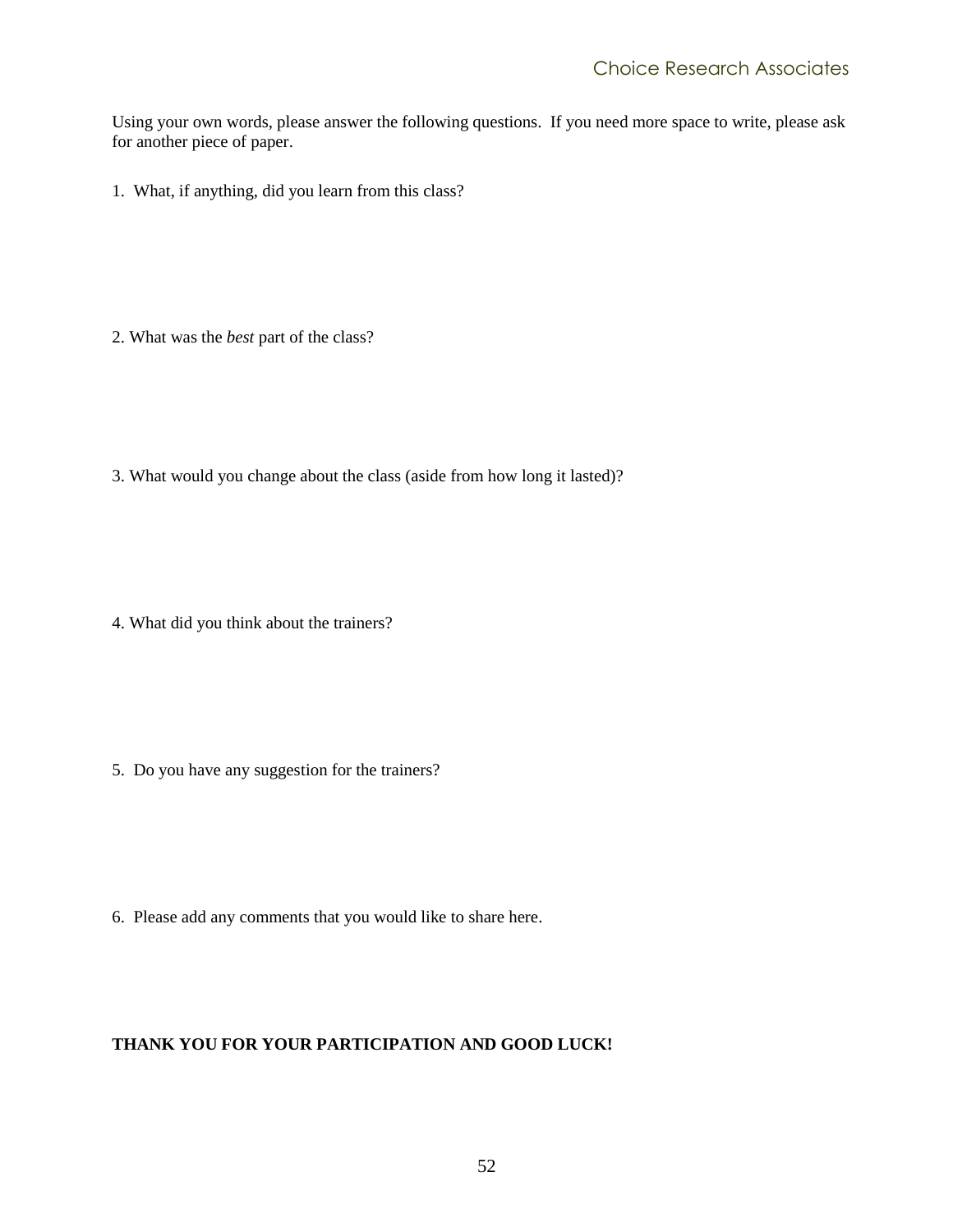<span id="page-60-1"></span>

| $-1$ $-1$      | <b>Factor 1</b> | <b>Factor 2</b> | <b>Factor 3</b> | <b>Factor 4</b> |
|----------------|-----------------|-----------------|-----------------|-----------------|
| Q1             | 0.27            | 0.39            | 0.25            | $-0.43$         |
| $Q2*$          | 0.17            | 0.47            | 0.20            | $-0.25$         |
| Q <sub>3</sub> | 0.10            | 0.29            | 0.01            | $-0.40$         |
| Q4             | 0.23            | $-0.14$         | 0.09            | $-0.28^{40}$    |
| $Q5*$          | 0.03            | 0.61            | 0.01            | $-0.30$         |
| $Q6*$          | 0.04            | $0.34^{40}$     | 0.06            | $-0.10$         |
| $Q7*$          | 0.12            | 0.73            | 0.06            | $-0.28$         |
| Q8             | 0.28            | 0.25            | 0.14            | $-0.62$         |
| Q <sub>9</sub> | 0.27            | 0.19            | 0.15            | $-0.66$         |
| Q10            | 0.31            | 0.14            | 0.12            | $-0.53$         |
| Q11            | 0.33            | 0.28            | 0.25            | $-0.57$         |
| $Q12*$         | 0.02            | $0.36^{40}$     | $-0.01$         | $-0.09$         |
| Q13            | 0.30            | $-0.02$         | 0.62            | $-0.03$         |
| Q14            | 0.54            | 0.07            | 0.56            | $-0.23$         |
| Q15            | 0.47            | 0.10            | 0.91            | $-0.23$         |
| Q16            | 0.52            | 0.13            | 0.76            | $-0.30$         |
| Q17            | 0.70            | 0.03            | 0.40            | $-0.25$         |
| Q18            | 0.74            | 0.04            | 0.40            | $-0.32$         |
| Q19            | 0.61            | 0.07            | 0.44            | $-0.25$         |
| Q20            | 0.76            | 0.07            | 0.37            | $-0.32$         |
| Q21            | 0.71            | 0.12            | 0.44            | $-0.33$         |
| Q22            | 0.72            | 0.08            | 0.31            | $-0.38$         |
| Q23            | 0.71            | 0.07            | 0.36            | $-0.38$         |

#### <span id="page-60-0"></span>**Appendix F: Factor Loading Results**

 $\overline{a}$ 

\*Note: Reverse coded so that the all the items in the scale are in the same direction (e.g., higher values = more positive response).

 $40$  While Q6\*and Q12\* loaded less than .40 in factor 2 when all variables were considered, factor analysis of the final individual scales which only included the relevant variables revealed that these items loaded above .40 (e.g., Q6\* and Q12\* both loaded at .51). In addition, while Q4 on factor 4 did not load above .40 in the final scale, the analysis revealed no substantive difference in the outcomes when Q4 was dropped from the scale. Thus, we retained all items in these scales despite the initial low factor loadings.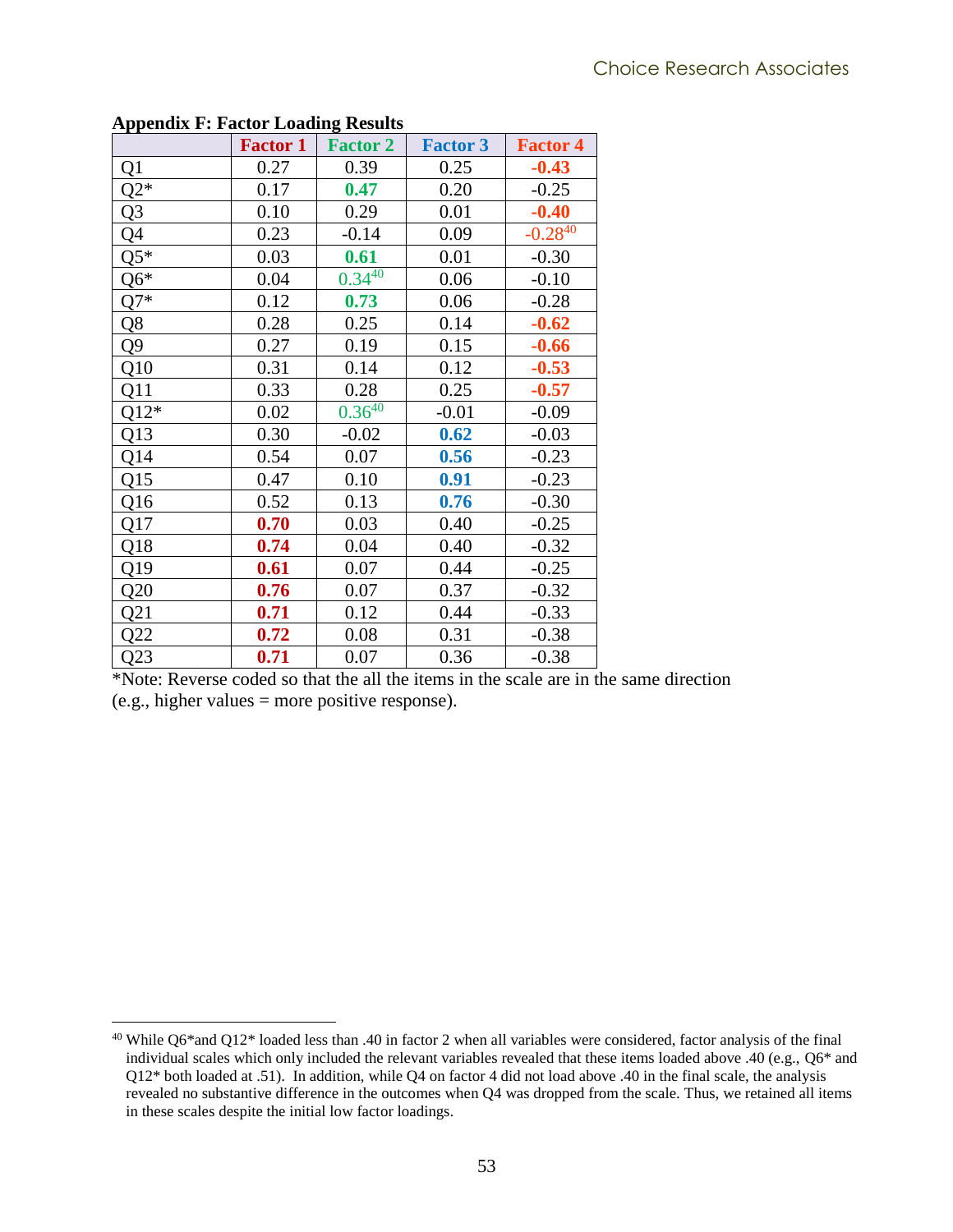|                                         | N     | <b>Pre-Test</b><br><b>Mean</b> | <b>Post-Test</b><br><b>Mean</b> | <b>Diff</b> |
|-----------------------------------------|-------|--------------------------------|---------------------------------|-------------|
| Construct 1-Actions/Consequences        | 3,280 | 4.16                           | 4.16                            | .00         |
| Construct 2-Anger/Perspective           | 3,440 | 3.36                           | 3.34                            | $-.02*$     |
| <b>Construct 3-Program Expectations</b> | 3,284 | 3.55                           | 3.99                            | .44***      |
| Construct 4-Agency/Potential            | 3,438 | 3.74                           | 3.88                            | $.14***$    |

<span id="page-61-0"></span>**Appendix G: Pre-Post Outcomes for Latent Constructs**

Statistically significant levels \*p<.05, \*\*p<.01, \*\*\*p<.001